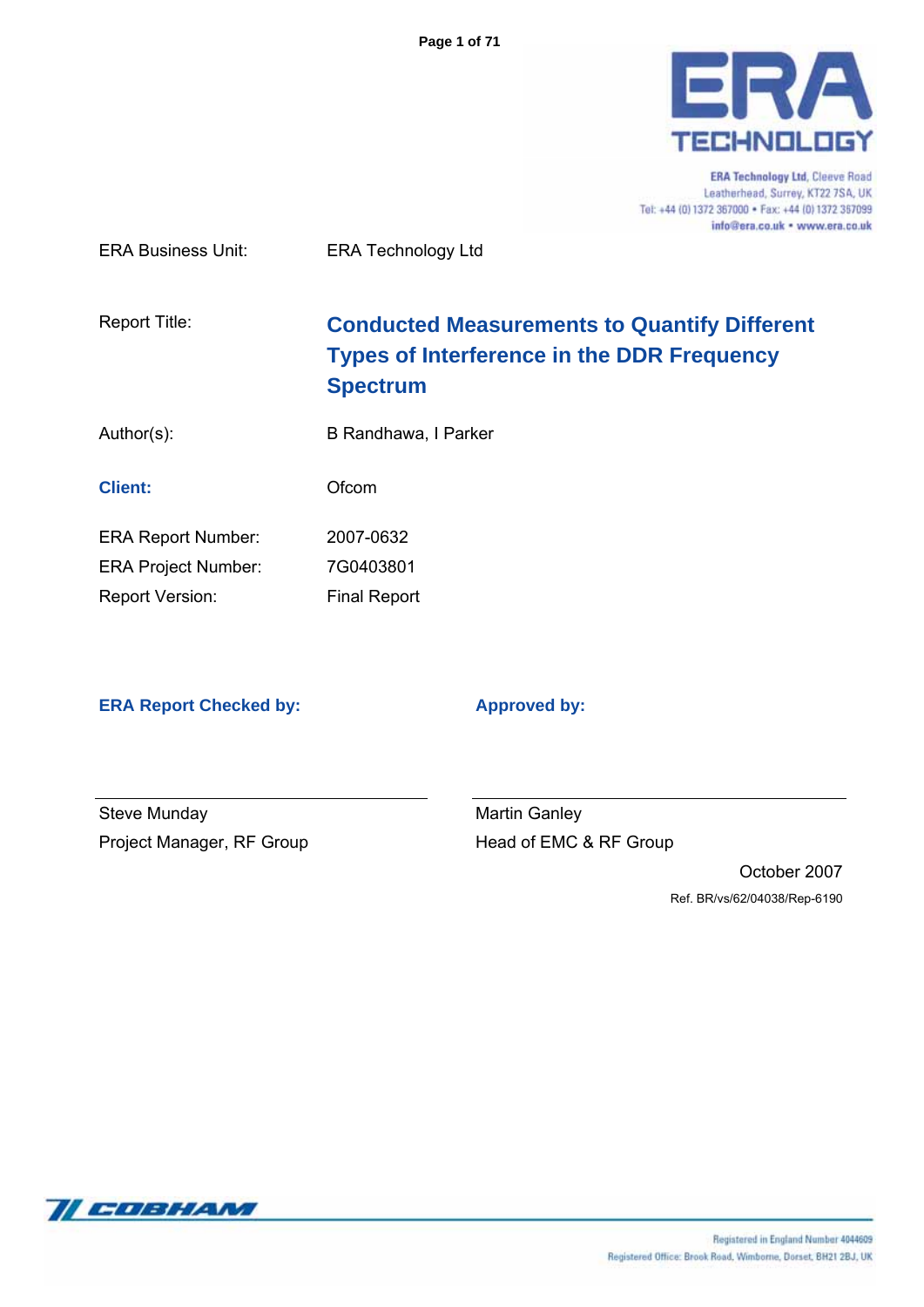© Copyright ERA Technology Limited 2007 All Rights Reserved

> No part of this document may be copied or otherwise reproduced without the prior written permission of ERA Technology Limited. If received electronically, recipient is permitted to make such copies as are necessary to: view the document on a computer system; comply with a reasonable corporate computer data protection and back-up policy and produce one paper copy for personal use.

### **DOCUMENT CONTROL**

If no restrictive markings are shown, the document may be distributed freely in whole, without alteration, subject to Copyright.

> ERA Technology Ltd Cleeve Road Leatherhead Surrey KT22 7SA UK Tel : +44 (0) 1372 367000 Fax: +44 (0) 1372 367099 E-mail: info@era.co.uk

Read more about ERA Technology on our Internet page at: http*://www.era.co.uk/*

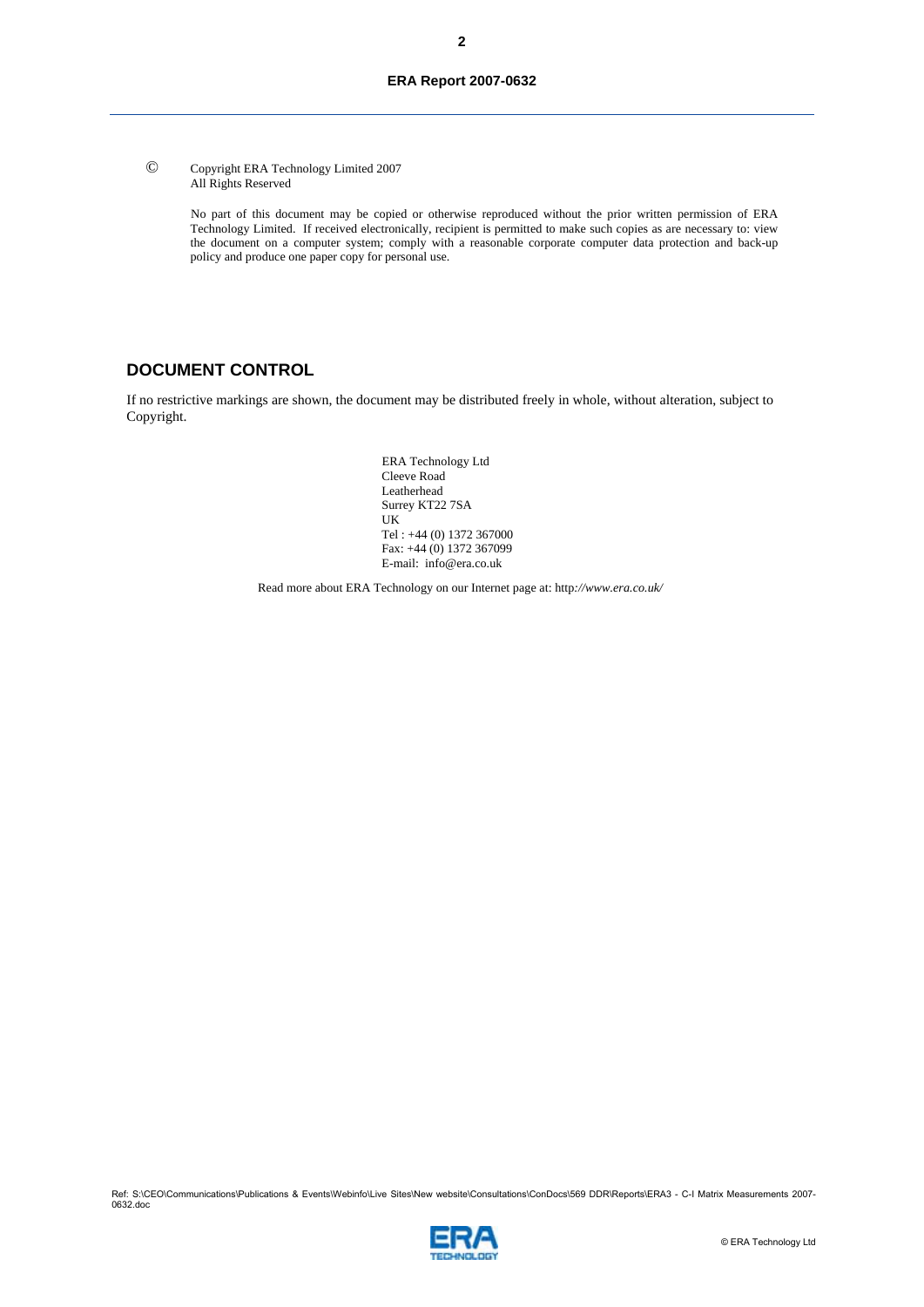# **Summary**

This document describes conducted measurements performed by ERA Technology, to quantify the interference interaction to and from the following services - digital video broadcast – terrestrial (DVB-T), digital video broadcast – handheld (DVB-H), universal telecommunications systems (UMTS) and WiMAX interference in the Digital Dividend Review (DDR) spectrum.

The measurement scenarios considered were:

- 1. UMTS user equipment interference into a DVB-T receiver.
- 2. DVB-T interference into UMTS user equipment.
- 3. UMTS node B interference into a DVB-T receiver.
- 4. DVB-T interference into UMTS Node B.
- 5. Mobile WiMAX mobile station interference into a DVB-T receiver.
- 6. Mobile WiMAX base station interference into a DVB-T receiver.
- 7. DVB-T interference into a fixed WiMAX system.
- 8. DVB-T interference into a DVB-H handset.

The test method and parameters for each of the conducted measurement scenarios are documented in this report and a summary of the results is given below.

#### Interference into a DVB-T receiver

The table below shows the measured carrier-to-interference (C/I) protection ratio comparison (for N-2 to N+2 channels and channel N+9) of DVB-T, UMTS and WiMAX interference and into a typically performing DVB-T receiver.

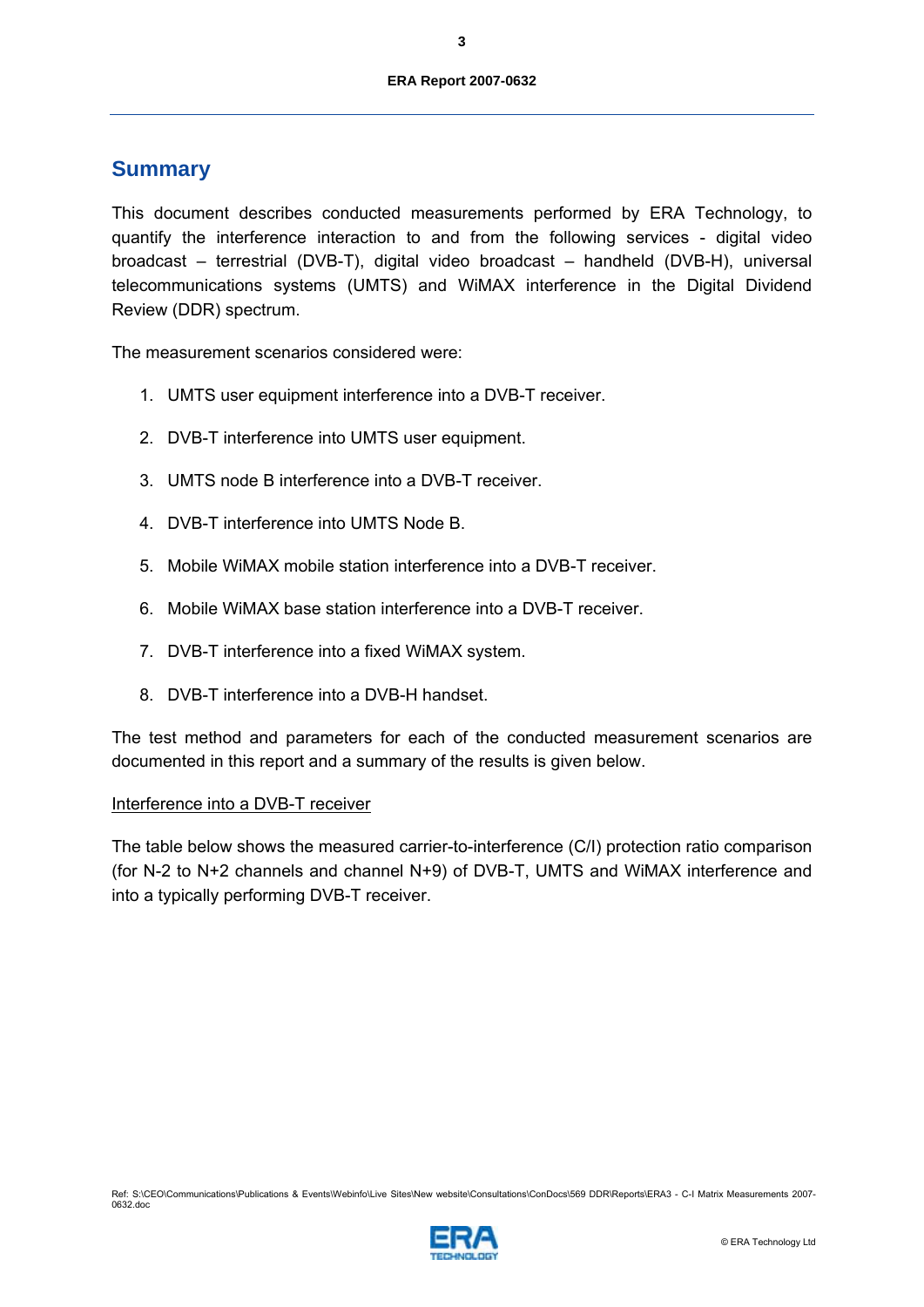**4**

| <b>Interferer</b>                 | <b>Measured C/I protection ratio (dB)</b> |       |    |       |       |       |  |  |  |
|-----------------------------------|-------------------------------------------|-------|----|-------|-------|-------|--|--|--|
|                                   | $N-2$                                     | $N-1$ | N  | $N+1$ | $N+2$ | $N+9$ |  |  |  |
| <b>DVB-T (static)</b>             | $-52$                                     | $-37$ | 15 | $-33$ | $-47$ | -49   |  |  |  |
| <b>UMTS UE (static)</b>           | -51                                       | $-47$ | 20 | -44   | -44   | -50   |  |  |  |
| <b>UMTS UE TPC</b><br>(3 km/h)    | $-33$                                     | $-24$ | 29 | $-19$ | -30   | $-38$ |  |  |  |
| <b>UMTS UE TPC</b><br>(50 km/h)   | $-37$                                     | $-26$ | 24 | -26   | -36   | -43   |  |  |  |
| <b>UMTS UE TPC</b><br>(120 km/h)  | $-33$                                     | $-23$ | 28 | $-22$ | $-32$ | -38   |  |  |  |
| Node B (static)                   | -51                                       | -43   | 18 | -41   | -45   | -50   |  |  |  |
| <b>UMTS Node B</b><br>(aggregate) | -37                                       | $-24$ | 27 | $-22$ | -33   | -40   |  |  |  |
| <b>Mobile WiMAX</b><br>uplink     | $-42$                                     | $-34$ | 20 | $-32$ | -39   | -44   |  |  |  |
| <b>Mobile WiMAX</b><br>downlink   | -48                                       | -39   | 20 | -38   | -43   | $-43$ |  |  |  |

# **Table 1: Comparison of C/I protection ratios for DVB-T, UMTS and WiMAX interference into a typically performing DVB-T receiver (64-QAM FEC 2/3)**

From the table above, it can be concluded that a typically performing DVB-T receiver is most susceptible to UMTS UE uplink and Node B downlink interference with transmit power control (TPC) used to compensate for a Rayleigh fading channel at speeds of 3 km/h, 50 km/h and 120 km/h. A mobile WiMAX uplink signal requires 5 to 10 dB more power to cause the onset of interference into the DVB-T receiver compared with the UMTS results. A mobile WiMAX down link signal requires the most power to impair the picture quality of the received DVB-T signal.

The 4 to 5 dB difference between the mobile WiMAX uplink out of band interference results compared with the mobile WiMAX downlink out of band results may be due to the more impulsive nature of the subscriber signal compared to the base station signal.

Overall, the profile of the C/I protection results for UMTS and mobile WIMAX interference into a typically performing DVB-T receiver is similar to that compared for DVB-T interference [11].

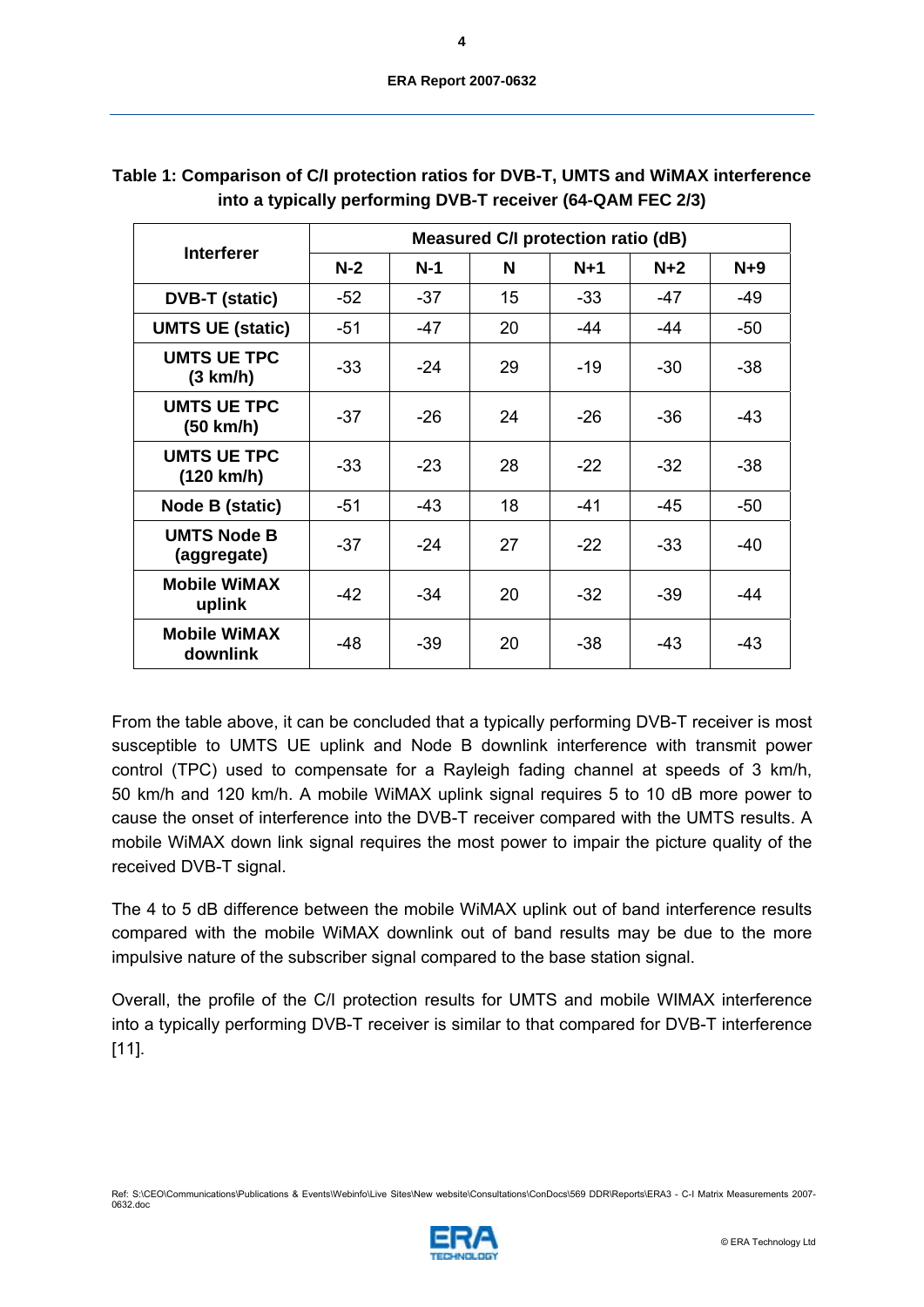#### DVB-T as the interferer

The conducted measurement results show that:

- For DVB-T co-channel interference a C/I protection of -5 dB and -6.5 dB is required for the UMTS UE operating at a received power of -60 dBm and -75 dBm respectively. At frequency separations of 8 MHz and beyond, the C/I protection ratio decreases to approximately -45 dB for the receiver operating at -60 dBm and -75 dBm.
- For DVB-T co-channel interference, a C/I protection of -10 dB is required for the UMTS Node B operating at 50-60 % load capacity. At frequency separations of ±8 MHz, the C/I protection ratio decreases to approximately -42 to -45 dB for the device under test. At frequency separations of ±16 MHz, the C/I protection ratio further decreases to -52 dB.
- A C/I protection ratio of -5 dB is required for co-channel DVB-T interference into a fixed WiMAX system. For adjacent channel interference (20 MHz separation between centre frequencies) a C/I protection ratio of -21 dB is required. This ratio decreases to -44 dB for two WiMAX channel frequency separations and flattens off for frequency offsets greater than 56 MHz.
- A C/I protection ratio of 8 dB is required for co-channel interference from a DVB-T signal into a DVB-H handset. This ratio decreases to -43 dB and -45 dB for N-1 and N+1 adjacent channel interference respectively. This protection ratio further decreases approximately by 8 to 12 dB to -51 dB and -57 dB for channels N-2 and N+2 respectively.

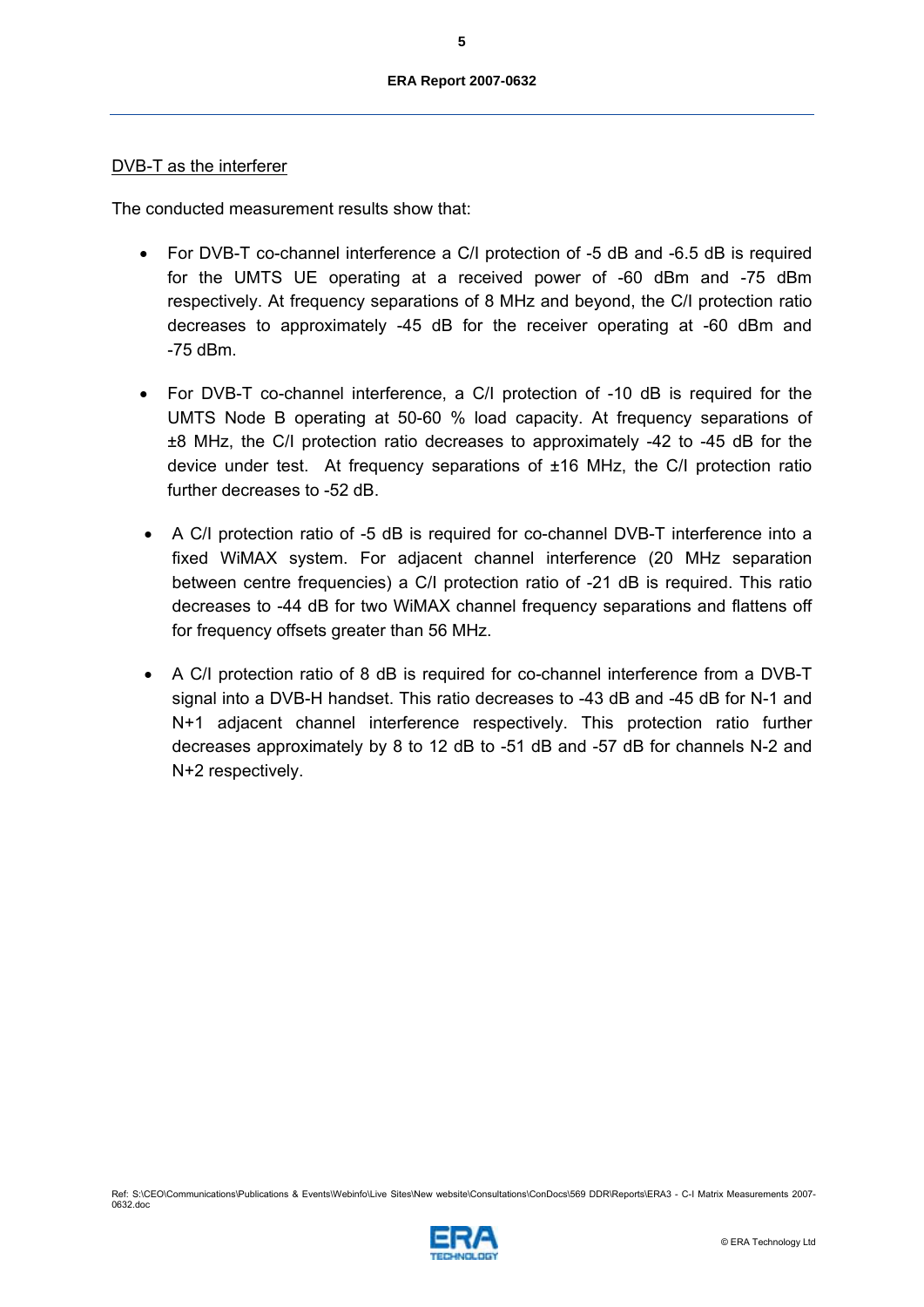**6**

*This page is intentionally left blank* 

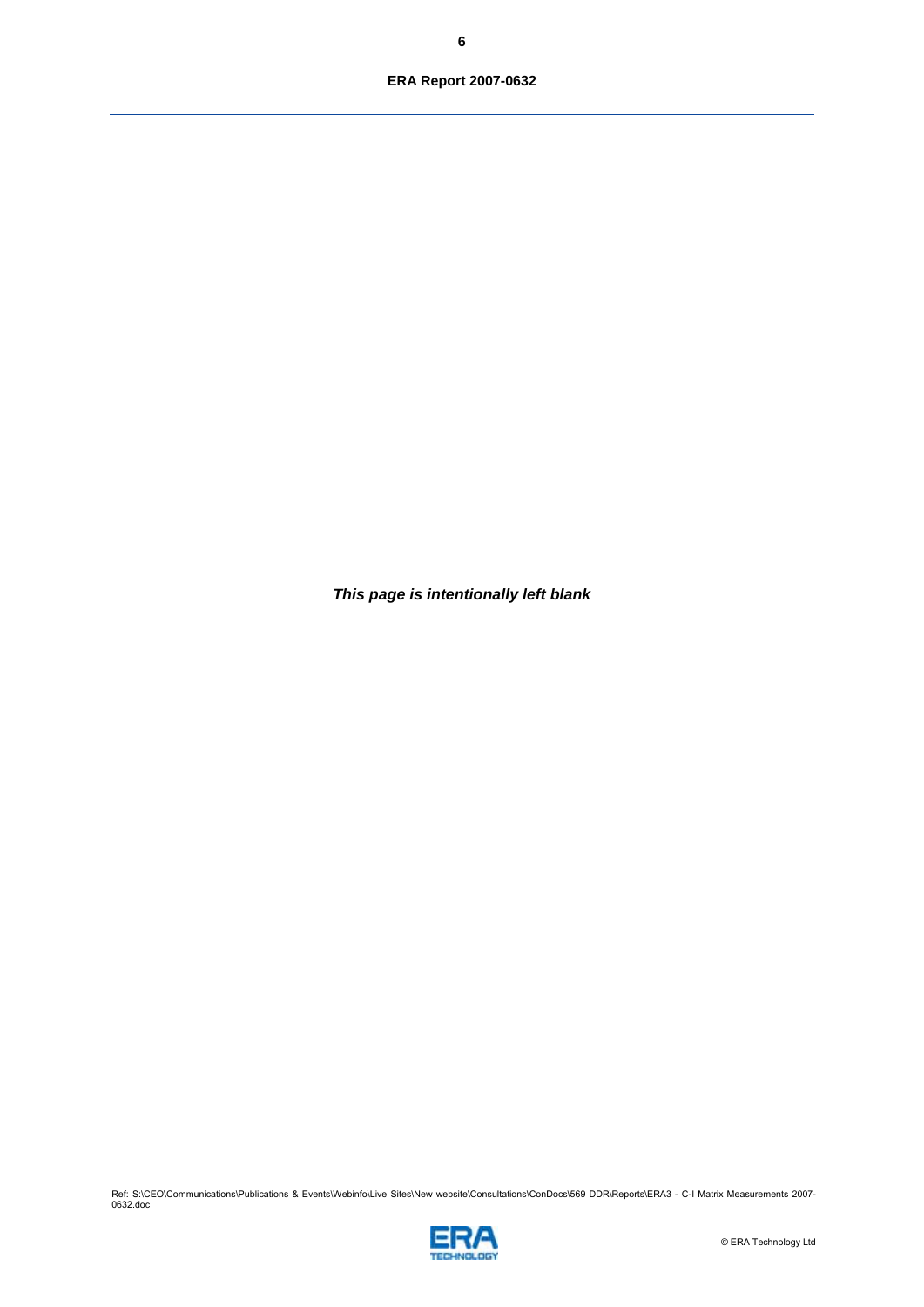**7**

# **Contents**

|    |     |                     |                                           | Page No. |
|----|-----|---------------------|-------------------------------------------|----------|
| 1. |     | <b>Introduction</b> |                                           | 15       |
| 2. |     |                     | <b>Objectives and Scope of Work</b>       | 16       |
| 3. |     |                     | <b>Test Methodology</b>                   | 16       |
|    | 3.1 |                     | <b>Common Parameters</b>                  | 16       |
|    | 3.2 |                     | <b>Requirement for Filtering</b>          | 18       |
|    | 3.3 |                     | <b>UMTS User Equipment into DVB-T</b>     | 20       |
|    |     | 3.3.1               | Wanted system parameters                  | 20       |
|    |     | 3.3.2               | Interfering system parameters             | 21       |
|    |     | 3.3.3               | Interference criteria                     | 26       |
|    |     |                     | 3.3.4 Equipment set-up and test procedure | 28       |
|    | 3.4 |                     | DVB-T into UMTS User Equipment            | 30       |
|    |     | 3.4.1               | Wanted system parameters                  | 30       |
|    |     | 3.4.2               | Interfering system parameters             | 32       |
|    |     | 3.4.3               | Interference criteria                     | 32       |
|    |     | 3.4.4               | Equipment set-up and test procedure       | 33       |
|    | 3.5 |                     | <b>UMTS Node B into DVB-T</b>             | 35       |
|    |     | 3.5.1               | Wanted system parameters                  | 35       |
|    |     | 3.5.2               | Interfering system parameters             | 35       |
|    |     | 3.5.3               | Interference criteria                     | 36       |
|    |     | 3.5.4               | Equipment set-up and test procedure       | 37       |
|    | 3.6 |                     | DVB-T into UMTS Node B                    | 38       |



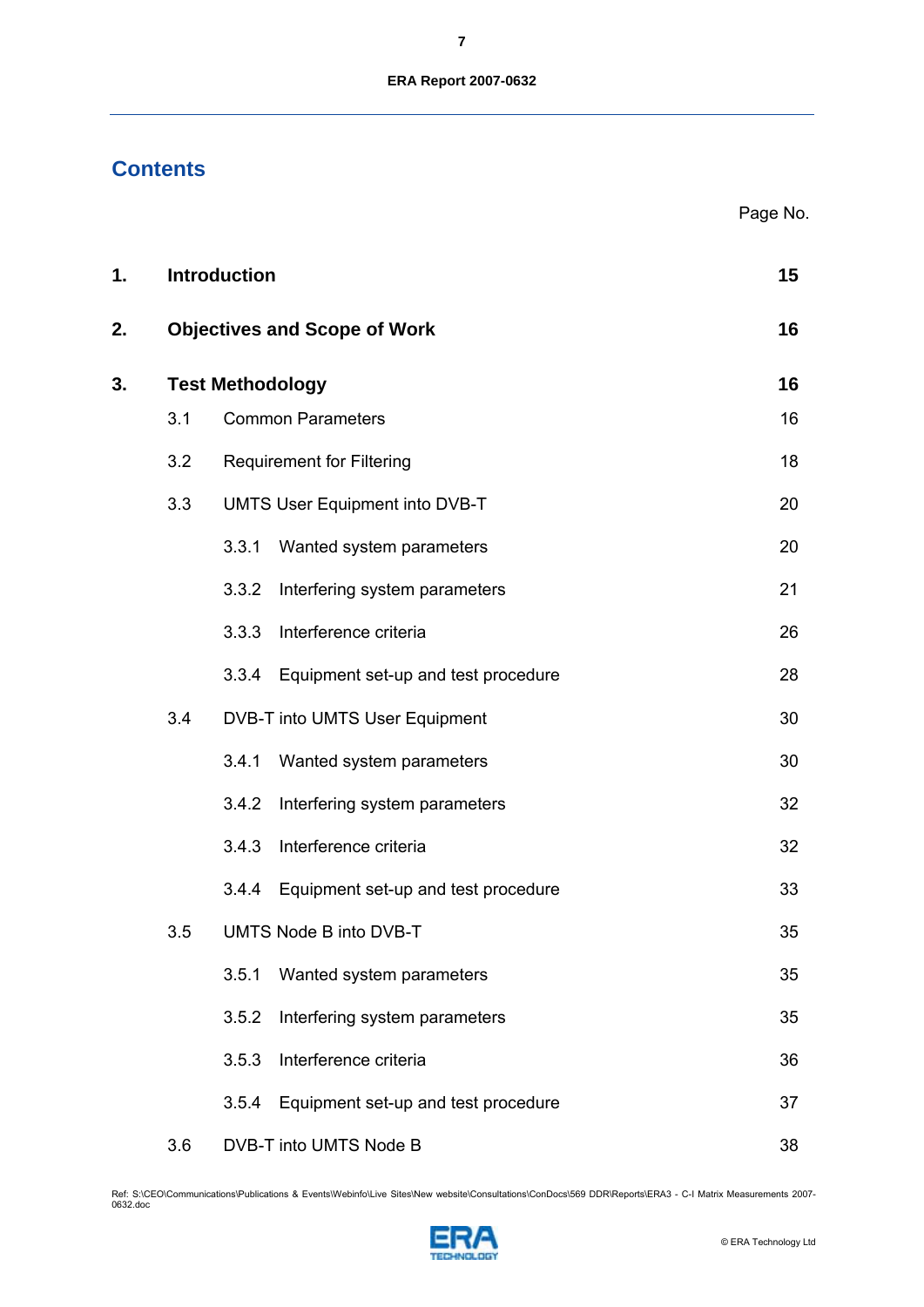|      | 3.6.1 | Wanted system parameters                                       | 38 |
|------|-------|----------------------------------------------------------------|----|
|      | 3.6.2 | Interfering system parameters                                  | 39 |
|      | 3.6.3 | Interference criteria                                          | 39 |
|      |       | 3.6.4 Equipment set-up and test procedure                      | 39 |
| 3.7  |       | Mobile WiMAX Mobile Station Interference into a DVB-T Receiver | 41 |
|      | 3.7.1 | Wanted system parameters                                       | 41 |
|      | 3.7.2 | Interfering system parameters                                  | 41 |
|      | 3.7.3 | Interference criteria                                          | 43 |
|      |       | 3.7.4 Equipment set-up and test procedure                      | 43 |
| 3.8  |       | Mobile WiMAX Base Station into a DVB-T Receiver                | 44 |
|      | 3.8.1 | Wanted system parameters                                       | 44 |
|      | 3.8.2 | Interfering system parameters                                  | 44 |
|      | 3.8.3 | Interference criteria                                          | 45 |
|      | 3.8.4 | Equipment set-up and test procedure                            | 45 |
| 3.9  |       | DVB-T Interference into Fixed WiMAX                            | 46 |
|      | 3.9.1 | Wanted system parameters                                       | 46 |
|      | 3.9.2 | Interfering system parameters                                  | 47 |
|      | 3.9.3 | Interference criteria                                          | 48 |
|      | 3.9.4 | Equipment set-up and test procedure                            | 48 |
| 3.10 |       | DVB-T Interference into a DVB-H Handset                        | 49 |
|      |       | 3.10.1 Wanted system parameters                                | 49 |
|      |       | 3.10.2 Interfering system parameters                           | 50 |
|      |       | 3.10.3 Interference criteria                                   | 50 |
|      |       | 3.10.4 Equipment set-up and test procedure                     | 50 |

Ref: S:\CEO\Communications\Publications & Events\Webinfo\Live Sites\New website\Consultations\ConDocs\569 DDR\Reports\ERA3 - C-I Matrix Measurements 2007- 0632.doc

ERA

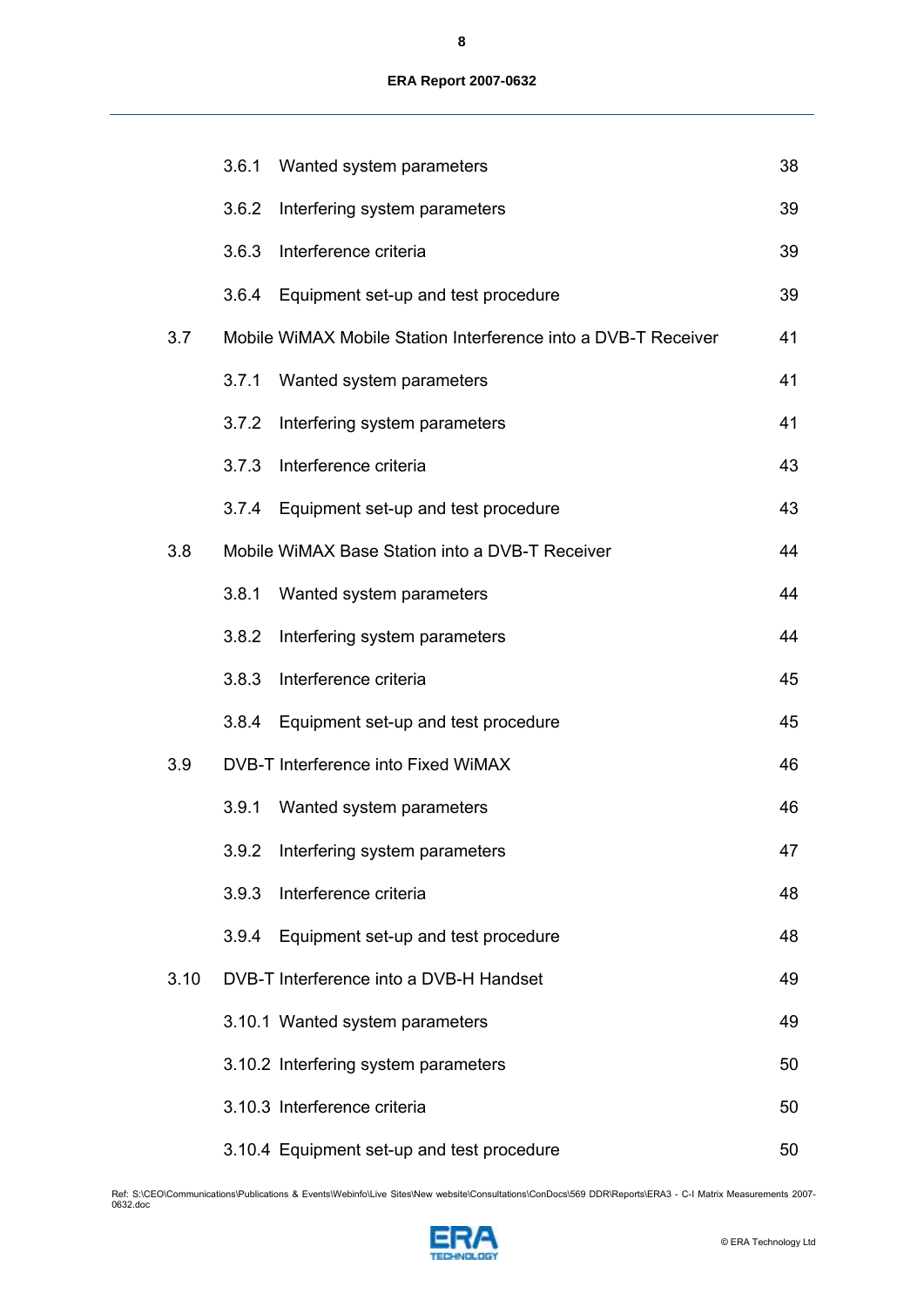| 4. | <b>Results</b> |                                                        | 52 |
|----|----------------|--------------------------------------------------------|----|
|    | 4.1            | UMTS User Equipment Interference into a DVB-T Receiver | 52 |
|    | 4.2            | DVB-T Interference into UMTS User Equipment            | 55 |
|    | 4.3            | UMTS Node B Interference into a DVB-T Receiver         | 56 |
|    | 4.4            | DVB-T Interference into a UMTS Node B                  | 58 |
|    | 4.5            | Mobile WiMAX Interference into a DVB-T Receiver        | 59 |
|    | 4.6            | DVB-T Interference into a Fixed WiMAX System           | 61 |
|    | 4.7            | DVB-T Interference into a DVB-H Handset                | 63 |
| 5. |                | <b>Summary and Conclusions</b>                         | 65 |
| 6. |                | <b>References</b>                                      | 69 |
|    |                | <b>APPENDIX A: Test Equipment</b>                      | 71 |
|    |                | A.1 Test Equipment List                                | 71 |

# **Tables List**

Page No.

|          | Table 1: Comparison of C/I protection ratios for DVB-T, UMTS and WiMAX interference into                                                                   |
|----------|------------------------------------------------------------------------------------------------------------------------------------------------------------|
|          |                                                                                                                                                            |
|          |                                                                                                                                                            |
|          |                                                                                                                                                            |
|          |                                                                                                                                                            |
|          |                                                                                                                                                            |
| 0632.doc | Ref: S:\CEO\Communications\Publications & Events\Webinfo\Live Sites\New website\Consultations\ConDocs\569 DDR\Reports\ERA3 - C-I Matrix Measurements 2007- |

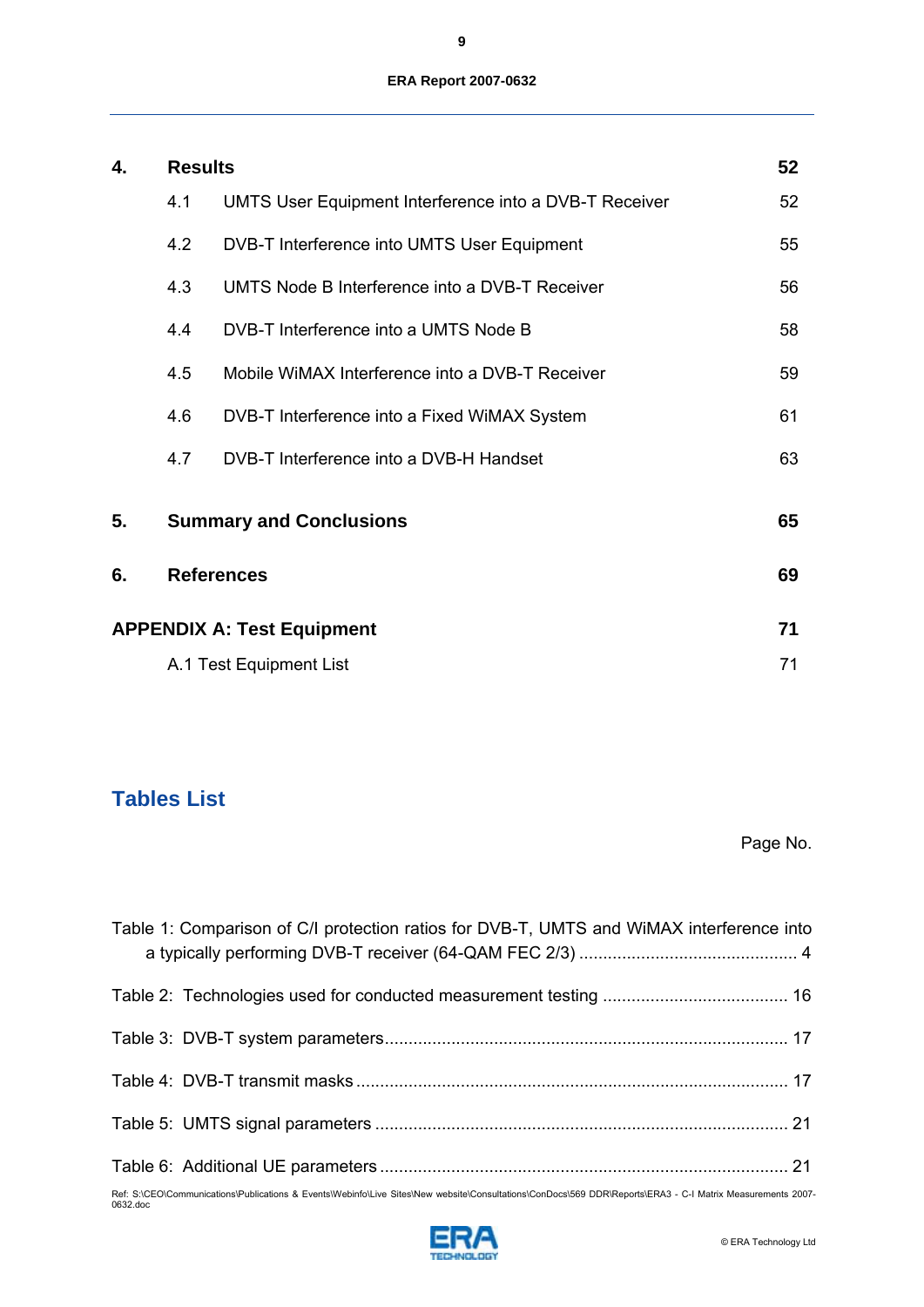| Table 7: UL reference measurement channel physical parameters (12.2 kbps) 22              |
|-------------------------------------------------------------------------------------------|
| Table 8: UL reference measurement channel, transport channel parameters (12.2 kbps) 22    |
|                                                                                           |
|                                                                                           |
| Table 11: Propagation conditions for multi-path fading environments 30                    |
| Table 12: DCH test parameters for Case 1 multi-path fading propagation conditions 31      |
| Table 13: DL reference measurement channel, physical parameters (12.2 kbps) 31            |
| Table 14: DL reference measurement channel, physical parameters (384 kbps) 32             |
| Table 15: Test requirements for DCH in multi-path fading propagation conditions (Case 1,  |
|                                                                                           |
| Table 17: Parameters for a 384 kbps UL reference measurement channel  38                  |
|                                                                                           |
|                                                                                           |
|                                                                                           |
| Table 21: Comparison of C/I protection ratios for DVB-T and UMTS UE interference into a   |
| Table 22: Comparison of C/I protection ratios for UMTS Node B and UMTS UE interference    |
| Table 23: Comparison of C/I protection ratios for mobile WiMAX uplink and downlink        |
| Table 24: Comparison of C/I protection ratios for DVB-T interference into a DVB-H handset |
|                                                                                           |
| Table 26: Comparison of C/I protection ratios for DVB-T, UMTS and WiMAX interference into |

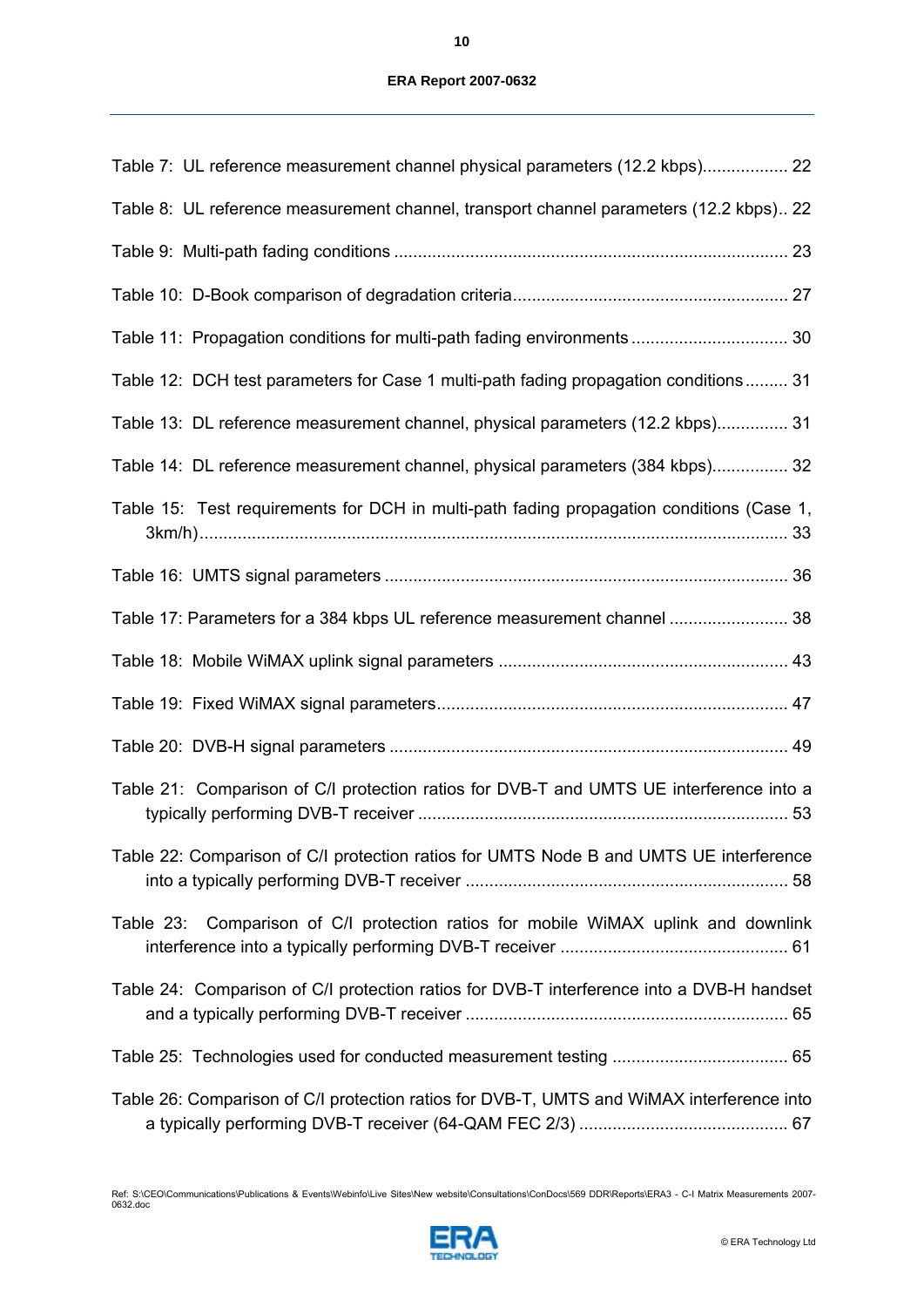**11**

# **Figures List**

| Figure 3: DVB-T interfering signal with and without filter measured in a 5 kHz resolution   |  |
|---------------------------------------------------------------------------------------------|--|
| Figure 4: Characteristics of 4 pole UHF band pass filter used on the interfering signal  20 |  |
| Figure 5: Comparison of a simulated transmitter mask to a real UE with respect to the ETSI  |  |
| Figure 6: Profile of transmit power control for a user travelling at 3 km/h 24              |  |
| Figure 7: Profile of transmit power control for a user travelling at 50 km/h 25             |  |
| Figure 8: Profile of transmit power control for a user travelling at 120 km/h 25            |  |
|                                                                                             |  |
| Figure 10: UE uplink interference into a DVB-T receiver using TPC and fading  29            |  |
| Figure 11: Measurement set-up of DVB-T interference into a UMTS UE  34                      |  |
| Figure 12: Measurement set-up of Node B interference into a DVB-T receiver 37               |  |
| Figure 13: Measurement set-up of DVB-T interference into a Node B  40                       |  |
| Figure 14: Downlink and uplink power envelope used for a 5 ms mobile WiMAX time frame       |  |
|                                                                                             |  |
| Figure 16: Measurement set-up of WiMAX mobile station interference into DVB-T  43           |  |
|                                                                                             |  |
| Figure 18: Measurement set-up of WiMAX BS interference into a DVB-T receiver 46             |  |
| Figure 19: Measurement set-up of DVB-T interference into fixed WiMAX 48                     |  |

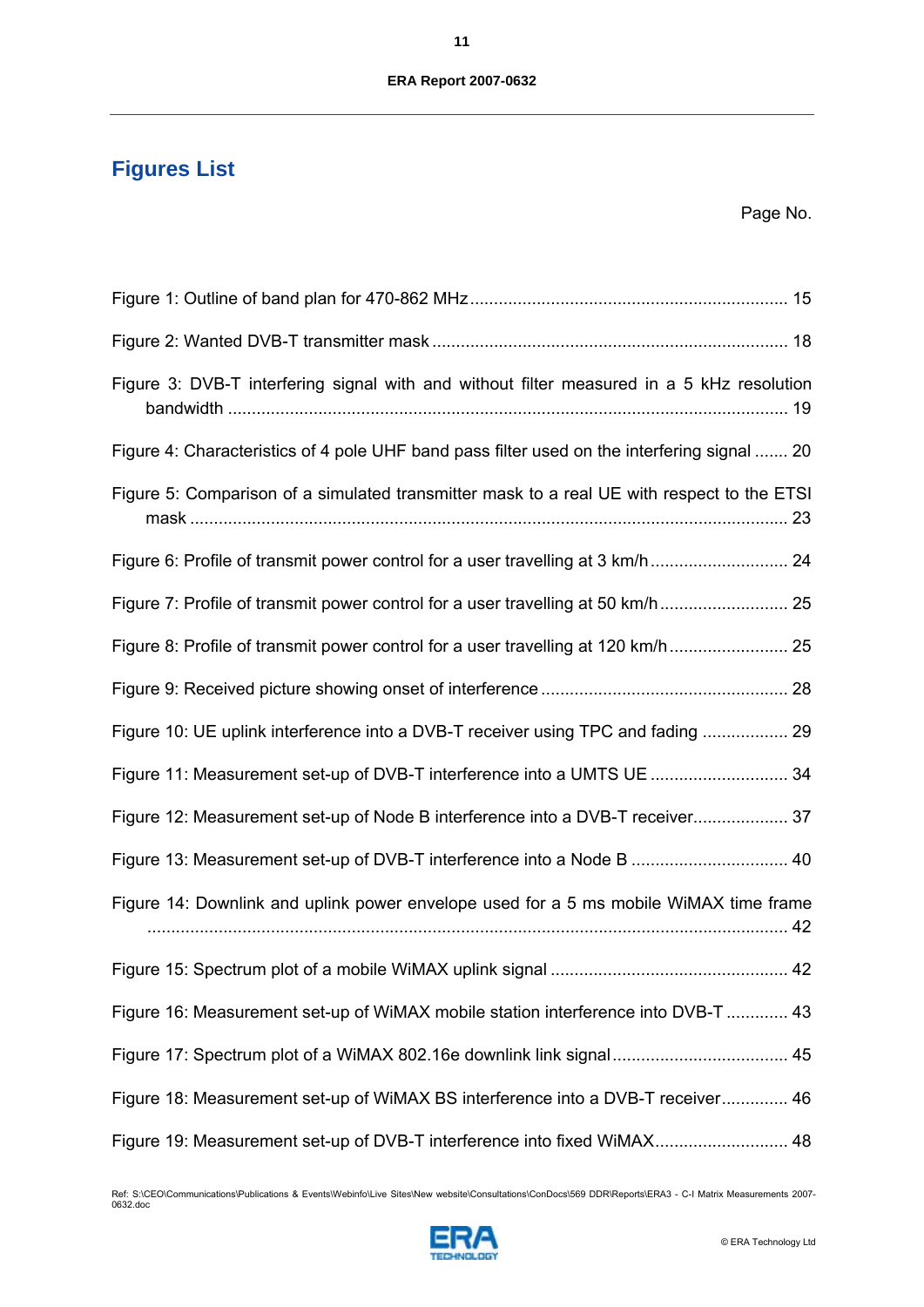**12**

| Figure 20: Measurement set-up of DVB-T interference into a DVB-H handset  50                                                                                   |
|----------------------------------------------------------------------------------------------------------------------------------------------------------------|
| Figure 21: Picture of a DVB-H handset positioned in the middle of a strip-line  51                                                                             |
| Figure 22: C/I protection ratios for UMTS UE interference into a DVB-T receiver under<br>transmit power control conditions for 3 km/h, 50 km/h and 120 km/h 52 |
| Figure 23: Comparison of 120 km/h case with results submitted to TG4  54                                                                                       |
| Figure 24: C/I protection ratios for DVB-T interference into a UE for 3km/h fading conditions                                                                  |
| Figure 25: Comparison of C/I protection ratios for DVB-T interference into a UE using a RMC                                                                    |
| Figure 26: C/I protection ratios for Node B interference into a DTT receiver under static and                                                                  |
| Figure 27: C/I protection ratios for DVB-T interference into a Node B based on static                                                                          |
| Figure 28: C/I protection ratios for mobile WiMAX interference into a DVB-T receiver (for                                                                      |
| Figure 29: C/I protection ratios for DVB-T interference into a fixed WiMAX system 62                                                                           |
| Figure 30: Throughput vs C/I for DTT interference into a fixed WiMAX system  63                                                                                |
| Figure 31: C/I protection ratios for DVB-T interference into a DVB-H handset 64                                                                                |

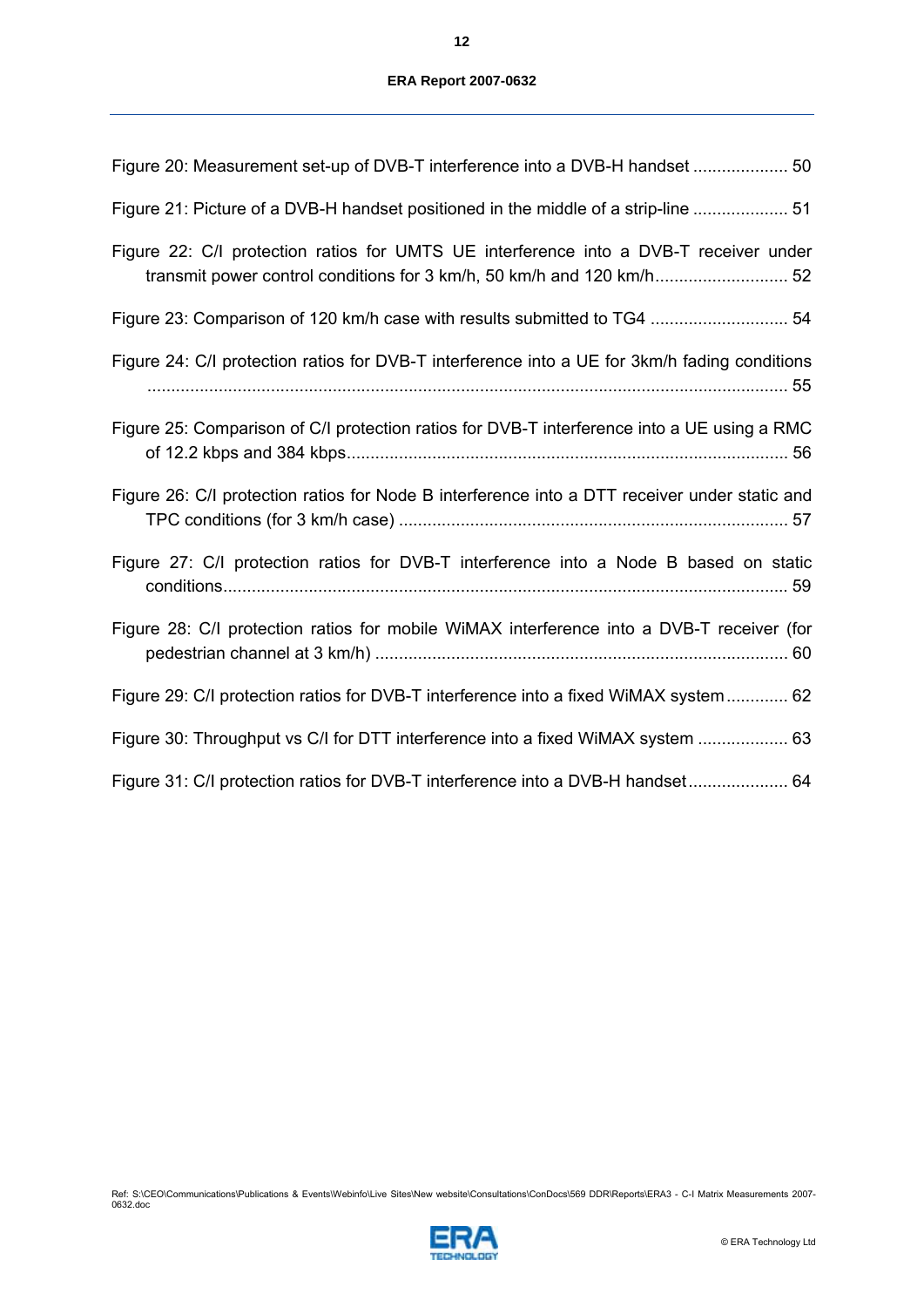**13**

# **Abbreviations List**

| <b>AWGN</b>  | <b>Additive White Gaussian Noise</b>      |
|--------------|-------------------------------------------|
| <b>BER</b>   | <b>Bit Error Ratio</b>                    |
| <b>BLER</b>  | <b>Block Error Ratio</b>                  |
| <b>BS</b>    | <b>Base Station</b>                       |
| <b>CDMA</b>  | <b>Code Division Multiple Access</b>      |
| <b>DCH</b>   | <b>Dedicated Channel</b>                  |
| <b>DPCH</b>  | <b>Dedicated Physical Channel</b>         |
| <b>DPCCH</b> | <b>Dedicated Physical Control Channel</b> |
| <b>DPDCH</b> | Dedicated Physical Data Channel           |
| <b>DDR</b>   | <b>Digital Dividend Review</b>            |
| DL           | <b>Downlink</b>                           |
| <b>DCD</b>   | Downlink Channel Descriptor               |
| DTT          | <b>Digital Terrestrial Television</b>     |
| DVB-H        | Digital Video Broadcast-Handheld          |
| DVB-T        | Digital Video Broadcast-Terrestrial       |
| <b>FCH</b>   | <b>Frame Control Header</b>               |
| <b>FEC</b>   | <b>Forward Error Correction</b>           |
| ΙE           | <b>Information Element</b>                |
| IF           | Intermediate Frequency                    |
| MAP          | <b>Medium Access Protocol</b>             |
| <b>MIMO</b>  | Multiple In Multiple Out                  |
| <b>MS</b>    | <b>Mobile Station</b>                     |

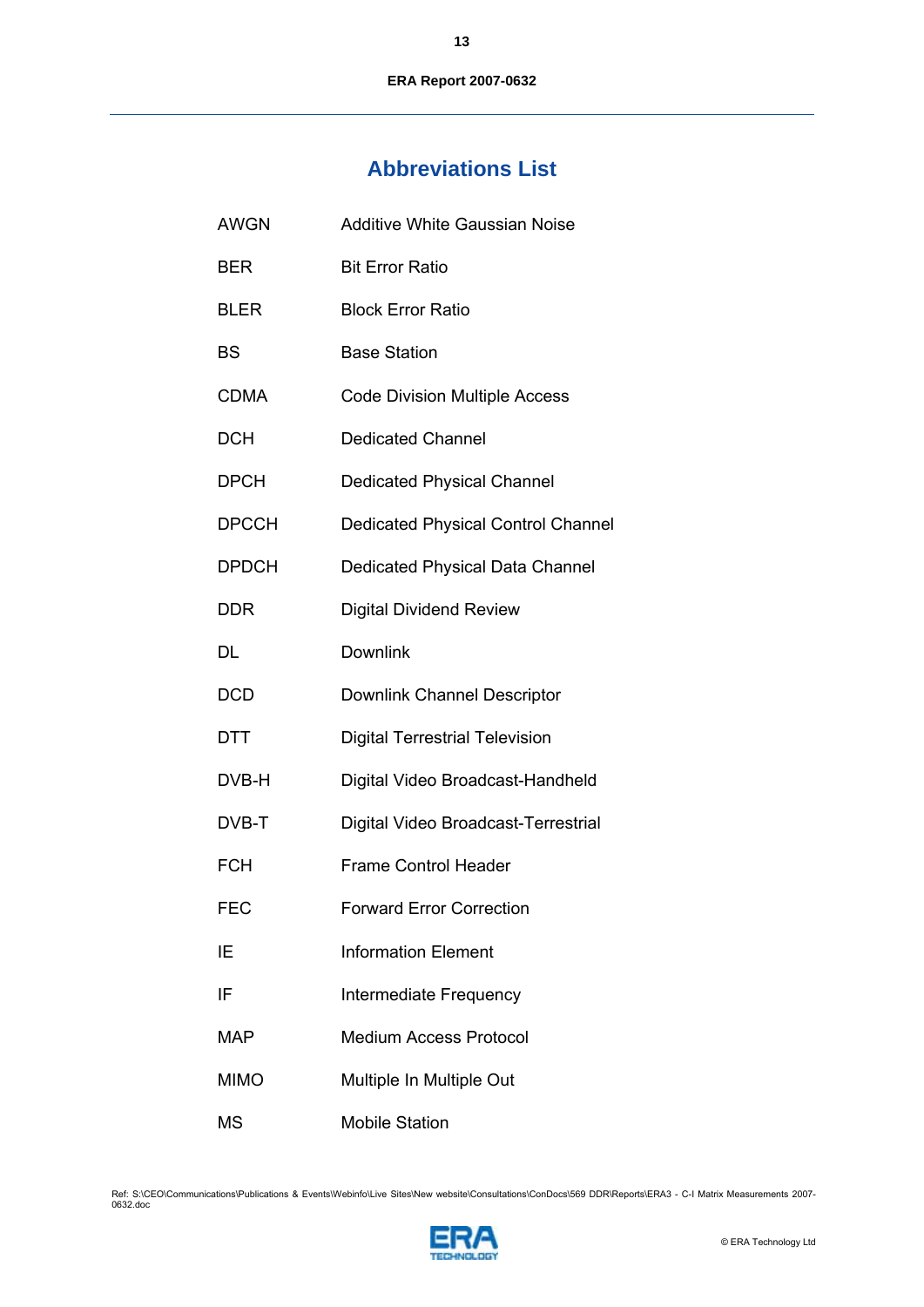| <b>MUS</b>   | Minimum Usable Sensitivity                 |
|--------------|--------------------------------------------|
| <b>PMSE</b>  | Programming Making and Special Events      |
| <b>PUSC</b>  | Partial Usage of Sub-channels              |
| <b>RF</b>    | Radio Frequency                            |
| <b>RBW</b>   | <b>Resolution Bandwidth</b>                |
| <b>RMC</b>   | <b>Reference Measurement Channel</b>       |
| <b>RRM</b>   | Radio Resource Management                  |
| SS           | <b>Signal Simulator</b>                    |
| <b>STC</b>   | Space Time Coding                          |
| <b>TPC</b>   | <b>Transmit Power Control</b>              |
| <b>TPS</b>   | <b>Transport Parameters Signalling</b>     |
| <b>TS</b>    | <b>Transport Stream</b>                    |
| UL           | Uplink                                     |
| <b>UCD</b>   | <b>Uplink Channel Descriptor</b>           |
| <b>UHF</b>   | <b>Ultra High Frequency</b>                |
| <b>UMTS</b>  | Universal Mobile Telecommunications System |
| <b>VBW</b>   | <b>Video Bandwidth</b>                     |
| <b>WCDMA</b> | <b>Wideband CDMA</b>                       |

Ref: S:\CEO\Communications\Publications & Events\Webinfo\Live Sites\New website\Consultations\ConDocs\569 DDR\Reports\ERA3 - C-I Matrix Measurements 2007- 0632.doc



**14**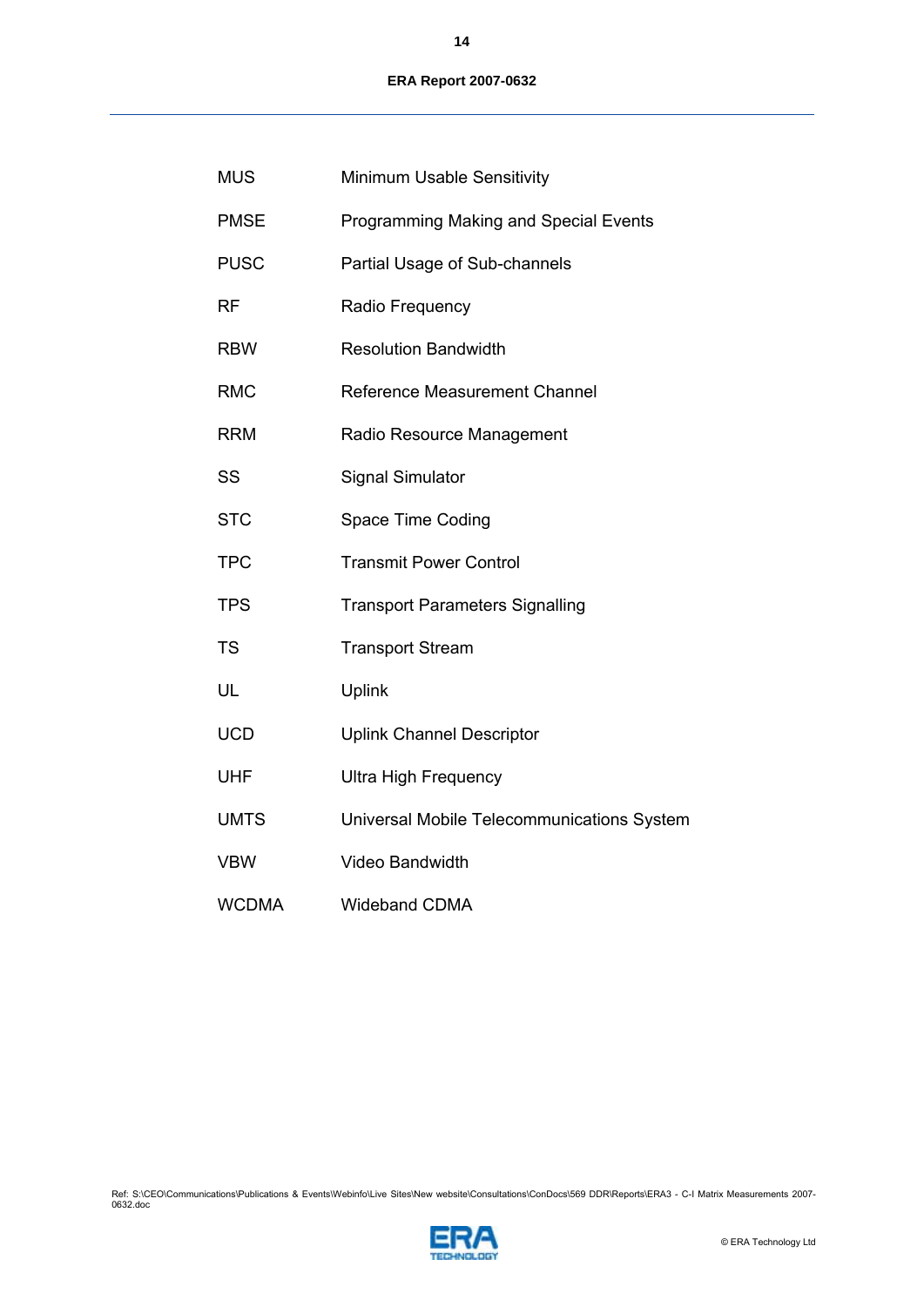# **1. Introduction**

Ofcom announced on 17 November 2005 the beginning of its Digital Dividend Review (DDR) – the project, will examine the options arising from the release of spectrum afforded by the digital switchover program. The available spectrum includes the spectrum released by analogue switch off – the ultra high frequency (UHF) spectrum in bands IV and V (470 – 862 MHz) with the exception of the spectrum reserved for the six digital terrestrial television (DTT) multiplexes [1].

Digital broadcasting is roughly six times more efficient than analogue, allowing more channels to be carried across fewer airwaves. The plans for digital switchover will therefore allow for an increase in the efficiency with which the spectrum is used – including the potential for a large amount of spectrum to be released for wholly new services.

Ofcom estimates that the digital switchover program will release up to approximately 112 MHz of spectrum in the UHF band for new uses. The UHF band is prime spectrum, because it offers a technically valuable combination of capacity (bandwidth) and range. This part of the spectrum is much sought after for a whole range of services likely to be used by millions of people every day.

The potential future uses of this spectrum are wide ranging and include: broadband wireless access, cellular mobile, private mobile radio, further terrestrial digital television services (including standard definition television, high definition television and local digital TV), mobile digital multimedia (including mobile television), and programme making and special events (PMSE).

|                                                                                                        | 470MHz                                                                 |     |    |    |    |    |    |    |    |                                 |    |    |
|--------------------------------------------------------------------------------------------------------|------------------------------------------------------------------------|-----|----|----|----|----|----|----|----|---------------------------------|----|----|
|                                                                                                        | 21                                                                     | 22. | 23 | 24 | 25 | 26 | 27 | 28 | 29 | 30.                             | 31 | 32 |
|                                                                                                        | 33                                                                     | 34  | 35 | 36 | 37 | 38 | 39 | 40 | 41 | 42                              | 43 | 44 |
|                                                                                                        | 45                                                                     | 46  | 47 | 48 | 49 | 50 | 51 | 52 | 53 | 54                              | 55 | 56 |
|                                                                                                        | 57                                                                     | 58  | 59 | 60 | 61 | 62 | 63 | 64 | 65 | 66                              | 67 | 68 |
|                                                                                                        | 69                                                                     |     |    |    |    |    |    |    |    |                                 |    |    |
| 862MHz<br>Spectrum assigned to six DIT multiplexes post-<br>Spectrum available from digital switchover |                                                                        |     |    |    |    |    |    |    |    |                                 |    |    |
|                                                                                                        | DISO, and resulting "interleaved" spectrum.                            |     |    |    |    |    |    |    |    |                                 |    |    |
|                                                                                                        | Currently unavailable spectrum-<br>36 is radar; 38 is radio astronomy. |     |    |    |    |    |    |    |    | Spectrum currently used by PMSE |    |    |

#### **Figure 1: Outline of band plan for 470-862 MHz**

The diagram above details the spectrum that will be assigned to six DTT multiplexes post switchover and the spectrum available after switch over.

Ref: S:\CEO\Communications\Publications & Events\Webinfo\Live Sites\New website\Consultations\ConDocs\569 DDR\Reports\ERA3 - C-I Matrix Measurements 2007-0632.doc

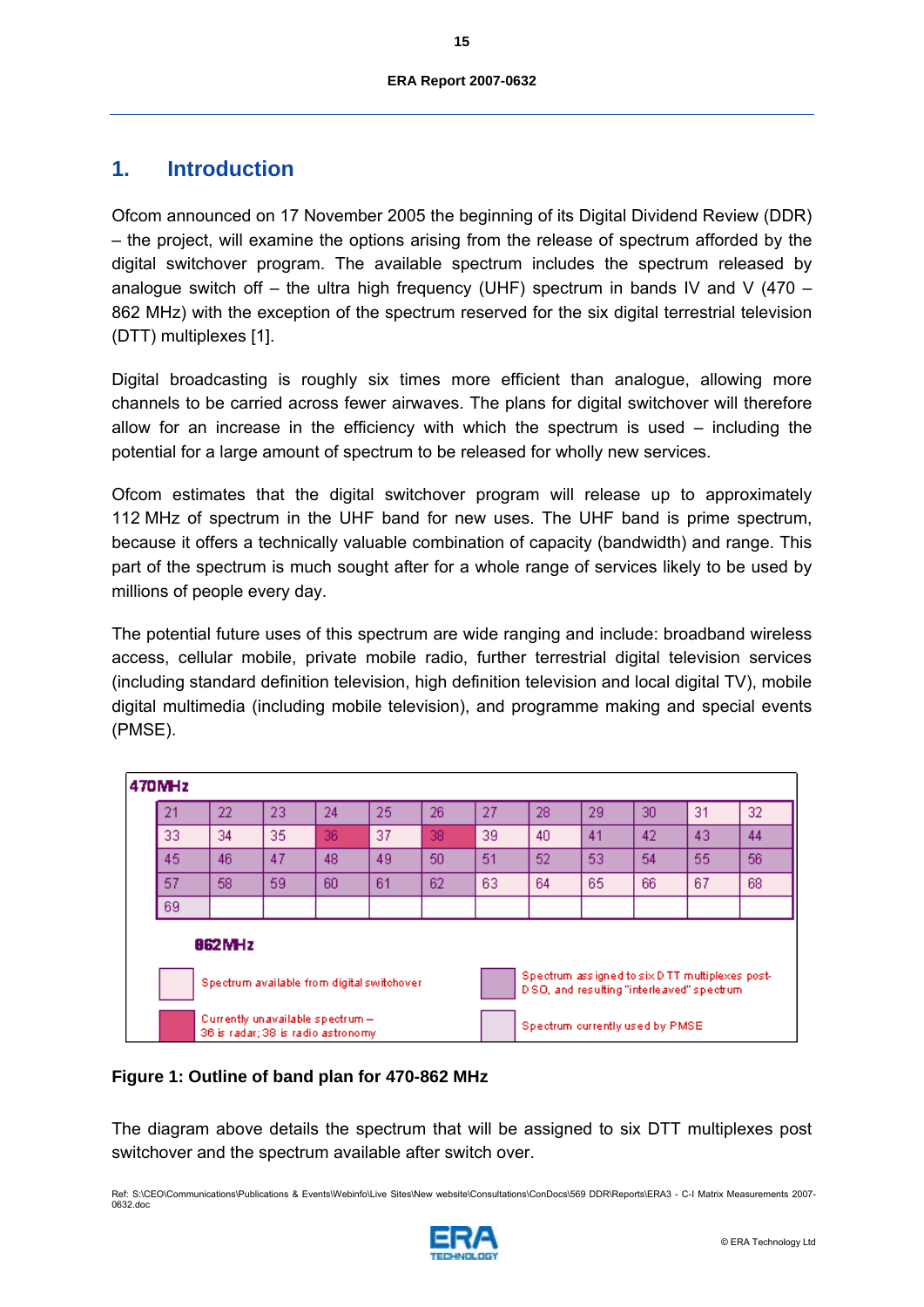After switch-over, fourteen channels are expected to become completely clear in the UK and available for new uses. New use of channels 31, 40, and 63 have the potential to cause adjacent channel interference to some of the spectrum assigned to the six DTT multiplexes. The use of all but channel 40 of the available spectrum has the potential to cause interference due the N+9 image channel.

As part of the DDR, ERA was asked by Ofcom to investigate the potential interference to digital video broadcast-terrestrial (DVB-T) receivers from universal mobile telecommunications system (UMTS) and WiMAX mobile transmitters for adjacent and N+9 channel separation. The results of this initial work were presented in a report to Ofcom in December 2006 [2].

Following on from this work, Ofcom commissioned further measurements to characterize the potential interference for a wider selection of technologies that could potentially occupy the DDR award spectrum. This report presents the results of conducted measurements to determine the required carrier-to-interference (C/I) protection ratios against frequency separation for the following technologies:

| Technologies used for conducted measurement testing |
|-----------------------------------------------------|
| Digital video broadcast - terrestrial (DVB-T)       |
| 3G UTRA (FDD) (user equipment and Node B)           |
| Mobile WIMAX (mobile and base station)              |

Digital video broadcast – handheld (DVB-H)

**Table 2:** 

# **2. Objectives and Scope of Work**

The objective of the work was to enable Ofcom to get a fuller picture of the performance of a range of technologies, which could potentially occupy the DDR award spectrum. This information will help to assist Ofcom in the auction design of the DDR spectrum band.

The programme of work was to develop a protection matrix for relevant potential interference scenarios, for the new technologies being considered in the DDR band, such as UMTS, DVB-H and WiMAX as well as existing technologies, such as DVB-T.

# **3. Test Methodology**

# **3.1 Common Parameters**

Measurement results in the report are generally presented as C/I protection ratio versus frequency offset for channel separations between N-11 and N+11 channels. For offsets up to

Ref: S:\CEO\Communications\Publications & Events\Webinfo\Live Sites\New website\Consultations\ConDocs\569 DDR\Reports\ERA3 - C-I Matrix Measurements 2007-0632.doc

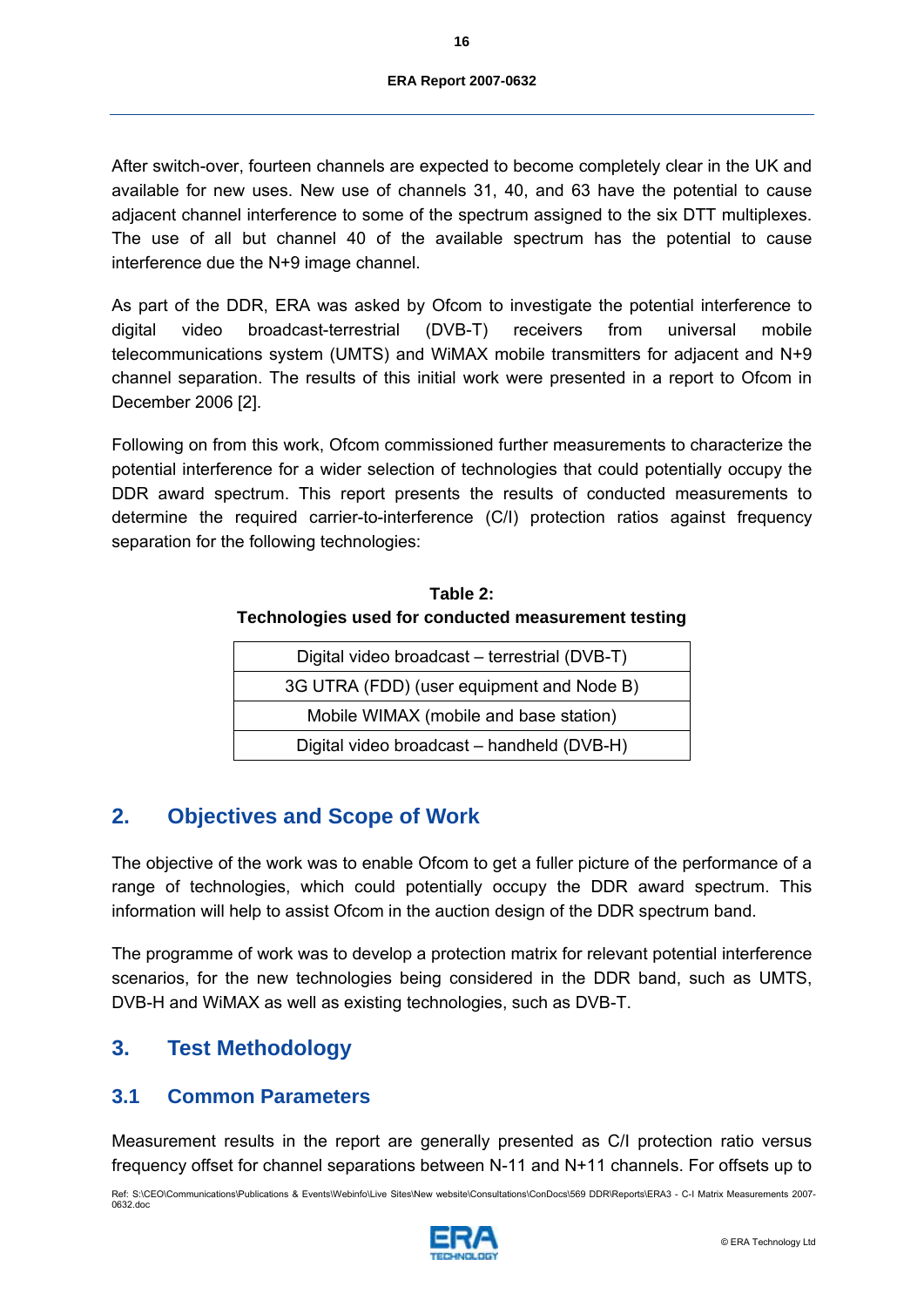**17**

N±2 channels measurements were made in 1 MHz steps. For offsets between N±2 and N±11 channels measurements were made in 8 MHz steps.

For conducted measurements where DVB-T was the wanted or interfering signal the following parameters based on ETSI EN 300 744 [3] were used.

| <b>DVB-T Parameter</b>   | <b>Value</b>     |
|--------------------------|------------------|
| Multiple access          | <b>COFDM</b>     |
| Modulation               | 64-QAM           |
| Forward error correction | 2/3              |
| FFT points               | 8 k              |
| Guard Interval $(\mu s)$ | 7 $(^{1}/_{32})$ |
| Data rate (Mbit/s)       | 24.1             |
| Channel raster           | 8 MHz            |

**Table 3: DVB-T system parameters** 

In situations where a DVB-T transmitter was used all measurements were based on the noncritical DVB-T mask described in ETSI EN 302 296 [4] as shown in Table 4.

| <b>Offset</b><br>(MHz) | <b>Critical</b><br>Mask dBc | <b>Non-critical</b><br>mask dBc | <b>Relaxed</b><br>non-critical<br>mask dBc | <b>Ref</b><br><b>Bandwidth</b><br>(kHz) |
|------------------------|-----------------------------|---------------------------------|--------------------------------------------|-----------------------------------------|
| $+/-3.8$               | 32.8                        | 32.8                            | 32.8                                       |                                         |
| $+/-4.2$               | 83                          | 73                              | 67.8                                       |                                         |
| $+/-6$                 | 95                          | 85                              | 85                                         |                                         |
| $+/-12$                | 120                         | 110                             | 110                                        |                                         |
| $+/-20$                | 120                         | 110                             | 110                                        |                                         |

**Table 4: DVB-T transmit masks** 

The DVB-T transmitter spectrum generated by the signal generator is shown in the figure below.

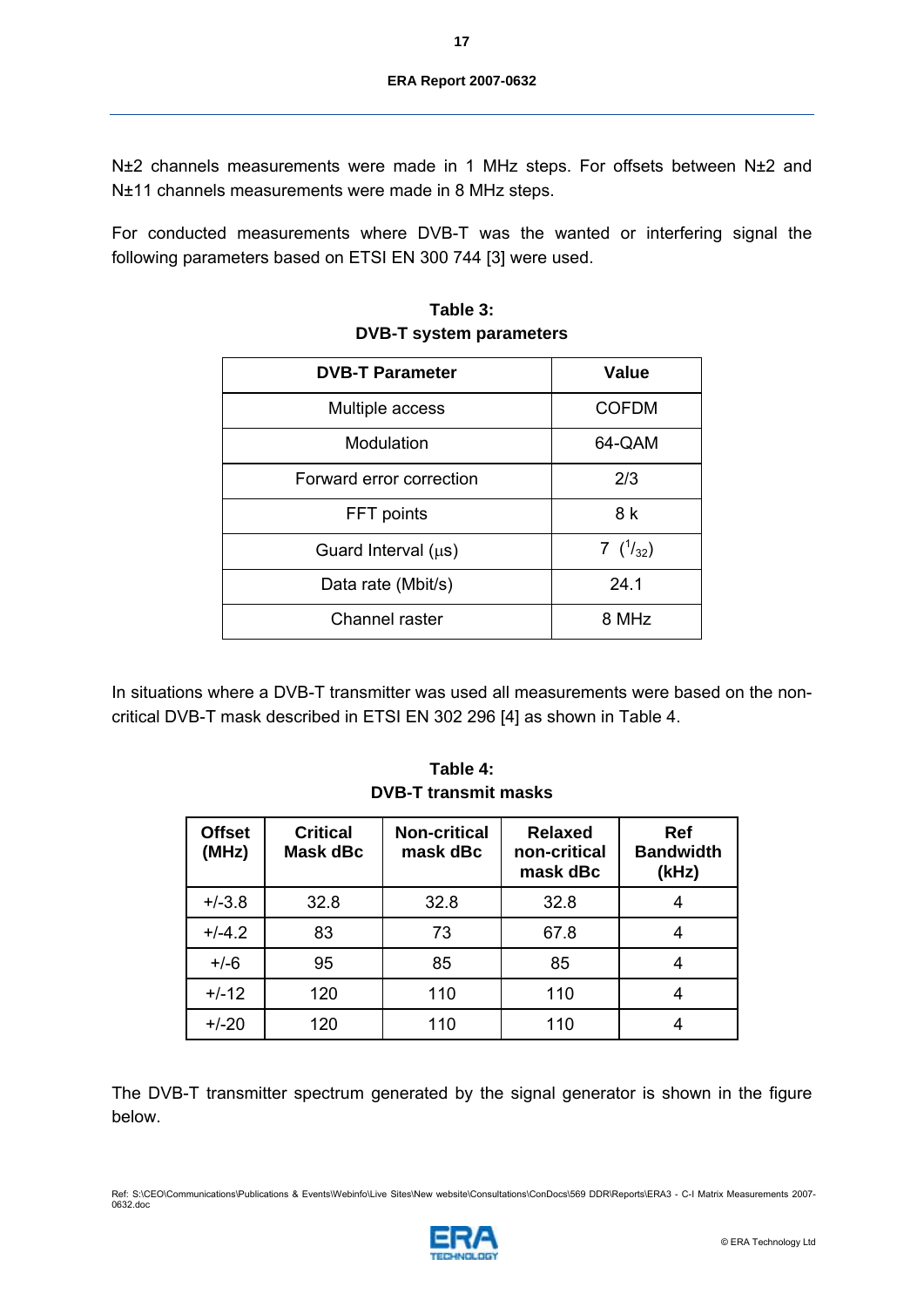

**Figure 2: Wanted DVB-T transmitter mask** 

The above plot was measured using a spectrum analyser set to a resolution bandwidth (RBW) of 5 kHz.

# **3.2 Requirement for Filtering**

The out of band emission levels of the unwanted signal was filtered by a 4-pole UHF filter to conform more closely to the transmission mask set by EN 302 296. The effect of using a filter on the transmit spectrum is shown in the figure below.

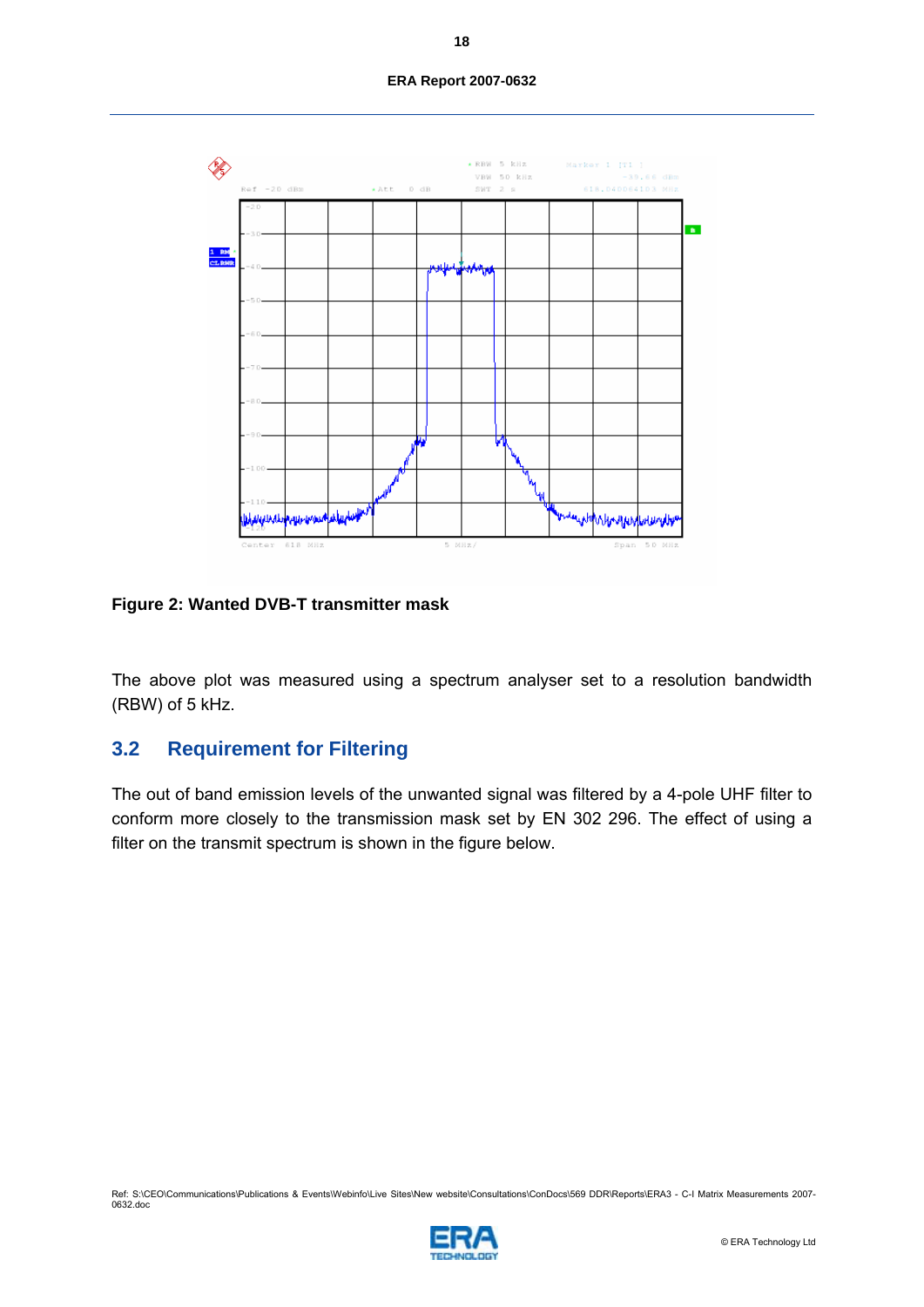**19**



## **Figure 3: DVB-T interfering signal with and without filter measured in a 5 kHz resolution bandwidth**

Without the band pass filter the noise from the signal generator masks the true protection ratios which can otherwise lead to erroneous results for large frequency separations (greater than N+2 channels) between the wanted and unwanted signals. This finding was also observed in an input to CEPT ECC TG 4 by TDF.

The characteristics of the filter used in the conducted measurement tests, when producing the interfering signal is shown in Figure 4.

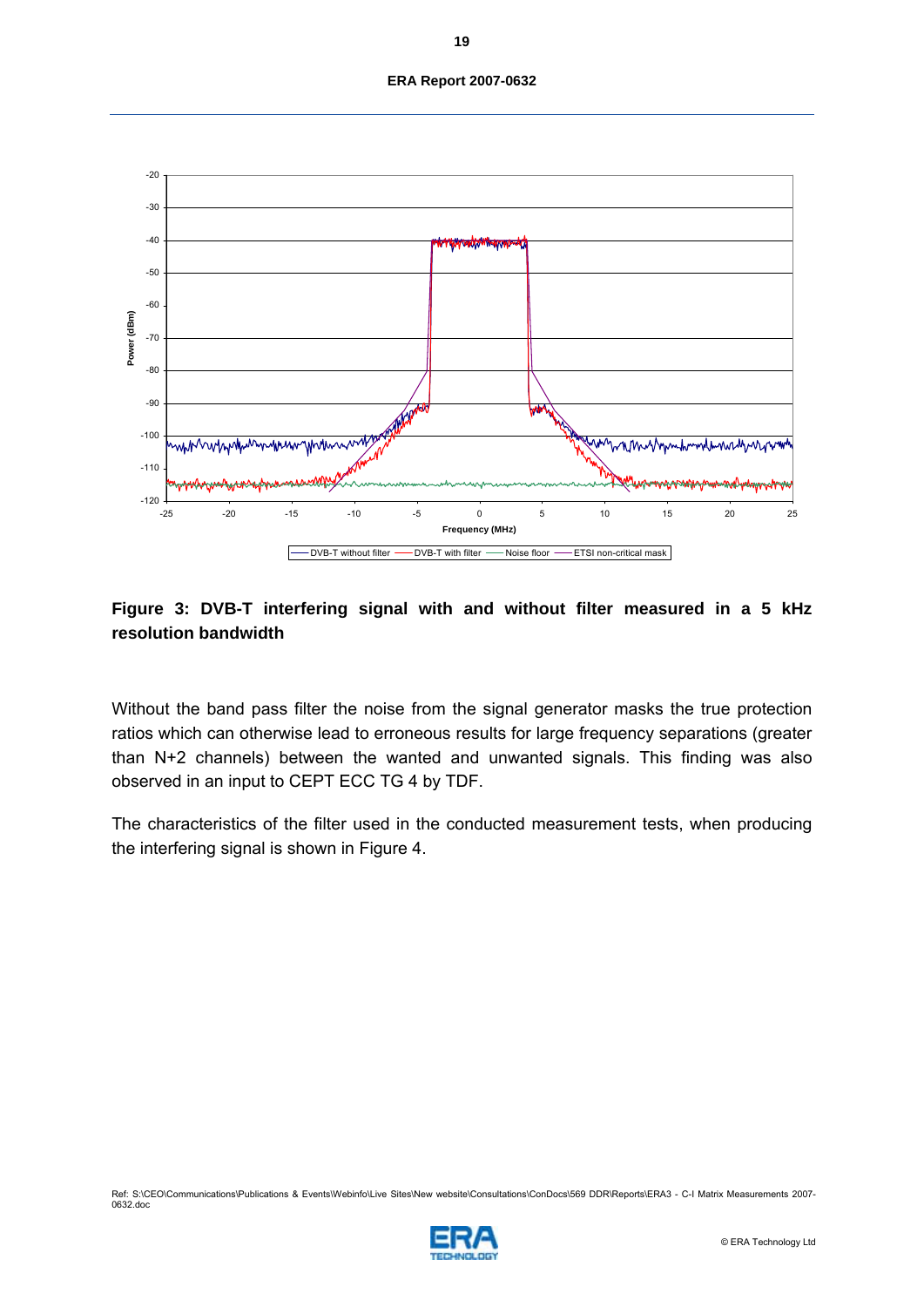**20**



### **Figure 4: Characteristics of 4 pole UHF band pass filter used on the interfering signal**

From the figure above, it can be seen that the bandwidth of the pass-band filter is approximately 18 MHz wide at -3 dB from the carrier.

# **3.3 UMTS User Equipment into DVB-T**

### **3.3.1 Wanted system parameters**

The DVB-T parameters shown in Table 3 were used as the wanted signal source. This wanted signal was generated using a Rhode & Schwarz (R&S) MPEG-2 measurement generator and an R&S TV test transmitter. The MPEG encoder was used to convert a moving video display into the correct format required by the DVB-T TV transmitter. The transmitter, comprising of an input data stream, forward error correction (FEC) encoder, modulation source and a RF carrier, was used to generate the wanted signal at the required frequency.

The wanted signal level was set to 50 dBµV/m, this being equivalent to a received power level of -73 dBm for a 75 Ω system via an antenna with a gain of 10 dBd and a cable loss of 3 dB.

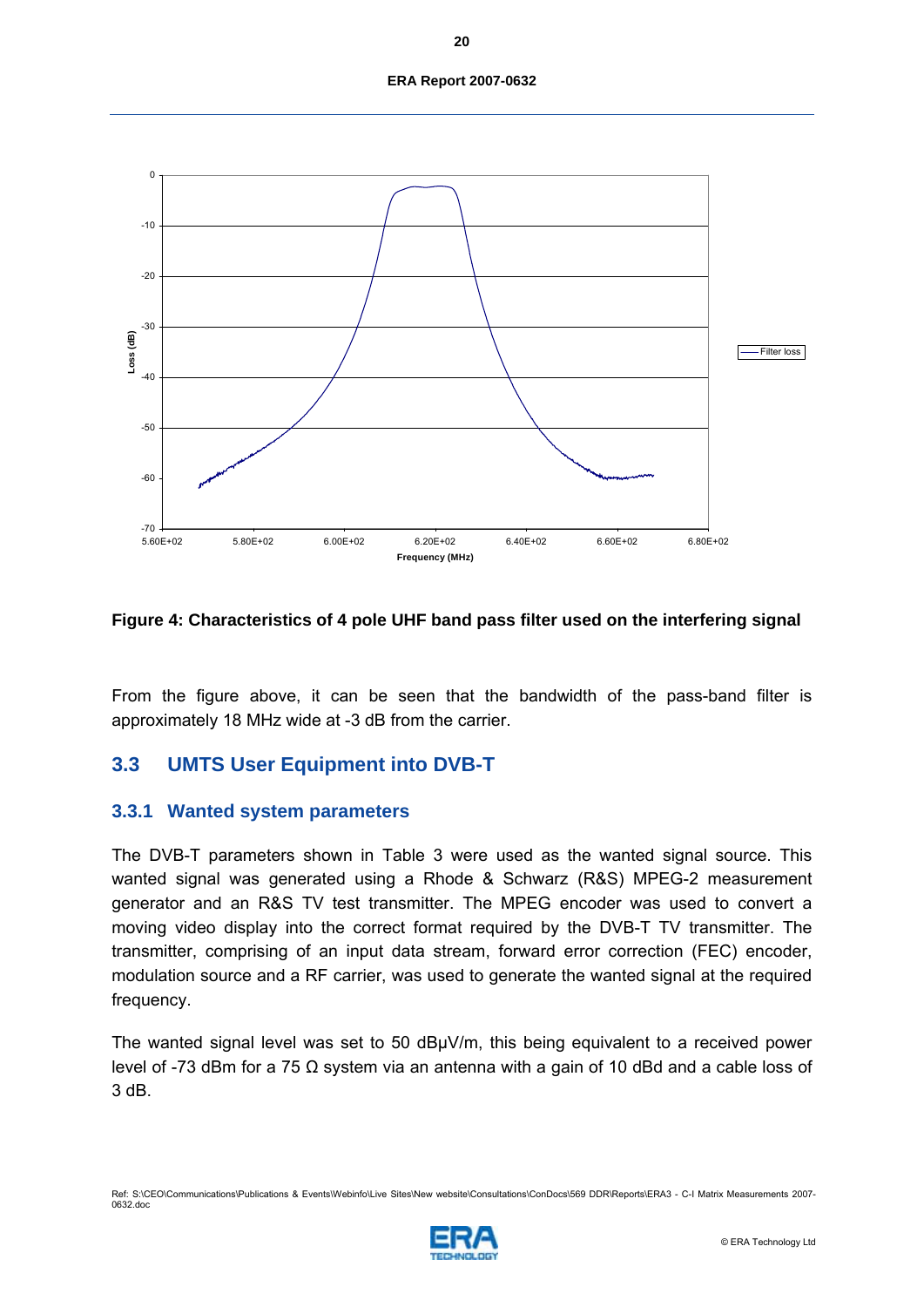# **3.3.2 Interfering system parameters**

The UMTS UE uplink (UL) signal parameters based on ETSI TS 125 101 (3GPP TS 25.101) [5] were used as the interference source, as shown in the table below.

| <b>Parameter</b>       | Value                              |
|------------------------|------------------------------------|
| Multiple access method | <b>WCDMA</b>                       |
| Channel modulation     | <b>QPSK</b>                        |
| Number of carriers     | 1                                  |
| Chip rate              | 3.84 Mcps                          |
| Modulation filter      | Root raised cosine $\alpha$ = 0.22 |
| Channel raster         | 5 MHz                              |
| <b>Duplex</b>          | FDD                                |

**Table 5: UMTS signal parameters** 

A signal generator was used to produce the UE uplink signal using its internal 3GPP WCDMA settings (conforming to 3GPP release 5 specifications), based on the parameters shown in Table 5 above, as well as the additional parameters shown below.

| Table 6:                        |  |  |  |  |  |  |  |
|---------------------------------|--|--|--|--|--|--|--|
| <b>Additional UE parameters</b> |  |  |  |  |  |  |  |

| <b>Parameter</b>              | <b>Value</b> |
|-------------------------------|--------------|
| <b>Filter function</b>        | Root cosine  |
| Window function               | Rectangular  |
| Reference measurement channel | 12.2 kbps    |
| Data pattern                  | 9 PRBS       |

The following physical and transport parameters were taken from ETSI TS 125.101 (3GPP TS 25.101) [5], for a UL reference measurement channel (RMC) based on 12.2 kbps, as shown in Table 7 and Table 8 below.

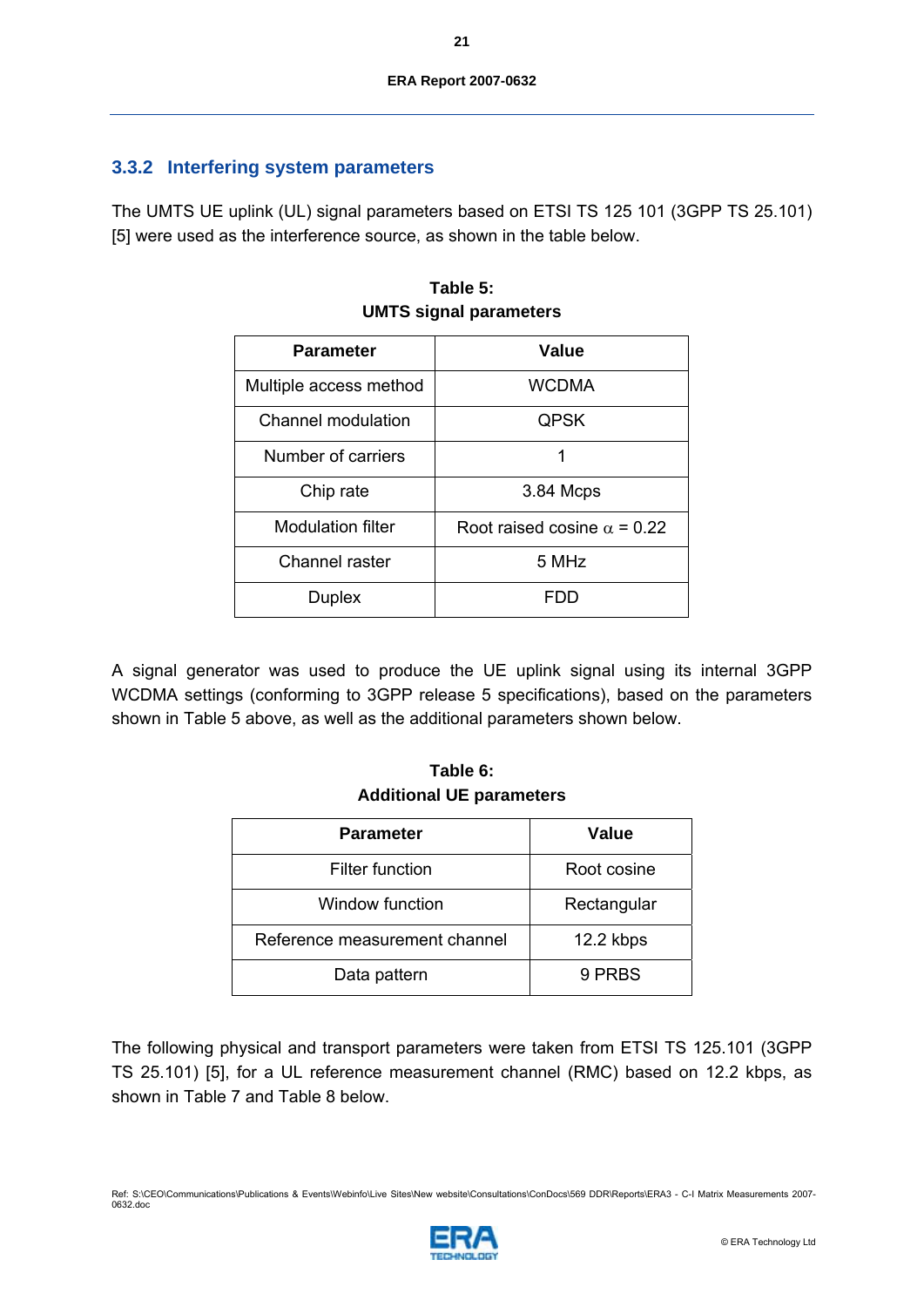**22**

| Table 7:                                                         |
|------------------------------------------------------------------|
| UL reference measurement channel physical parameters (12.2 kbps) |

| <b>Parameter</b>        | <b>Unit</b> | Level   |
|-------------------------|-------------|---------|
| Information bit rate    | kbps        | 12.2    |
| <b>DPDCH</b>            | kbps        | 60      |
| <b>DPCCH</b>            | kbps        | 15      |
| DPCCH Slot Format #i    |             | 0       |
| DPCCH/DPDCH power ratio | dB          | $-5.46$ |
| <b>TFCI</b>             |             | On      |
| Repetition              | %           | 23      |

#### **Table 8:**

### **UL reference measurement channel, transport channel parameters (12.2 kbps)**

| <b>Parameters</b>                  | <b>DTCH</b>           | <b>DCCH</b>           |
|------------------------------------|-----------------------|-----------------------|
| <b>Transport Channel</b><br>Number |                       | 2                     |
| <b>Transport Block Size</b>        | 244                   | 100                   |
| <b>Transport Block Set Size</b>    | 244                   | 100                   |
| <b>Transmission Time Interval</b>  | 20 <sub>ms</sub>      | 40 ms                 |
| <b>Type of Error Protection</b>    | Convolution<br>Coding | Convolution<br>Coding |
| <b>Coding Rate</b>                 | 1/3                   | 1/3                   |
| Rate Matching attribute            | 256                   | 256                   |
| Size of CRC                        | 16                    | 12                    |

Figure 5 below shows a comparison of the simulated UMTS UE uplink signal, based on the physical and transport parameters described in the tables above, compared to a real UE.

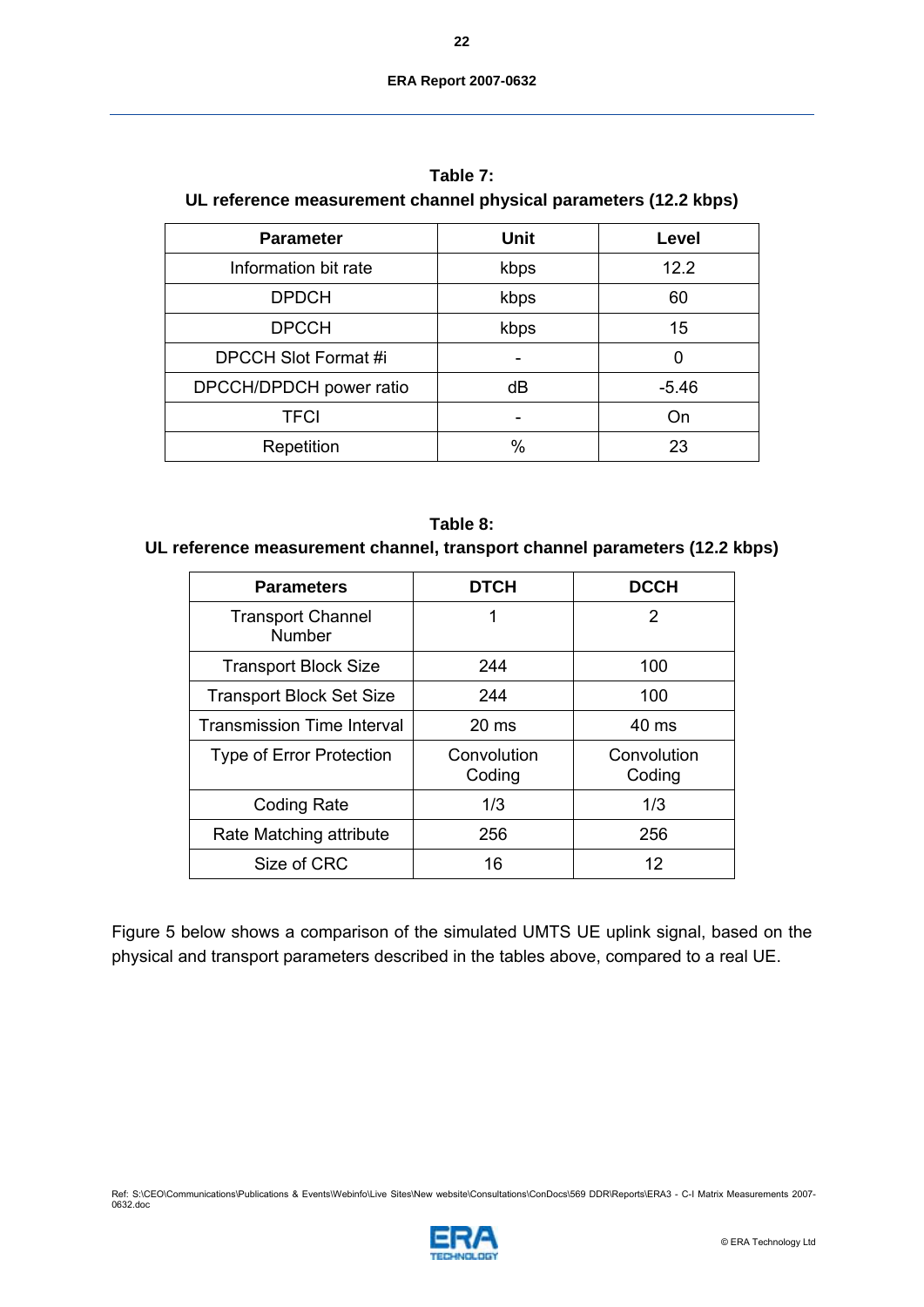

# **Figure 5: Comparison of a simulated transmitter mask to a real UE with respect to the ETSI mask**

The inner loop power control of the UE compensating for signal fluctuations due to fading was derived by measuring the fading profile on a spectrum analyser for test cases shown in the table below (taken from TS 25.104 Annex B).

| Case 1          |                                |                    | Case 2                         |                    | Case 3                         | Case 4                         |                            |  |
|-----------------|--------------------------------|--------------------|--------------------------------|--------------------|--------------------------------|--------------------------------|----------------------------|--|
|                 | Speed for Band I, II, III, IV, |                    | Speed for Band I, II, III, IV, |                    | Speed for Band I, II, III, IV, | Speed for Band I, II, III, IV, |                            |  |
|                 | IX. X                          |                    | IX. X                          | IX. X              |                                | IX. X                          |                            |  |
|                 | 3 km/h                         |                    | 3 km/h                         |                    | 120 km/h                       |                                | 250 km/h                   |  |
|                 | Speed for Band V, VI, VIII     |                    | Speed for Band V, VI, VIII     |                    | Speed for Band V, VI, VIII     |                                | Speed for Band V, VI, VIII |  |
| 7 km/h          |                                | 7 km/h             |                                | 280 km/h           |                                |                                | 583 km/h (Note 1)          |  |
|                 | Speed for Band VII             | Speed for Band VII |                                | Speed for Band VII |                                |                                | Speed for Band VII         |  |
|                 | $2.3$ km/h                     | $2.3$ km/h         |                                | 92 km/h            |                                |                                | 192 km/h                   |  |
| <b>Relative</b> | Average                        | <b>Relative</b>    | Average                        | <b>Relative</b>    | <b>Relative</b><br>Average     |                                | Average                    |  |
| Delay [ns]      | <b>Power [dB]</b>              | Delay [ns]         | <b>Power [dB]</b>              | Delay [ns]         | <b>Power [dB]</b>              | Delay [ns]                     | Power [dB]                 |  |
| 0               | O                              | 0                  |                                | 0                  |                                |                                | 0                          |  |
| 976             | -10                            | 976<br>0           |                                | 260                | -3                             | 260                            | -3                         |  |
|                 |                                | 20000              | 0                              | 521                | -6                             | 521                            | -6                         |  |
|                 |                                |                    |                                | 781                | -9                             | 781                            | -9                         |  |

**Table 9: Multi-path fading conditions** 

NOTE: For the 50 km/h fading condition, Case 5 was taken from TS 25.101 Annex B.

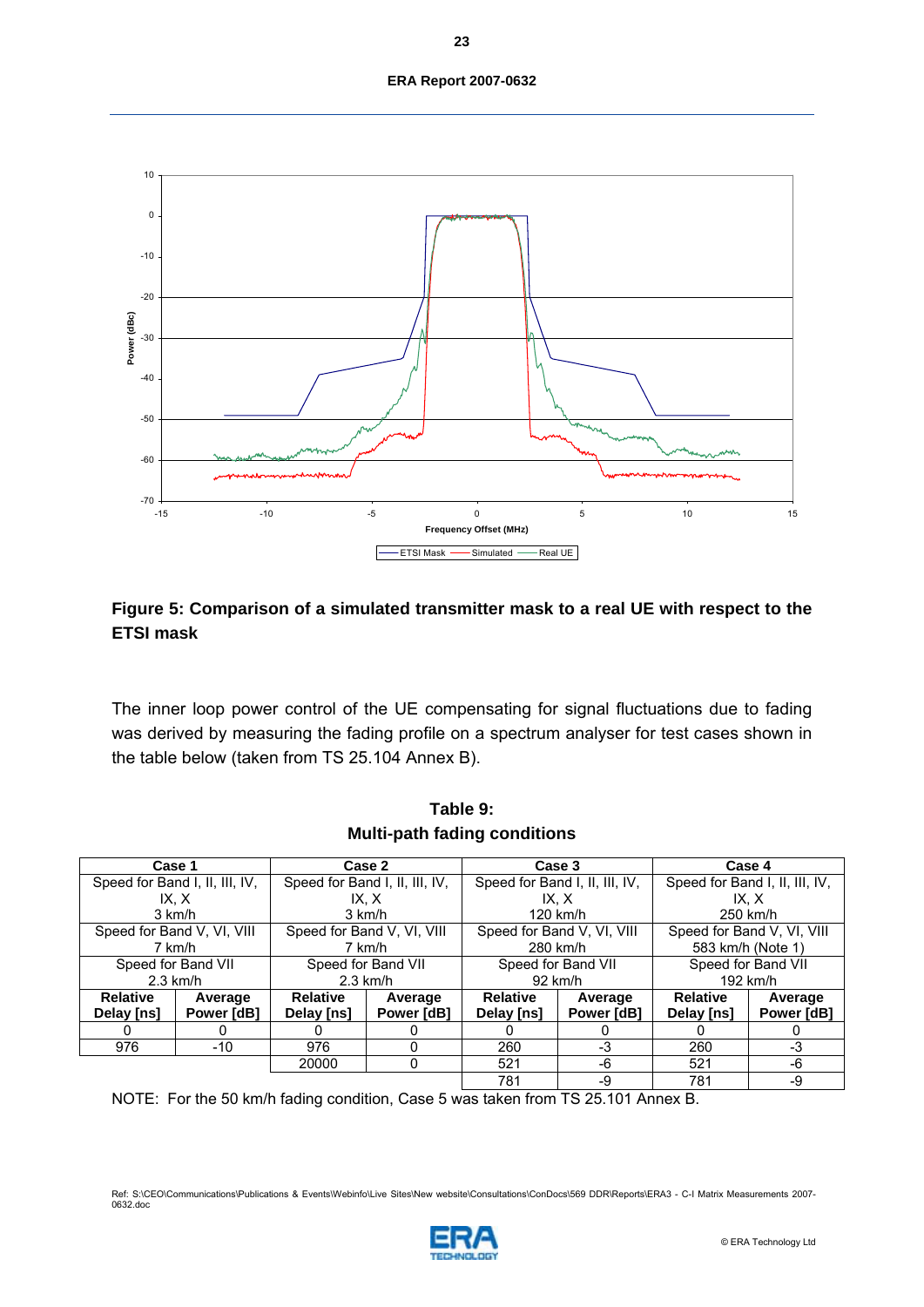The average power of the measured fading profile was then calculated for a 10 second period of time, i.e. the same time period as the transmit power control (TPC) profile used before being repeated. Using this average power, the difference in the actual power for each time slot was inverted to give the TPC profile of the UE uplink to compensate for the fading seen at the Node B.

This TPC profile was programmed into the signal generator in order to simulate the UE uplink in a moving environment. The TPC profiles for the fast-fading channel speeds of 3, 50 and 120 km/h are shown in the figures below.



**Figure 6: Profile of transmit power control for a user travelling at 3 km/h** 

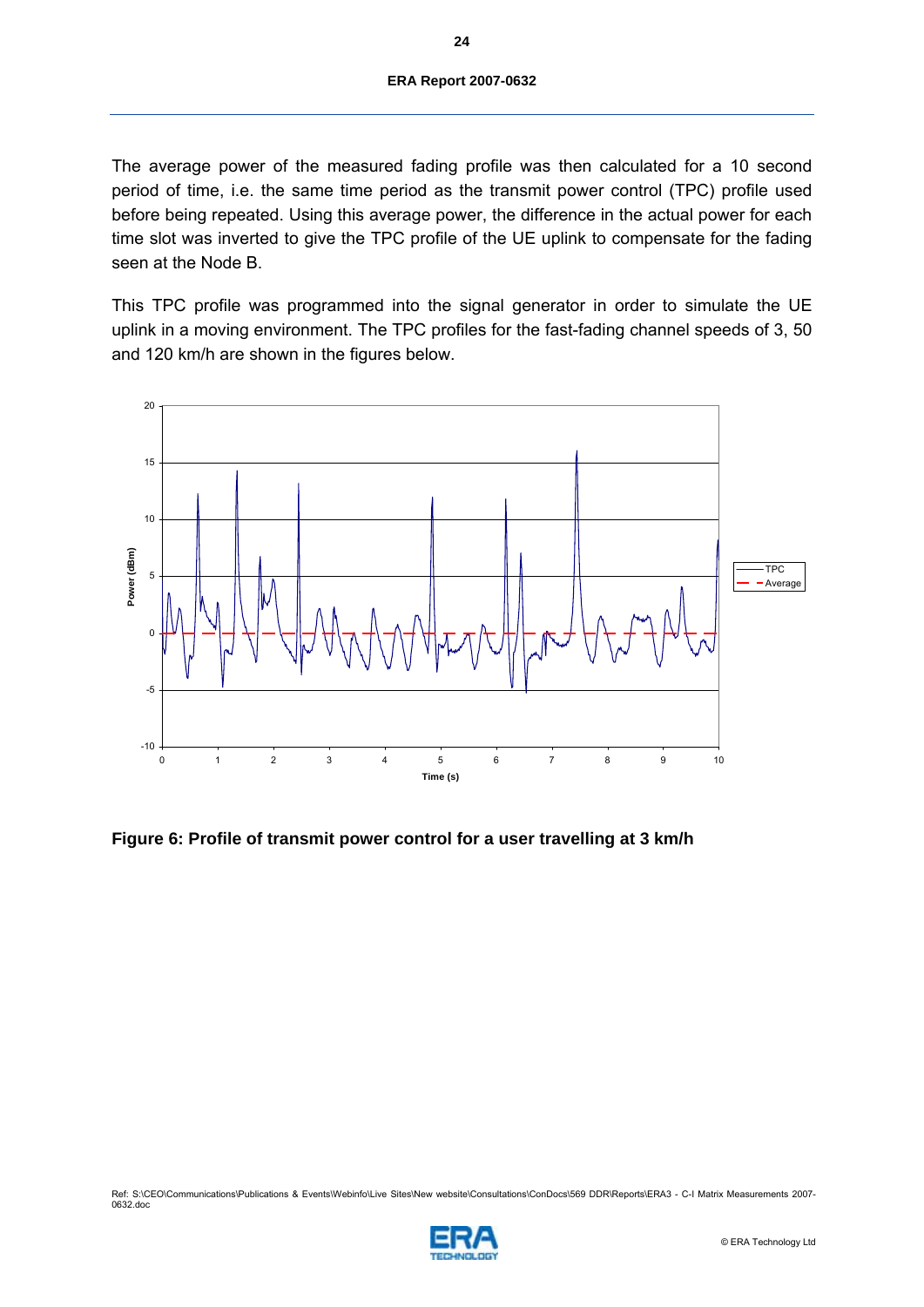

**Figure 7: Profile of transmit power control for a user travelling at 50 km/h** 





te\Consultations\ConDocs\569 DDR\Reports\ERA3 - C-I Matrix Measurements 2007-Ref: S:\CEO\Communications\Publications & Events\Webinfo\Live Sites\New<br>0632.doc

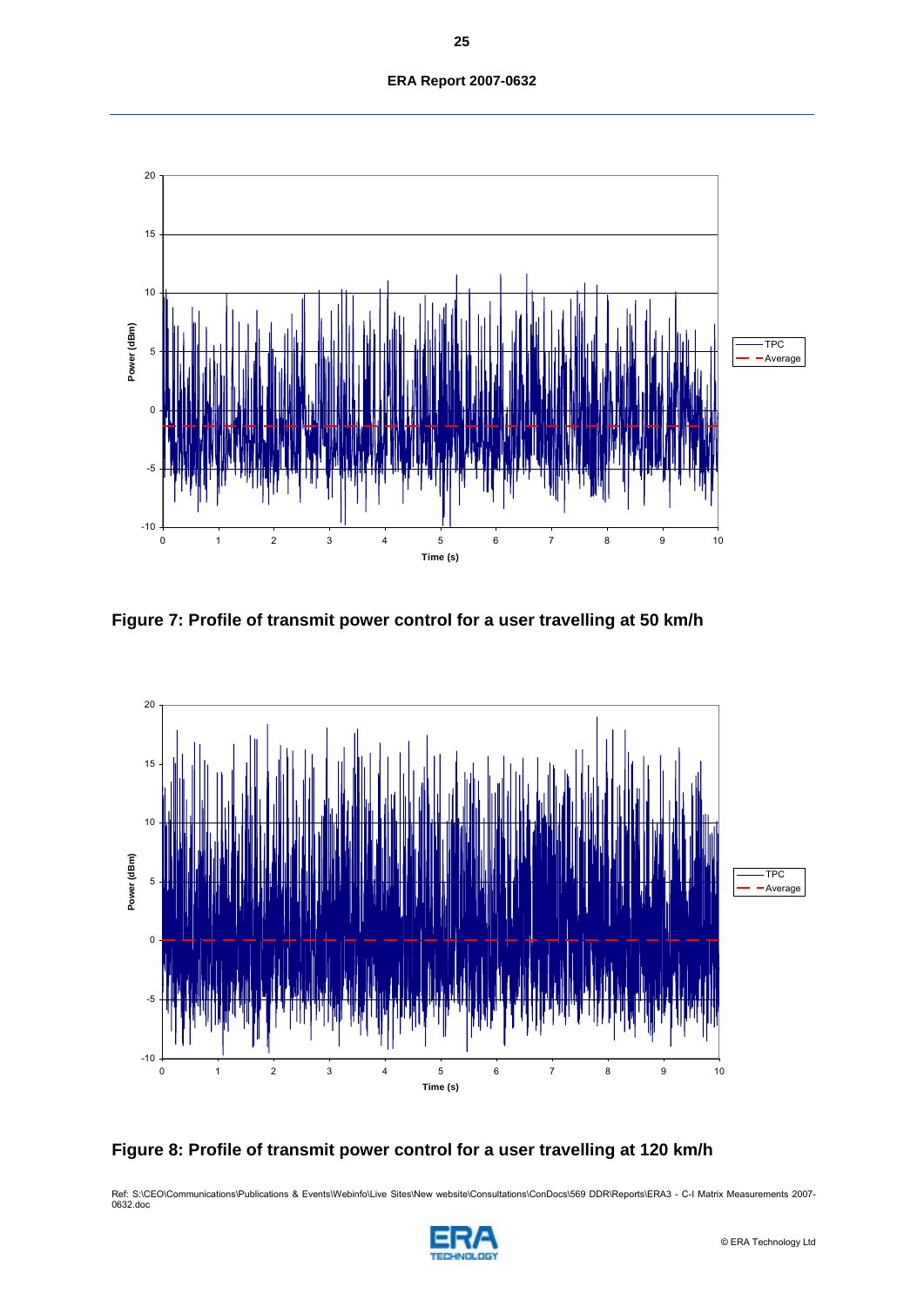Based on the simulated UE signal with fast power control using TPC commands in the inner loop, the following scenarios were investigated:

- UE uplink with no transmit power control and no fading (static conditions) interference into a DVB-T receiver.
- UE uplink with transmit power control only, for speeds of 3 km/h, 50 km/h and 120 km/h interference into a DVB-T receiver.
- UE uplink with transmit power control and additional uncorrelated fading as seen by the DVB-T receiver, for the 3 km/h case.

The results are presented as C/I protections ratios where the interference was measured as the mean average power as measured in an additive white Gaussian noise (AWGN) channel.

### **3.3.3 Interference criteria**

-

DVB-T systems use coded orthogonal frequency division multiplexing (COFDM) which spreads the information over a large number of orthogonal carriers. Forward error correction is then applied to improve the bit error ratio (BER). In many digital systems the data to be transmitted undergoes two types of FEC coding; Reed Solomon and convolutional coding (Viterbi). At the receiver end, the pseudo-random sequence added at the transmitter by the convolutional encoder is decoded by the Viterbi decoder, followed by Reed Solomon decoding for parity checking.

The error protection employed by such digital systems usually results in an abrupt "cliffedge" effect in the presence of interference when compared to analogue systems. The Digital TV Group<sup>1</sup> publishes the D-Book, which includes degradation criteria to be used when assessing interference to digital systems. The different DVB-T receiver degradation criteria taken from the D-Book are compared in Table 10 below.

Ref: S:\CEO\Communications\Publications & Events\Webinfo\Live Sites\New website\Consultations\ConDocs\569 DDR\Reports\ERA3 - C-I Matrix Measurements 2007-0632.doc



<sup>&</sup>lt;sup>1</sup> The Digital TV Group is the industry association for digital television in the UK. See http://www.dtg.org.uk/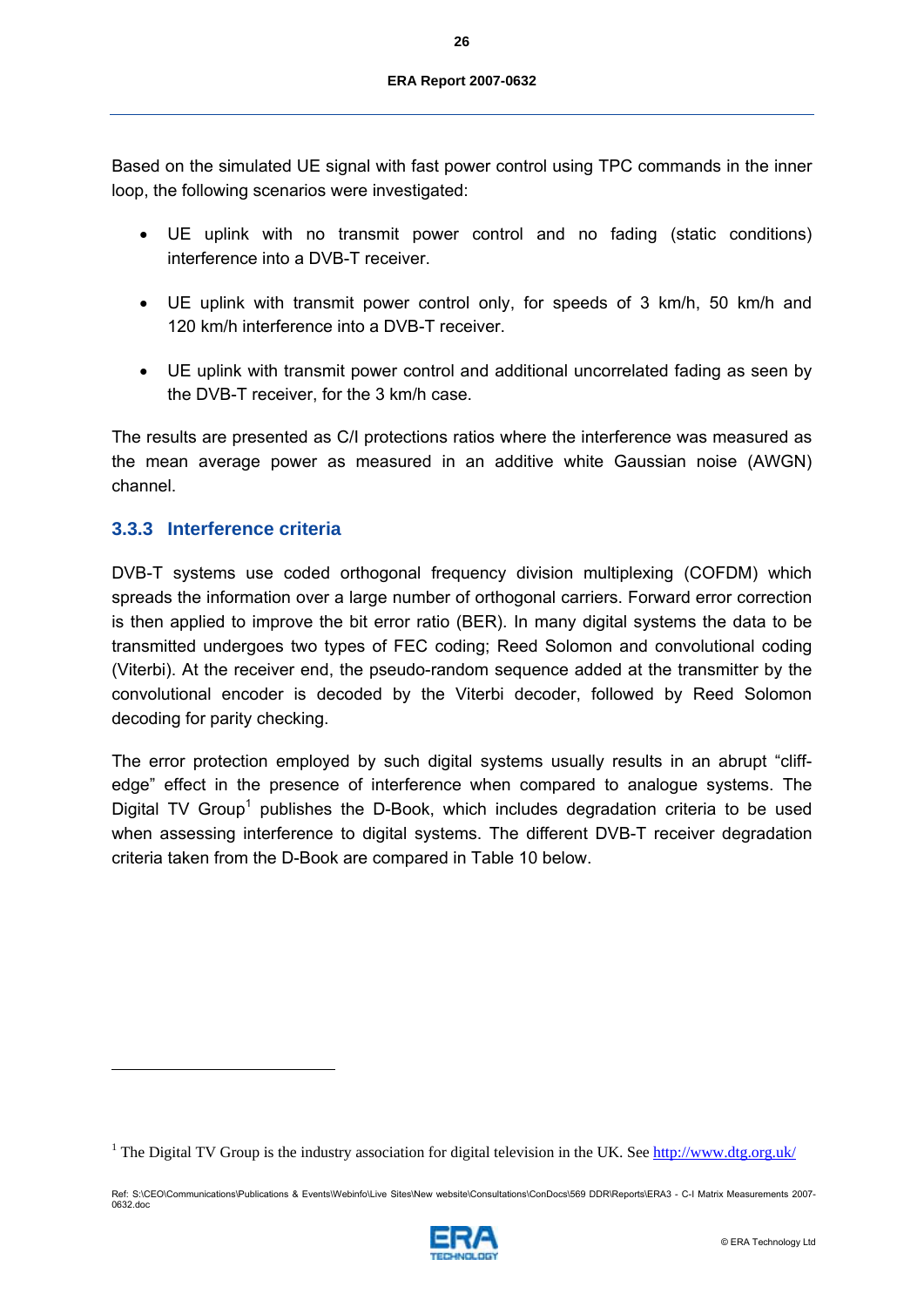| <b>Criterion</b>   | <b>Description</b>                                                                                | <b>Comments</b>                                                                                                                                                                                                                  |
|--------------------|---------------------------------------------------------------------------------------------------|----------------------------------------------------------------------------------------------------------------------------------------------------------------------------------------------------------------------------------|
| REF <sub>BER</sub> | Post Viterbi BER=2x10 <sup>-4</sup>                                                               | BER can be very erratic with some types of<br>impairment (e.g. impulsive inference), so an<br>accurate measure can be hard to achieve.                                                                                           |
|                    |                                                                                                   | A measure of BER is often not available (e.g.<br>in a commercial receiver).                                                                                                                                                      |
| <b>UCE</b>         | No un-correctable<br>Transport Stream errors in<br>a defined period.                              | Probably the most useful measure, but<br>unfortunately this is often not available (e.g. in<br>a commercial receiver).                                                                                                           |
| <b>UCE</b>         | A measure of the number                                                                           | Sometimes normalised to 'Error Seconds'                                                                                                                                                                                          |
| Rate               | of UCE in a defined period.                                                                       | (Used for 'mobile' applications).                                                                                                                                                                                                |
| <b>PF</b>          | "Picture Failure". No. of<br>observed, (or detected)<br>picture artefacts in a<br>defined period. | This is what the consumer sees and cares<br>about. There is always access to a 'picture' in<br>a commercial receiver. However, when testing<br>demodulators alone, MPEG decoding and<br>picture display is not always available. |
| <b>SFP</b>         | "Subjective failure point"                                                                        | Essentially the same as PF                                                                                                                                                                                                       |

# **Table 10: D-Book comparison of degradation criteria**

The reference BER, defined as BER =  $2 \times 10^{-4}$  after Viterbi decoding, corresponds to the quasi error free (QEF) criterion in the DVB-T standard, which states "less than one uncorrelated error event per hour".

However, as noted in the D-Book, there is often no direct way of identifying BER or transport stream errors for commercial receivers. In this case picture failure (PF) is the only means of assessing the interference effects.

The PF point was identified by manual observation. Figure 9 below shows the onset of uncorrectable errors (UCE) used to determine the failure point. The onset of a complete picture failure, i.e. no reception, could be observed with a 1 to 2 dB increase in the interfering signal from the PF point.

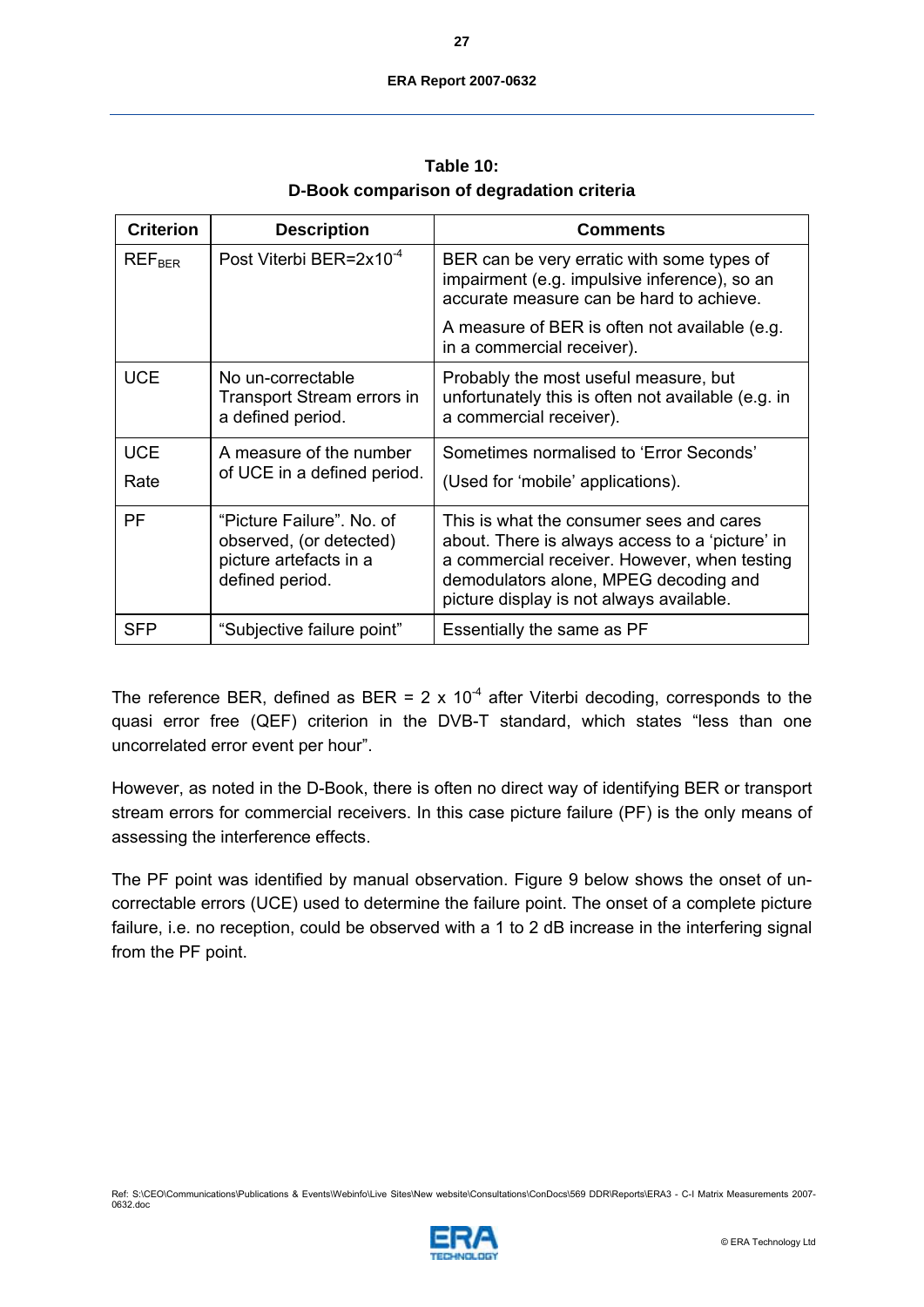

**Figure 9: Received picture showing onset of interference** 

# **3.3.4 Equipment set-up and test procedure**

UMTS UE interference measurements into a DVB-T receiver were performed using the conducted measurement set-up shown in the diagram below.

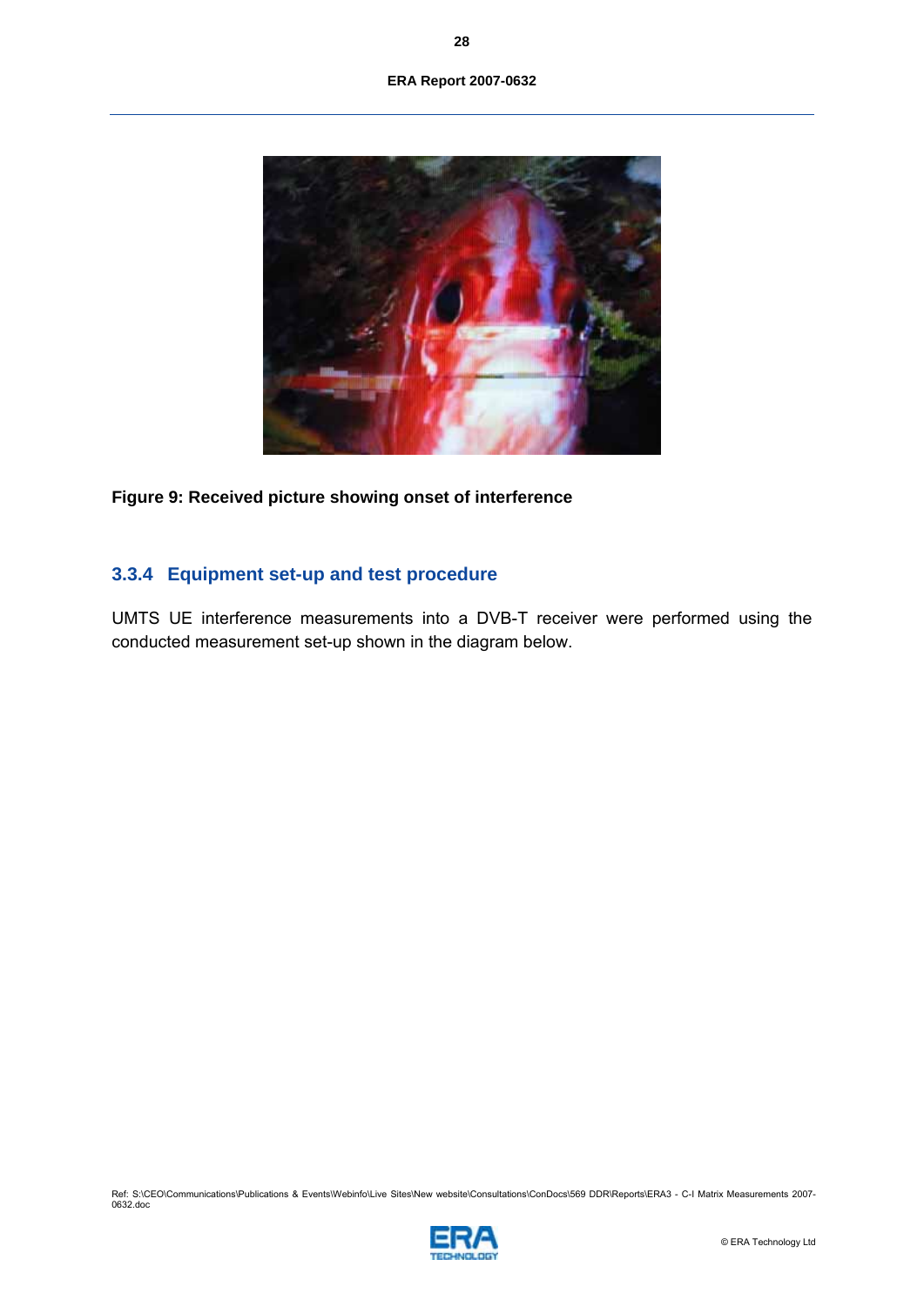

# **Figure 10: UE uplink interference into a DVB-T receiver using TPC and fading**

Based on the above measurement parameters and test set-up, the following test procedure was used:

- 1. The wanted signal level was set to a power level 'C' of -73 dBm, equivalent to a wanted field strength of 50 dBµV/m.
- 2. The wanted channel power level 'C' was measured in the bandwidth of the receiver with a spectrum analyser using RMS detection, a RBW of 100 kHz and video bandwidth (VBW) of 1 MHz.

Ref: S:\CEO\Communications\Publications & Events\Webinfo\Live Sites\New website\Consultations\ConDocs\569 DDR\Reports\ERA3 - C-I Matrix Measurements 2007- 0632.doc

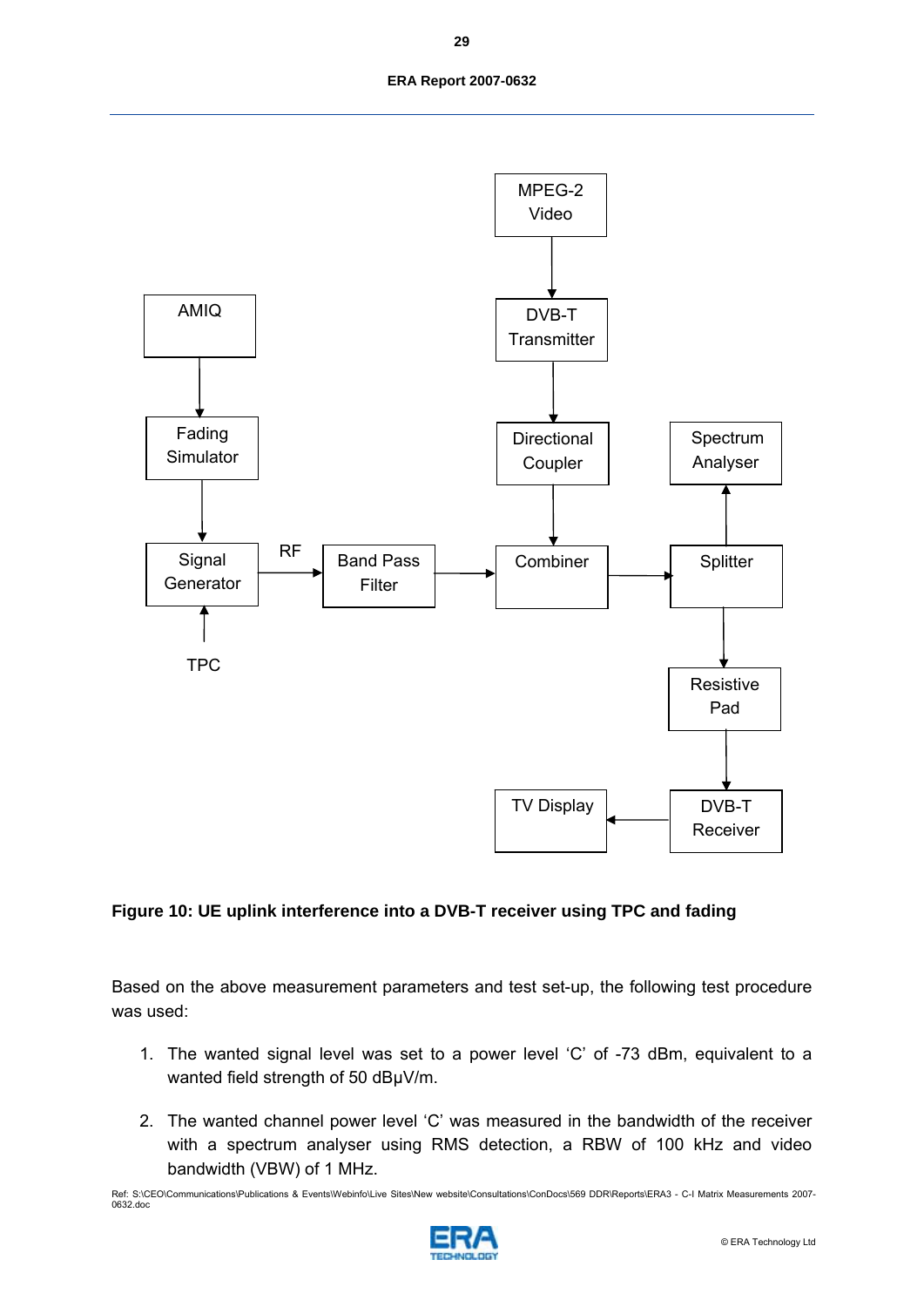- 3. The level of unwanted interference was increased to achieve the required degradation of the received quality of the decoded MPEG signal.
- 4. The interference channel power 'I' was measured in a bandwidth equal to one channel spacing, using RMS detection, a RBW of 100 kHz and VBW of 1 MHz.
- 5. The C/I protection ratio was calculated from Steps 2 and 4.

The above procedure was carried out in 8 MHz steps for channel spacing between N-11 to  $N+11$ , where N = channel 39 (618 MHz).

Also, a directional coupler was used to improve the isolation by 20 dB, between the output stages of the unwanted signal generator and the wanted TV generator signals at the combiner stage. The combiner itself provided 40 dB of isolation, between the wanted and unwanted signal ports.

The receiver bandwidth of the DVB-T receiver is 7.6 MHz and a spectrum analyzer was used to measure the channel power in the receiver band as well as to measure the power of the interferer.

Note: a standard scart lead was used to connect the DVB-T receiver to the LCD display.

# **3.4 DVB-T into UMTS User Equipment**

### **3.4.1 Wanted system parameters**

The test set-up (see Section 3.4.4) for DVB-T interference into a UMTS UE is similar to that defined in Figure A.10 of ETSI TS 134.121-1 (3GPP TS 34.121-1) [6] for single test cells with multi-path fading conditions. Table 11 shows the propagation conditions that can be used for performance measurements in a multi-path fading environment.

| Case 2.<br>Case 1.<br>speed 3km/h<br>speed 3 km/h                                                |                                                                                             |                           | Case 3.<br>speed 120 km/h |                           | Case 4.<br>speed 3 km/h   |                           | Case 5.<br>speed 50 km/h * |                           | Case 6,<br>speed 250 km/h |                           |                           |
|--------------------------------------------------------------------------------------------------|---------------------------------------------------------------------------------------------|---------------------------|---------------------------|---------------------------|---------------------------|---------------------------|----------------------------|---------------------------|---------------------------|---------------------------|---------------------------|
| Relative<br>Delay<br>[ns]                                                                        | Relative<br>mean<br>Power                                                                   | Relative<br>Delav<br>[ns] | Relative<br>mean<br>Power | Relative<br>Delay<br>[ns] | Relative<br>mean<br>Power | Relative<br>Delay<br>[ns] | Relative<br>mean<br>Power  | Relative<br>Delay<br>[ns] | Relative<br>mean<br>Power | Relative<br>Delay<br>[ns] | Relative<br>mean<br>Power |
| 0                                                                                                | [dB]<br>0                                                                                   | 0                         | [dB]<br>0                 | 0                         | [dB]<br>0                 | 0                         | [dB]<br>0                  | 0                         | [dB]<br>$\Omega$          | 0                         | [dB]<br>$\Omega$          |
| 976                                                                                              | $-10$                                                                                       | 976                       | U                         | 260                       | $-3$                      | 976                       |                            | 976                       | $-10$                     | 260                       | -3                        |
|                                                                                                  |                                                                                             | 20000                     | 0                         | 521                       | -6                        |                           |                            |                           |                           | 521                       | -6                        |
|                                                                                                  |                                                                                             |                           |                           | 781                       | -9                        |                           |                            |                           |                           | 781                       | -9                        |
| NOTE 1:<br>Case 5 is only used in requirements for support of radio resource management<br>(RRM) |                                                                                             |                           |                           |                           |                           |                           |                            |                           |                           |                           |                           |
|                                                                                                  | NOTE 2:<br>Speed above 250 km/h is applicable to demodulation performance requirements only |                           |                           |                           |                           |                           |                            |                           |                           |                           |                           |

**Table 11: Propagation conditions for multi-path fading environments** 

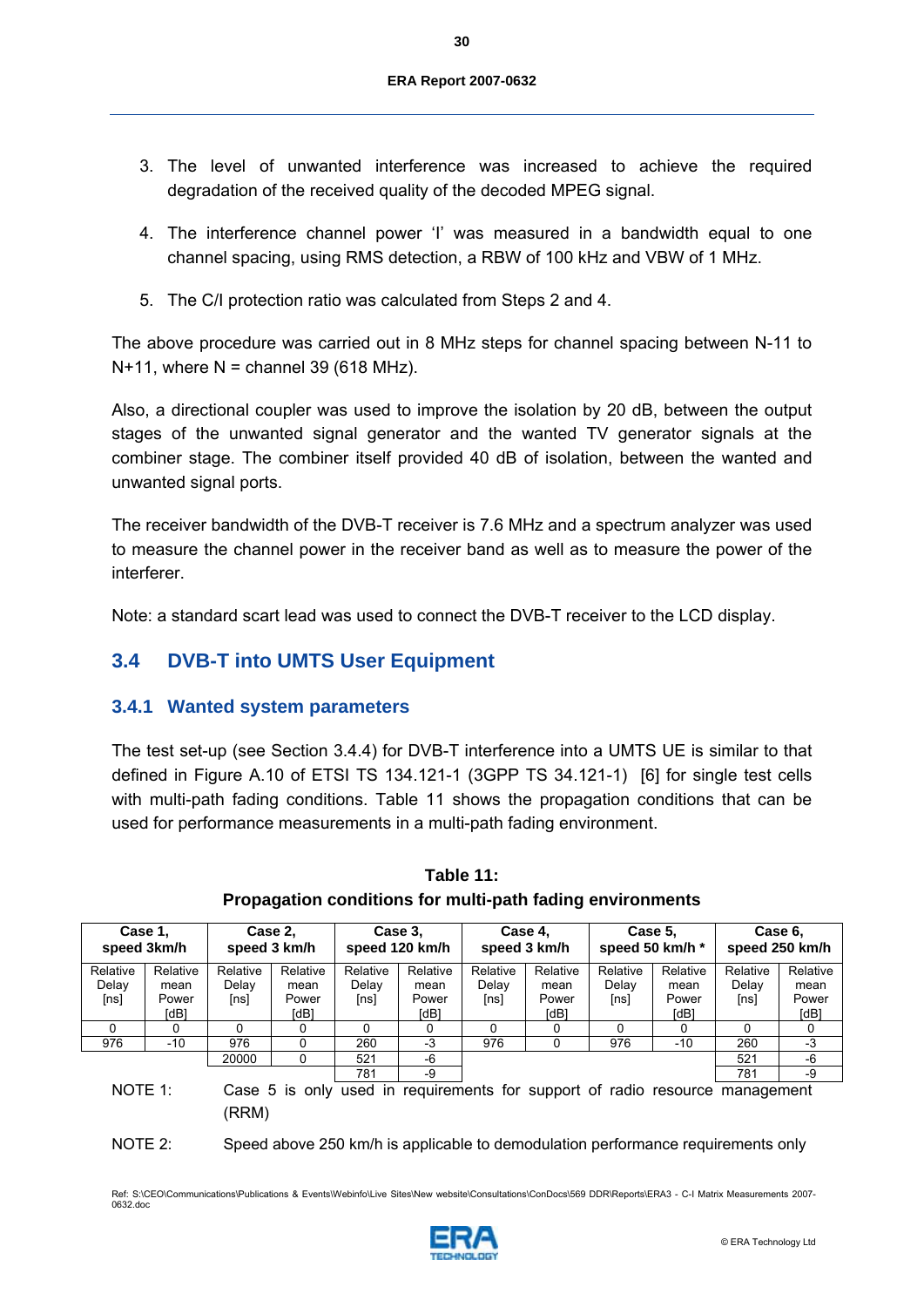Measurements were based on Case 1 (for a speed of 3 km/h) for the following scenarios:

- A symmetrical reference measurement channel (RMC) of 12.2 kbps, representing a voice call, for both the uplink and downlink (DL).
- A symmetrical RMC of 384 kbps representing a data call.

Similar test parameters for the dedicated channel (DCH) based on Case 1 multi-path fading conditions described in TS 25.101, are shown in the table below.

**Table 12: DCH test parameters for Case 1 multi-path fading propagation conditions** 

| <b>Parameter</b>             | Unit         | Test            |     |
|------------------------------|--------------|-----------------|-----|
| Phase reference              |              | P-CPICH         |     |
| I∩r                          | dBm/3.84 MHz | $-60$ and $-75$ |     |
| <b>Information Data Rate</b> | <b>Kbps</b>  | 12.2            | 384 |

Where,  $\hat{\mathbf{l}}_{\text{or}}$  is the received power spectral density (integrated in a bandwidth of (1+ $\alpha$ ) times the chip rate and normalized to the chip rate) of the downlink signal as measured at the UE antenna connector.

The parameters for a 12.2 kbps DL RMC are specified in Table 13 and the parameters for the 384 kbps DL RMC are specified in Table 14 below.

| <b>Parameter</b>               | Unit | Level |
|--------------------------------|------|-------|
| Information bit rate           | kbps | 12    |
| <b>DPCH</b>                    | ksps | 30    |
| Slot Format # i                |      | 11    |
| <b>TFCI</b>                    |      | On    |
| Power offsets PO1, PO2 and PO3 | dB   |       |
| Puncturing                     | $\%$ | 14.7  |

**Table 13: DL reference measurement channel, physical parameters (12.2 kbps)** 

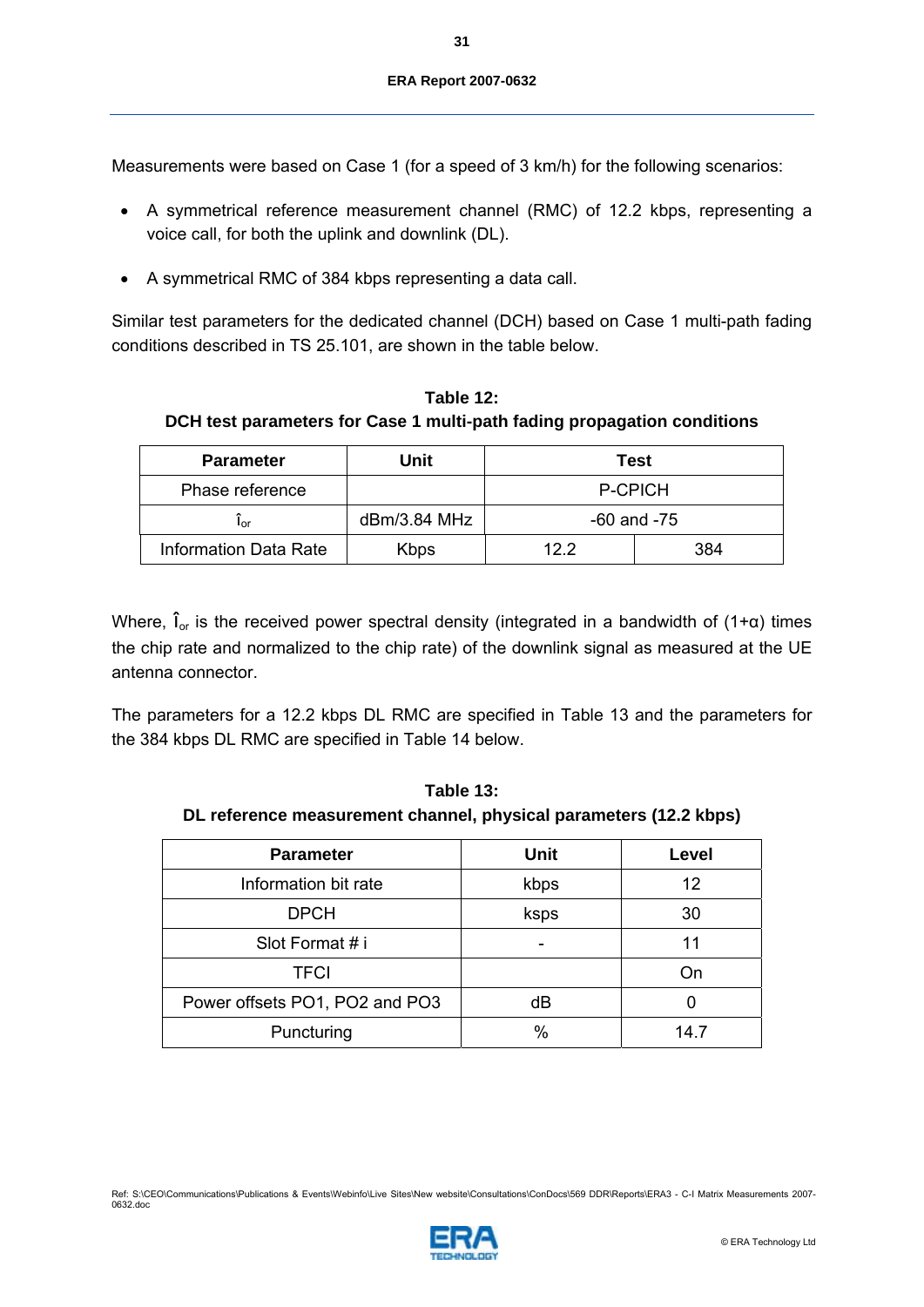| <b>Parameter</b>               | Unit | Level |
|--------------------------------|------|-------|
| Information bit rate           | kbps | 384   |
| <b>DPCH</b>                    | ksps | 480   |
| Slot Format # i                |      | 15    |
| <b>TFCI</b>                    |      | On    |
| Power offsets PO1, PO2 and PO3 | dB   | 0     |
| Puncturing                     | $\%$ | 22    |

| Table 14:                                                        |
|------------------------------------------------------------------|
| DL reference measurement channel, physical parameters (384 kbps) |

The data pattern of the DTCH (user data) sent on the dedicated physical channel (DPCH) was a 15-bit pseudo-random bit sequence (CCITT PRBS15).

# **3.4.2 Interfering system parameters**

The DVB-T parameters shown in Table 3 were used as the interference source.

# **3.4.3 Interference criteria**

ETSI TS 134.121-1 defines the single link performance for a receiver in multi-path fading propagation conditions as:

"The receive characteristics of the dedicated channel (DCH) in different multi-path fading environments are determined by the block error ratio (BLER) values. BLER is measured for each of the individual data rate specified for the DPCH. DCH is mapped into the DPCH."

Using the loopback 2 test mode and a "Used for Data" settings on the Agilent E5515C signal simulator, the BLER was measured on:

- A symmetrical RMC of 12.2 kbps, representing a voice channel, for both the uplink and downlink.
- A symmetrical RMC of 384 kbps representing a data call, for both the uplink and downlink.

The measurement requirement for testing was based on the average downlink *DPCH*  $_E$ *or I*

power ratio to be set at the specified values given in Table 15. Where,  $I_{\alpha}$  is the total transmit power spectral density (integrated in a bandwidth of  $(1+\alpha)$  times the chip rate and normalized to the chip rate) of the downlink signal at the Node B antenna connector.

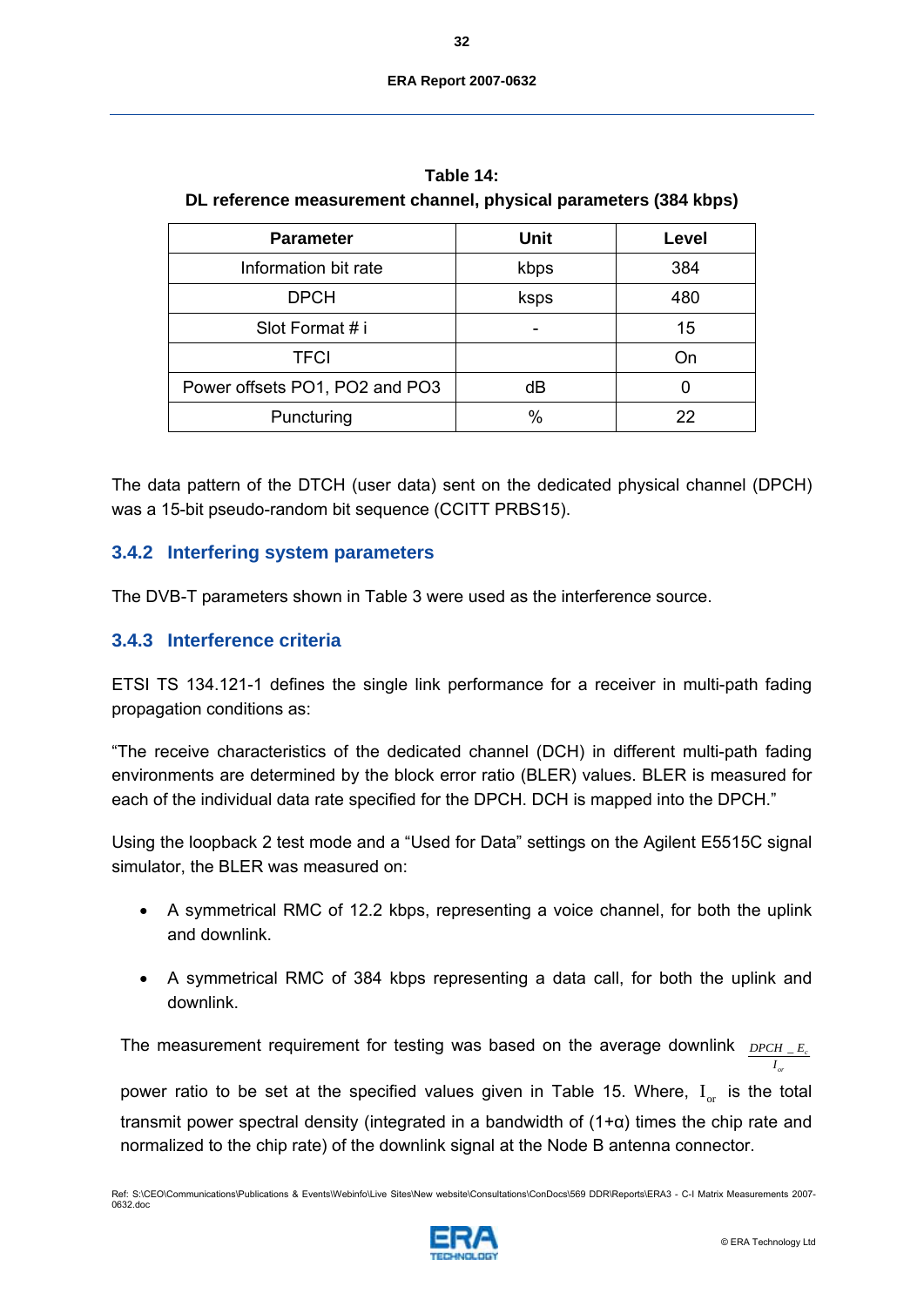| Table 15:                                                             |
|-----------------------------------------------------------------------|
| Test requirements for DCH in multi-path fading propagation conditions |
| (Case 1, 3km/h)                                                       |

| <b>Test</b><br><b>Number</b> | $DPCH\_E_c$<br>$I_{or}$ | <b>BLER</b> |
|------------------------------|-------------------------|-------------|
| 1                            | $-15.0$ dB              | $10^{-2}$   |
| $\overline{2}$               | $-13.9$ dB              | $10^{-1}$   |
|                              | $-10.0$ dB              | $10^{-2}$   |
| 3                            | $-10.6$ dB              | $10^{-1}$   |
|                              | $-6.8$ dB               | $10^{-2}$   |
|                              | $-6.3 dB$               | $10^{-1}$   |
|                              | $-2.2$ dB               | $10^{-2}$   |

The BLER value in test number one in the table above was used as the interference measurement criterion for a DVB-T signal intefering with a UE receiving data in a fast fading channel form a UMTS Node B downlink 12.2 kbps voice channel.

The BLER value in test number four in the table above was used as the interference measurement criterion for a DVB-T signal intefering with a UE receiving data in a fast fading channel from a UMTS Node B downlink 384 kbps data channel.

# **3.4.4 Equipment set-up and test procedure**

DVB-T interference measurements into a UMTS UE were performed using the conducted measurement set-up shown in the diagram below.

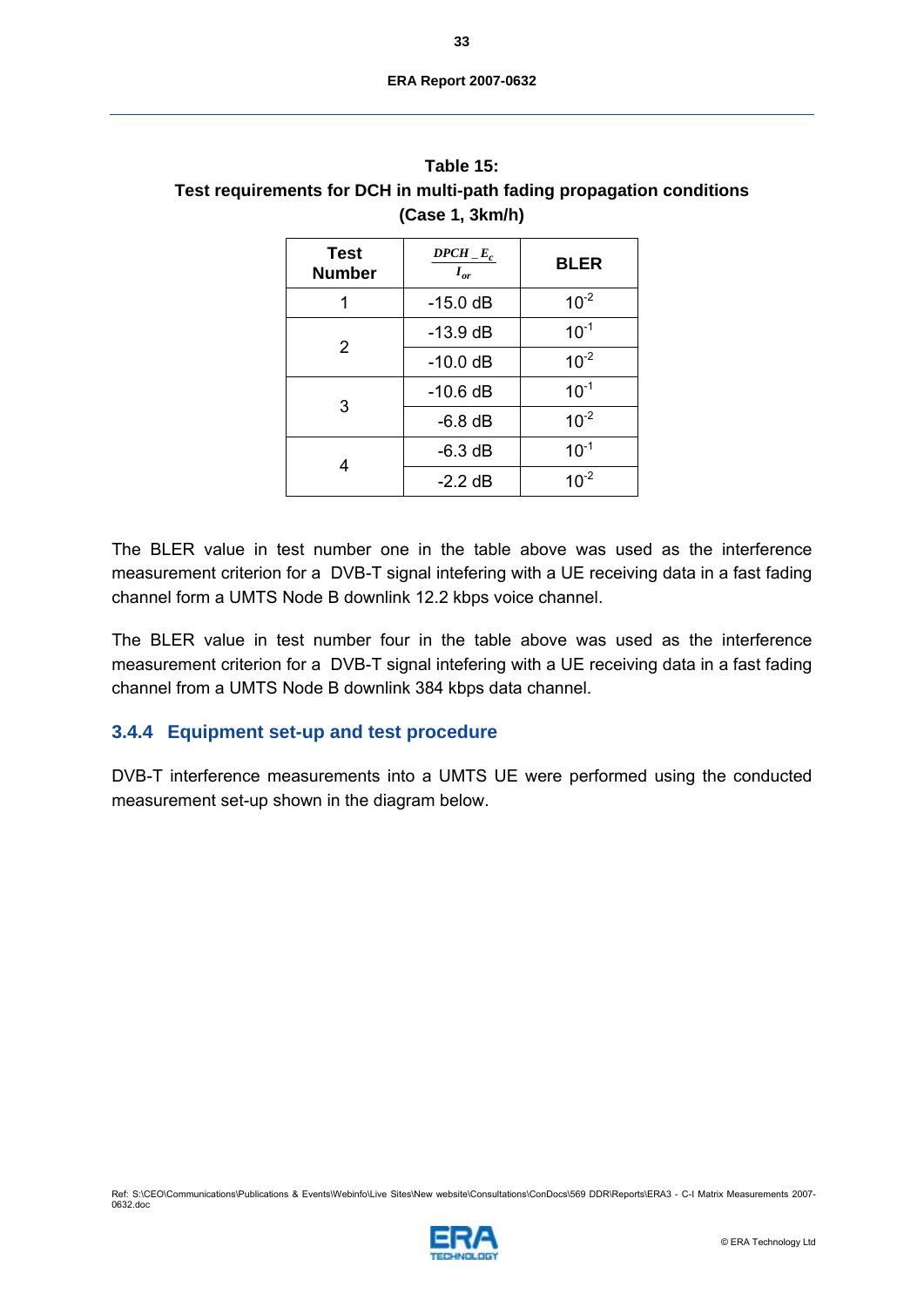

# **Figure 11: Measurement set-up of DVB-T interference into a UMTS UE**

Based on the above measurement parameters and test set-up, the following test procedure was used:

- 1. The signal simulator, multi-path fading simulator and the DVB-T source were connected to the UE antenna connector as shown in Figure 11.
- 2. *or I c DPCH* \_ *E* was set for Test 1 for voice and Test 4 for data as specified in Table 15.
- 3. The fading simulator was configured for the Case 1 fading condition given in Table 11.
- 4. A call was initiated according to the generic call set-up procedure.
- 5. The wanted channel power level 'C' was measured with a spectrum analyser using RMS detection, a RBW of 30 kHz and a VBW of 300 kHz.
- 6. The UE was placed into loopback test mode and the loopback test was started.

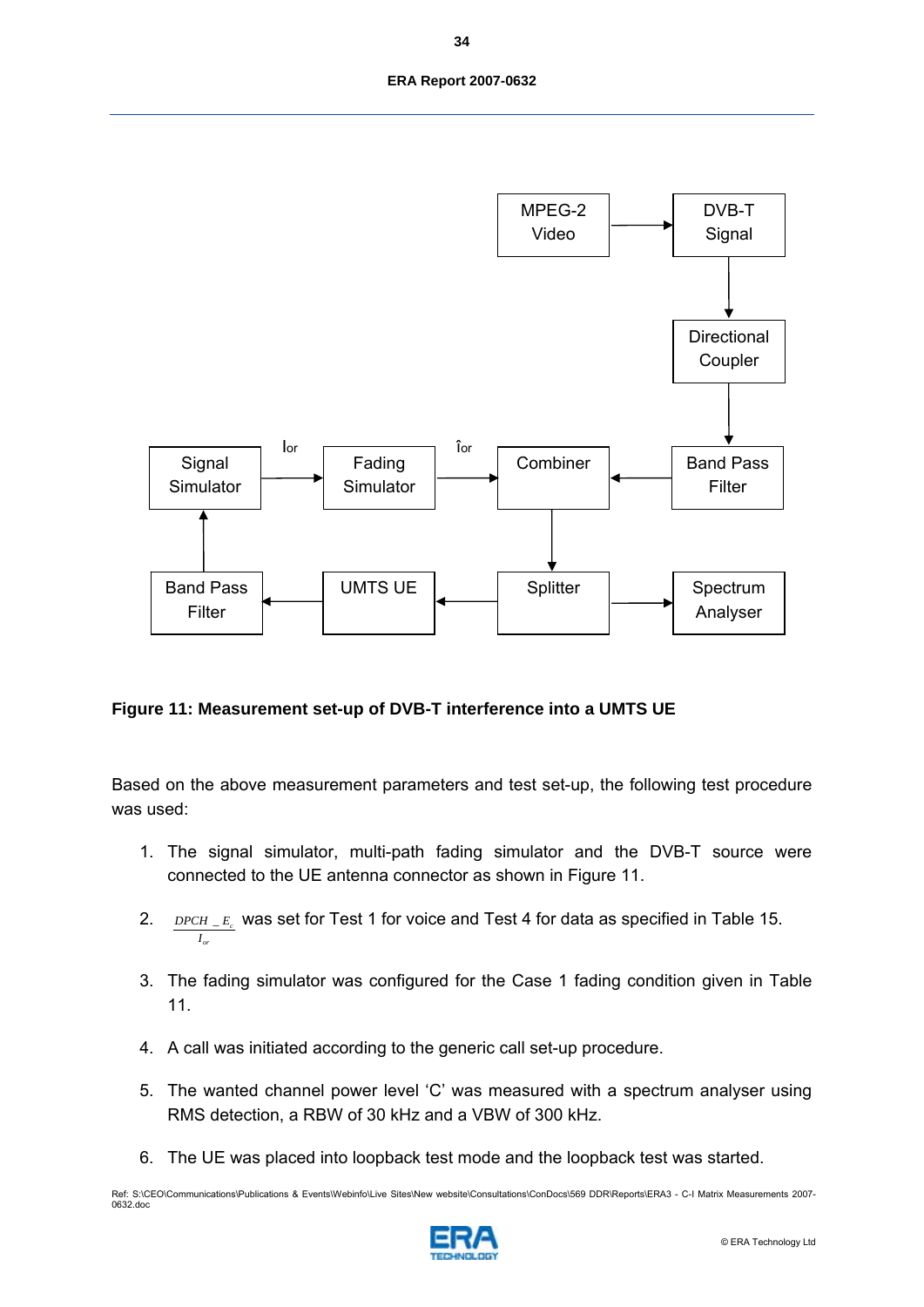- 7. The level of unwanted DVB-T interference was increased until the Test 1/Test 4 conditions shown in Table 15 were met.
- 8. The interference level 'I' was measured in a channel bandwidth equal to one channel spacing, using RMS detection, a RBW of 30 kHz and a VBW of 300 kHz.
- 9. The C/I protection ratio was calculated from Steps 5 and 8.

The above procedure was carried out for co-channel interference out to 16 MHz in 1 MHz steps and out to 40 MHz frequency separations using 8 MHz steps.

# **3.5 UMTS Node B into DVB-T**

### **3.5.1 Wanted system parameters**

The DVB-T parameters shown in Table 3 were used as the wanted signal source.

The DVB-T wanted signal was generated using an R&S MPEG-2 measurement generator and an R&S TV test transmitter. The MPEG encoder was used to convert a moving video display into the correct format required by the DVB-T TV transmitter. The transmitter, comprising of an input data stream, FEC encoder, modulation source and a RF carrier, was used to generate the wanted signal at the required frequency.

The wanted signal level was set to 50 dBµV/m, this being equivalent to a received power level of -73 dBm for a 75 Ω system, via an antenna with a gain of 10 dBd and a cable loss of 3 dB.

### **3.5.2 Interfering system parameters**

The UMTS Node B signal parameters based on ETSI TS 125.104 (3GPP TS 25.104) [7] were used as the interference source, as shown in the table below.

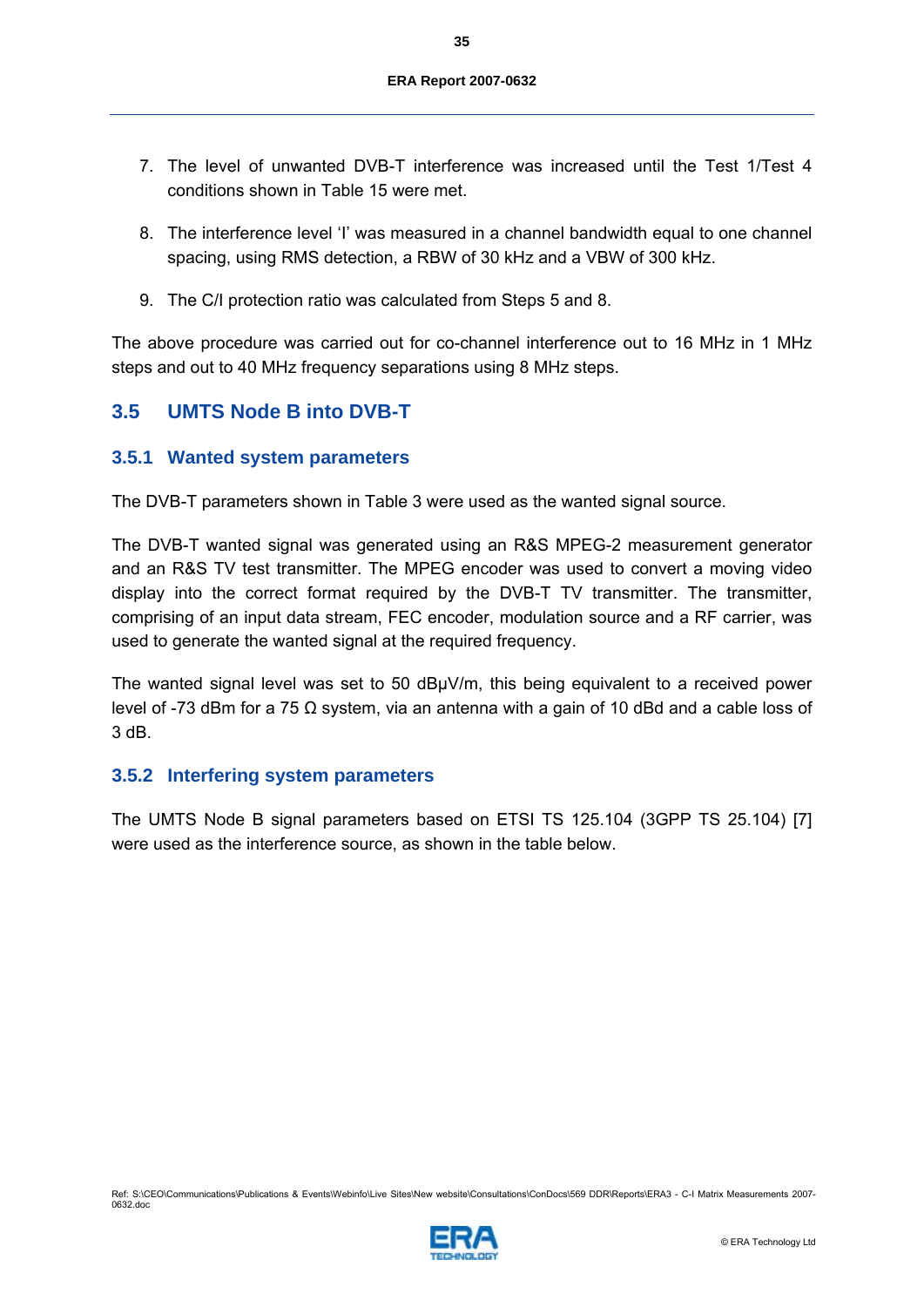| <b>Parameter</b>         | <b>Value</b>                       |
|--------------------------|------------------------------------|
| Multiple access method   | <b>WCDMA</b>                       |
| Channel modulation       | <b>QPSK</b>                        |
| Number of carriers       | 1                                  |
| Chip rate                | 3.84 Mcps                          |
| <b>Modulation filter</b> | Root raised cosine $\alpha$ = 0.22 |
| Channel raster           | 5 MHz                              |
| <b>Duplex</b>            | FDD                                |

**Table 16: UMTS signal parameters** 

The uplink and downlink RMCs were set to the symmetrical values defined for the measurement scenario of DVB-T interference into a UMTS UE as described in Section 3.4. The DL parameters for a reference measurement channel for 384 kbps are specified in Table 14.

The data pattern of the DTCH data (user data) sent on the DPCH was set to CCITT PRBS15 - a 15-bit pseudo-random bit sequence.

Conducted measurements were performed for the following scenarios:

- Static case, assuming no transmit power control.
- Aggregate transmit power control on the DL based on a multi-path fading condition for a fast fading channel of 3 km/h, 50 km/h and 120 km/h case as specified for Cases 1, 5 and 3 of Annex B of TS 25.101, respectively.

The aggregate transmit power control power profile was made up of the three channel conditions described above, assuming a constant common pilot channel power level. This resulted in a typical traffic profile for a wide mix of paths to mobiles for various channel conditions.

### **3.5.3 Interference criteria**

The interference criterion was based on picture failure as described in Section 3.3.3.

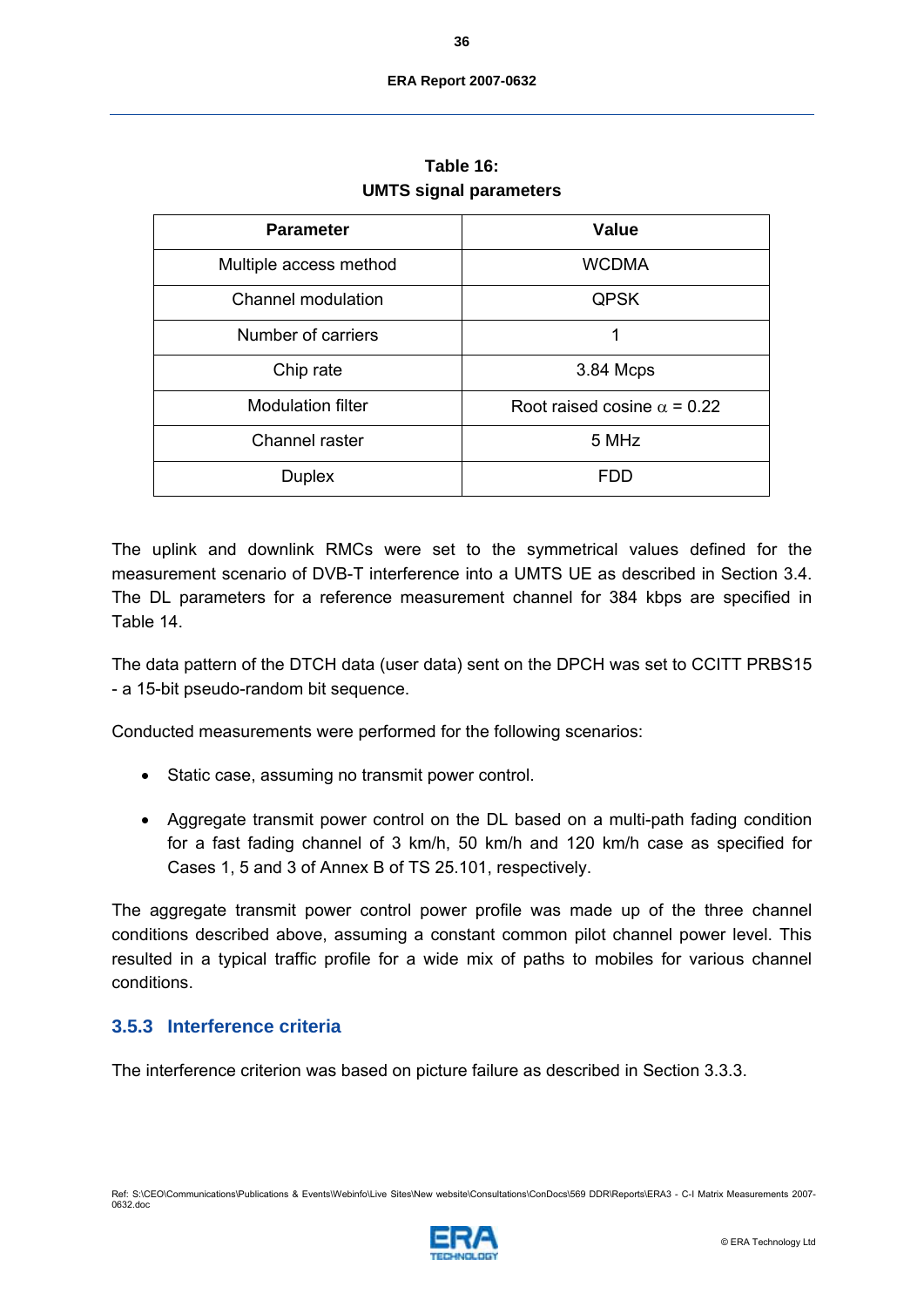**37**

# **3.5.4 Equipment set-up and test procedure**

UMTS Node B interference measurements into a DVB-T receiver were performed using the conducted measurement set-up shown in the diagram below.



### **Figure 12: Measurement set-up of Node B interference into a DVB-T receiver**

Based on the conducted measurement set-up shown above and the multi-path environments for cases 1, 3 and 5 as defined in 3GPP TS 25.101, the three Node B DL signals were combined and filtered to produce an aggregate DL signal. This signal was adjusted via a variable attenuator until the onset of interference was observed at the DVB-T receiver using the same procedure as described in Section 3.3.4.

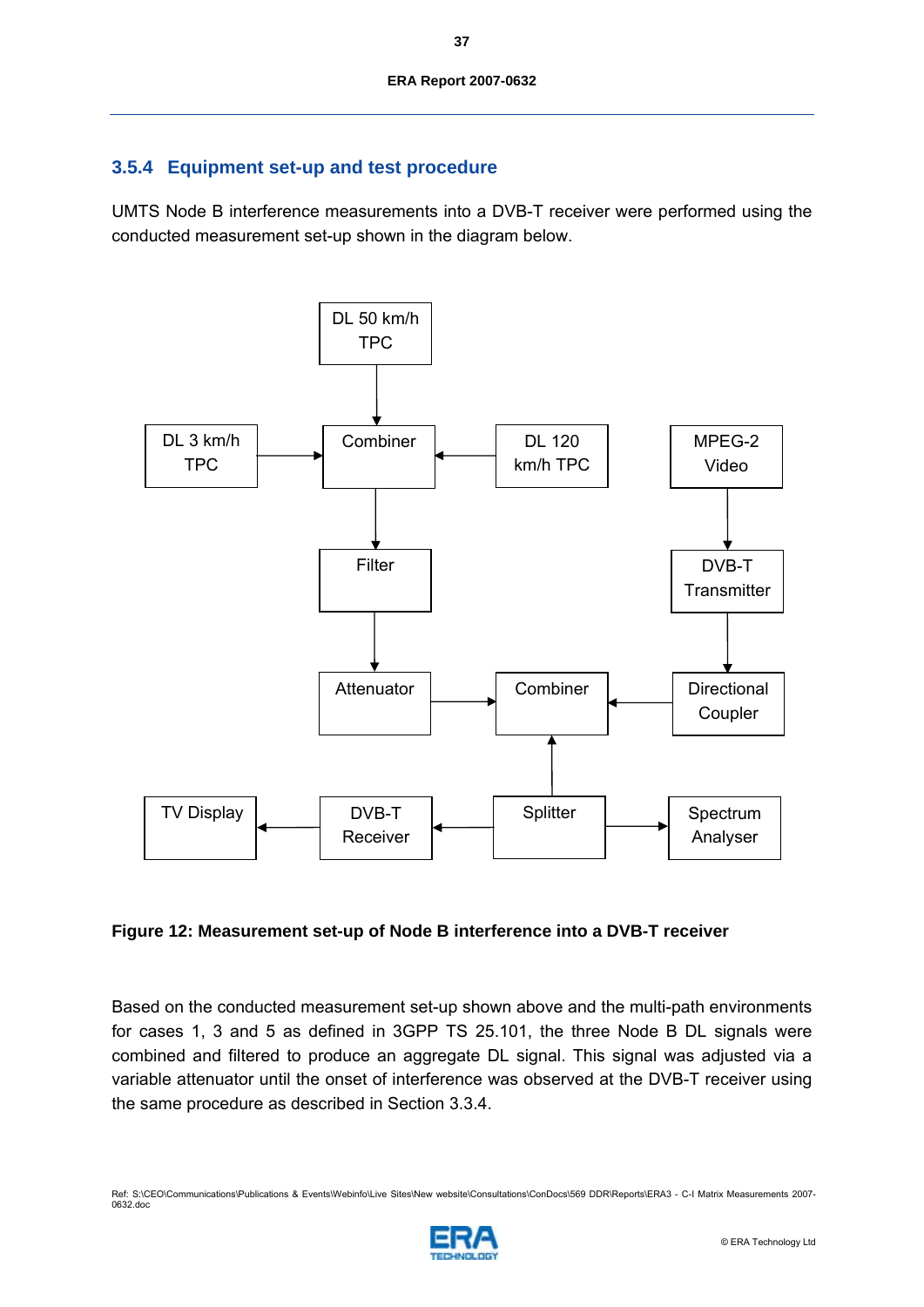# **3.6 DVB-T into UMTS Node B**

### **3.6.1 Wanted system parameters**

High speed packet data access (HSPDA) signal parameters based on a 16-QAM modulation scheme (3GPP TS 25.101) [5] were used as the wanted source.

The test set-up (Section 3.6.4) used for DVB-T interference into a Node B is similar to that defined in Figure B.14A of ETSI TS 125 141 (3GPP TS 25.141 version 7.8.0 release 7) [8] for demodulation of the dedicated channel, in static conditions for a Node B transceiver.

Conducted measurements were performed using static propagation conditions for a symmetrical uplink and downlink RMC of 384 kbps representing a data call. The parameters for the 384 kbps UL reference measurement channel are specified in the table below.

|              | <b>Parameter</b>                  | DCH for DTCH / DCH for DCCH | Unit     |
|--------------|-----------------------------------|-----------------------------|----------|
| <b>DPDCH</b> | Information bit<br>rate           | 384/2.4                     | kbps     |
|              | Physical channel                  | 960/15                      | kbps     |
|              | Spreading factor                  | 4                           |          |
|              | Repetition rate                   | $-18/ -17$                  | $\%$     |
|              | Interleaving                      | 40                          | ms       |
|              | Number of<br><b>DPDCHs</b>        | 1                           |          |
| <b>DPCCH</b> | Dedicated pilot                   | 6                           | bit/slot |
|              | Power control                     | 2                           | bit/slot |
|              | <b>TFCI</b>                       | 2                           | bit/slot |
|              | Spreading factor                  | 256                         |          |
|              | Power ratio of                    | $-9.54$                     | dB       |
|              | DPCCH/DPDCH                       |                             |          |
|              | Amplitude ratio of<br>DPCCH/DPDCH | 0.3333                      |          |

Pseudo-random bit sequence data was transmitted on the uplink from three UE's to achieve a cell loading between 50 to 60 %. A trade-off was observed between the uplink power and the maximum cell loading that could be achieved.

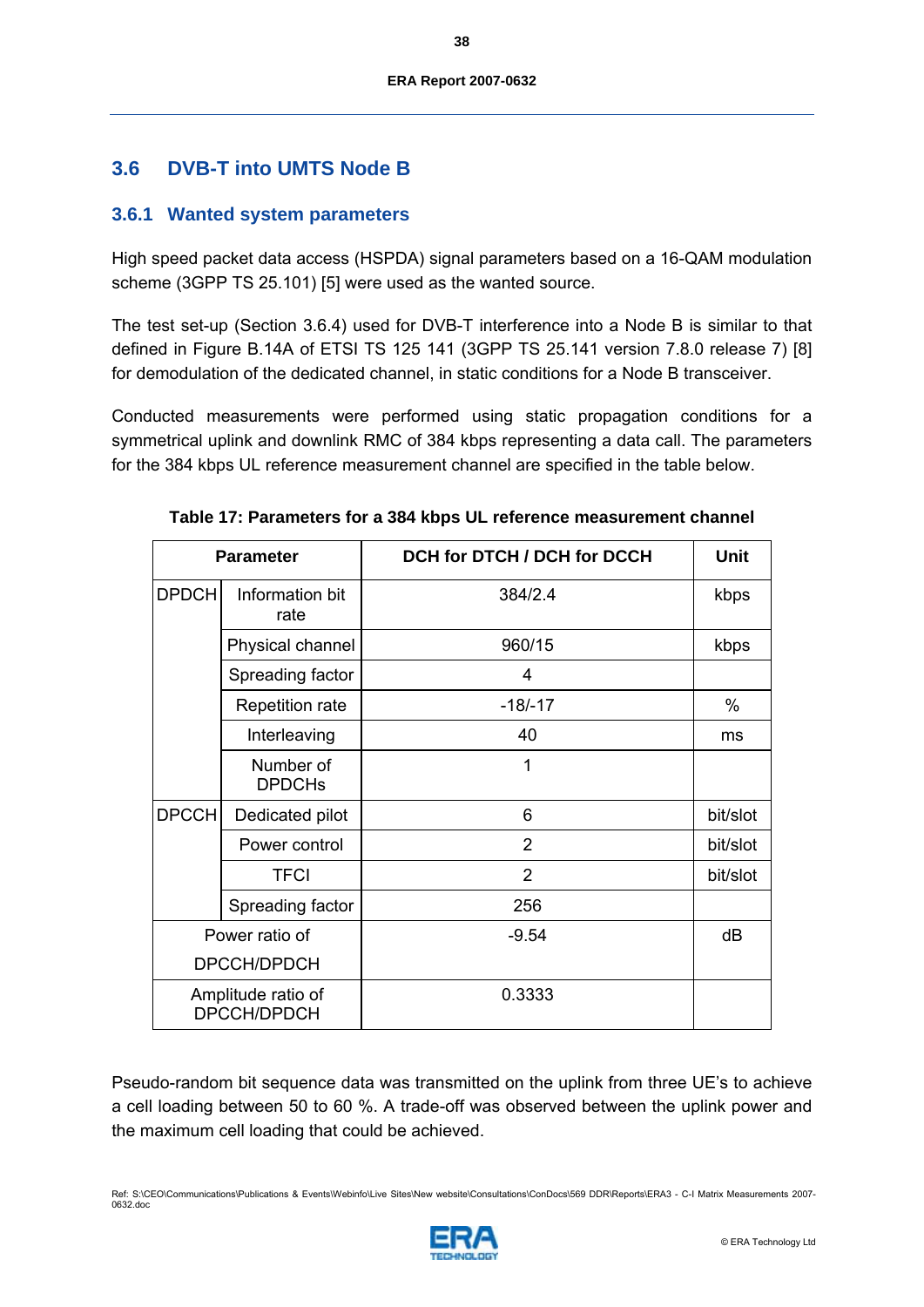Therefore, in order to carry out the conducted measurements, the uplink power was fixed to -25 dBm to allow reasonable cell loading, whilst ensuring enough DVB-T power was available to perform measurements from -16 MHz to +16 MHz offsets in 1 MHz steps.

A throughput of 1.3 Mbps was observed for one UE communicating with the Node B. For three UE's this throughput dropped to 420 kbps for a cell loading between 50 to 60 %.

### **3.6.2 Interfering system parameters**

The DVB-T parameters shown in Table 3 were used as the interference source injected into the Node B transceiver.

### **3.6.3 Interference criteria**

The interference measurement criterion of the DCH for the static case was determined by a 75 to 100 % fall in data throughput using a RMC of 384 kbps. This level of drop in throughput was chosen, because initial tests showed that the throughput did not drop-off gradually with increased interference power, but changed dramatically with an increase of 1 dB difference.

Note: Tests using the mean opinion score (MOS) for a reference measurement channel of 12.2 kbps (voice) was not performed, because the MOS could not be satisfactorily measured in the absence of interference.

### **3.6.4 Equipment set-up and test procedure**

DVB-T interference measurements into a UMTS Node B transceiver were performed using the conducted measurement set-up shown in the diagram below.

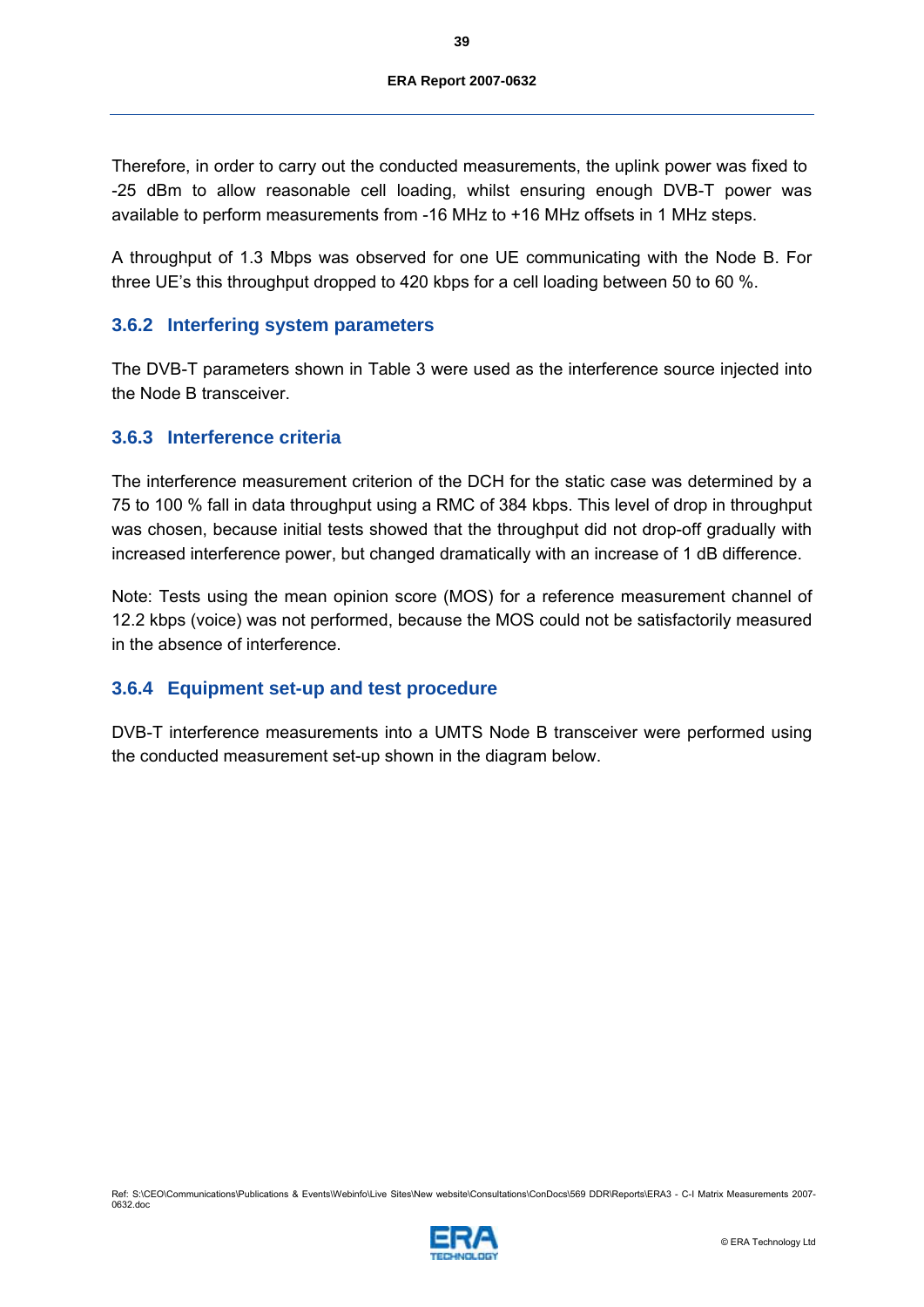

### **Figure 13: Measurement set-up of DVB-T interference into a Node B**

Based on the parameters described in Section 3.6.1 to 3.6.3 and test set-up shown in Figure 13, the following procedure was used:

- 1. For a Node B without Rx diversity, three HSPDA UE's using 16-QAM modulation were used to achieve a cell loading 50 to 60 %.
- 2. The wanted signal uplink 'C' was fixed at -25 dBm using software controlling the Node B parameter settings.
- 3. The uplink signal entering the Node B receiver was verified on a UE connected to a port accessing the Node B.
- 4. The static DVB-T signal was transmitted into the Node B antenna connector via a combining network as shown in Figure 13.
- 5. The wanted signal 'I' was adjusted, so that the desired drop in level of throughput for UE 1 was achieved.

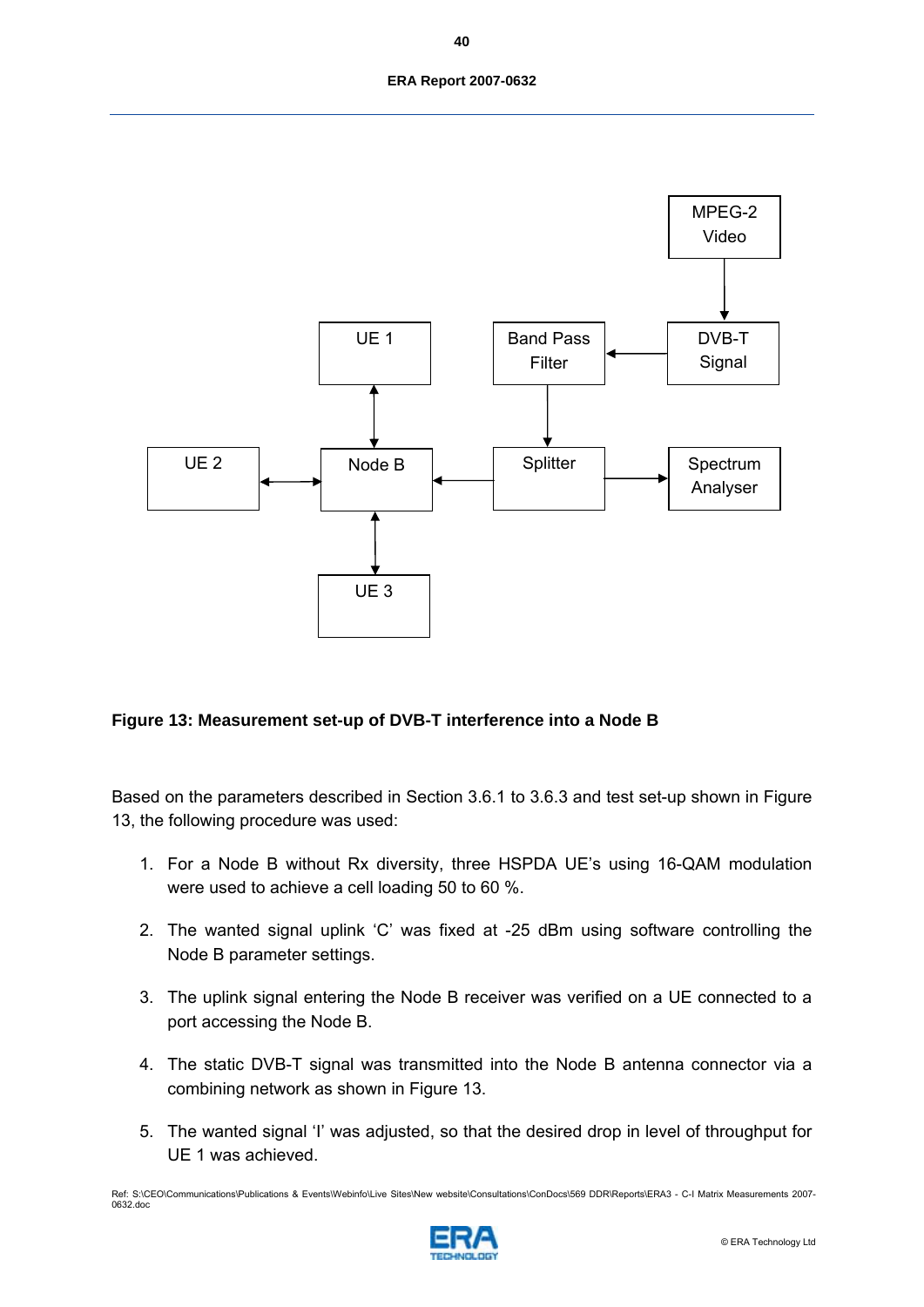- 6. The interference level 'I' was measured in a channel bandwidth equal to one channel spacing, using a RMS detector set to a RBW of 30 kHz and a VBW of 300 kHz.
- 7. The C/I protection ratio was calculated from Steps 2 and 6.

The above procedure was carried for frequency separation from -16 MHz to 16 MHz in 1 MHz steps.

## **3.7 Mobile WiMAX Mobile Station Interference into a DVB-T Receiver**

### **3.7.1 Wanted system parameters**

The DVB-T parameters shown in Table 3 were used as the wanted signal source received by the digital receiver under test.

The DVB-T wanted signal was generated using an R&S MPEG-2 measurement generator and a R&S TV test transmitter. The MPEG encoder was used to convert a moving video display into the correct format required by the DVB-T TV transmitter. The transmitter, comprising of an input data stream, FEC encoder, modulation source and a RF carrier, was used to generate the wanted signal at the required frequency.

The wanted signal level was set to 50 dBµV/m, this being equivalent to a received power level of -73 dBm for a 75 Ω system, via an antenna with a gain of 10 dBd and a cable loss of 3 dB.

### **3.7.2 Interfering system parameters**

The mobile WiMAX signal (for both mobile station and base station) was generated using an Agilent E4438C signal generator controlled by a laptop running Signal Studio option N7615B WiMAX 802.16 OFDMA. A simulation file supplied by Agilent and approved by the WiMAX forum was used to simulate a typical base station and subscriber scenario.

The file used to create the mobile WIMAX signal simulated a 2x1 matrix 'A' space time coding (STC) set-up, with fading applied to the signals from both transmit antennas. The separate signals were then combined to form a single waveform to be applied to the receiver under test. The waveform contained two DL-PUSC (downlink - partial usage of subchannels) zones.

The first zone contained a frame control header (FCH), downlink – medium access protocol (DL-MAP), uplink – medium access protocol (UL-MAP), downlink channel descriptor (DCD), and an uplink channel descriptor (UCD). The second DL-PUSC zone had matrix 'A' coding and contained 5 data bursts. The Pedestrian 'A' channel model was applied with a speed of 3 km/h and medium correlation. A speed of 3 km/h was applied as a typical user speed expected in a mobile WiMAX environment.

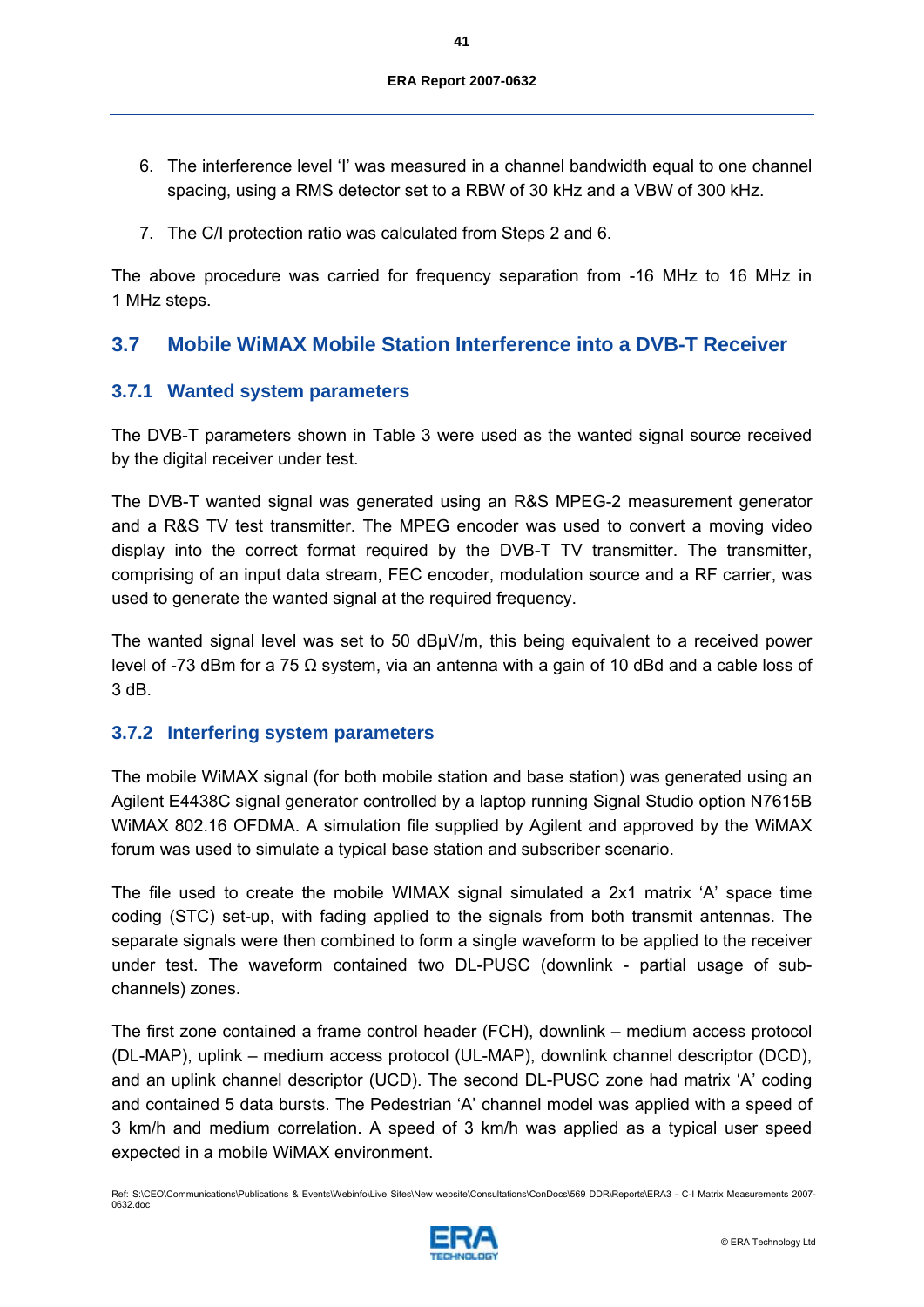The uplink signal comprised of a single burst of data using QPSK modulation with a FEC of ½. The transmitted data was a PRBS sequence consisting of a PN 9 code. The total length of the data stream was 42 bytes and was repeated every time frame. The DL and UL power envelope is shown in the figure below.



**Figure 14: Downlink and uplink power envelope used for a 5 ms mobile WiMAX time frame** 

The spectrum of the mobile WiMAX uplink signal is shown in the figure below.



Date: 9.JUL.2007 13:41:28

**Figure 15: Spectrum plot of a mobile WiMAX uplink signal** 

The rest of the mobile WiMAX mobile parameters were set up as shown in the table below.

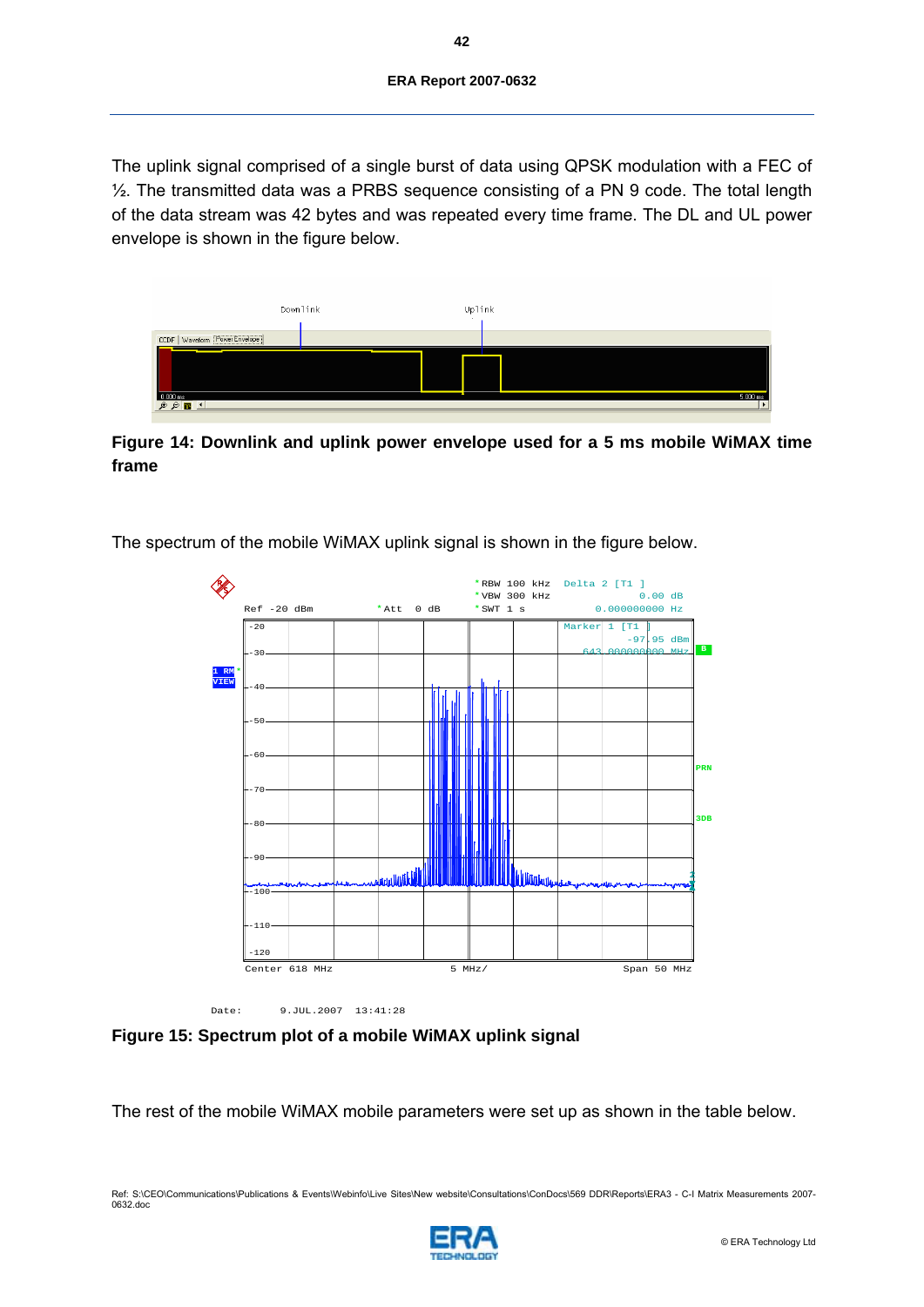| Value           |  |  |
|-----------------|--|--|
| <b>OFDMA</b>    |  |  |
| <b>QPSK</b>     |  |  |
| $\frac{1}{2}$   |  |  |
| 1024            |  |  |
| 1/8             |  |  |
| 5 <sub>ms</sub> |  |  |
| 10 MHz          |  |  |
| TDD             |  |  |
|                 |  |  |

| Table 18:                             |  |
|---------------------------------------|--|
| Mobile WiMAX uplink signal parameters |  |

### **3.7.3 Interference criteria**

The interference criterion was based on picture failure as described in Section 3.3.3.

### **3.7.4 Equipment set-up and test procedure**

WiMAX mobile station interference measurements into a DVB-T receiver were performed using the conducted measurement set-up shown in the figure below.



#### **Figure 16: Measurement set-up of WiMAX mobile station interference into DVB-T**

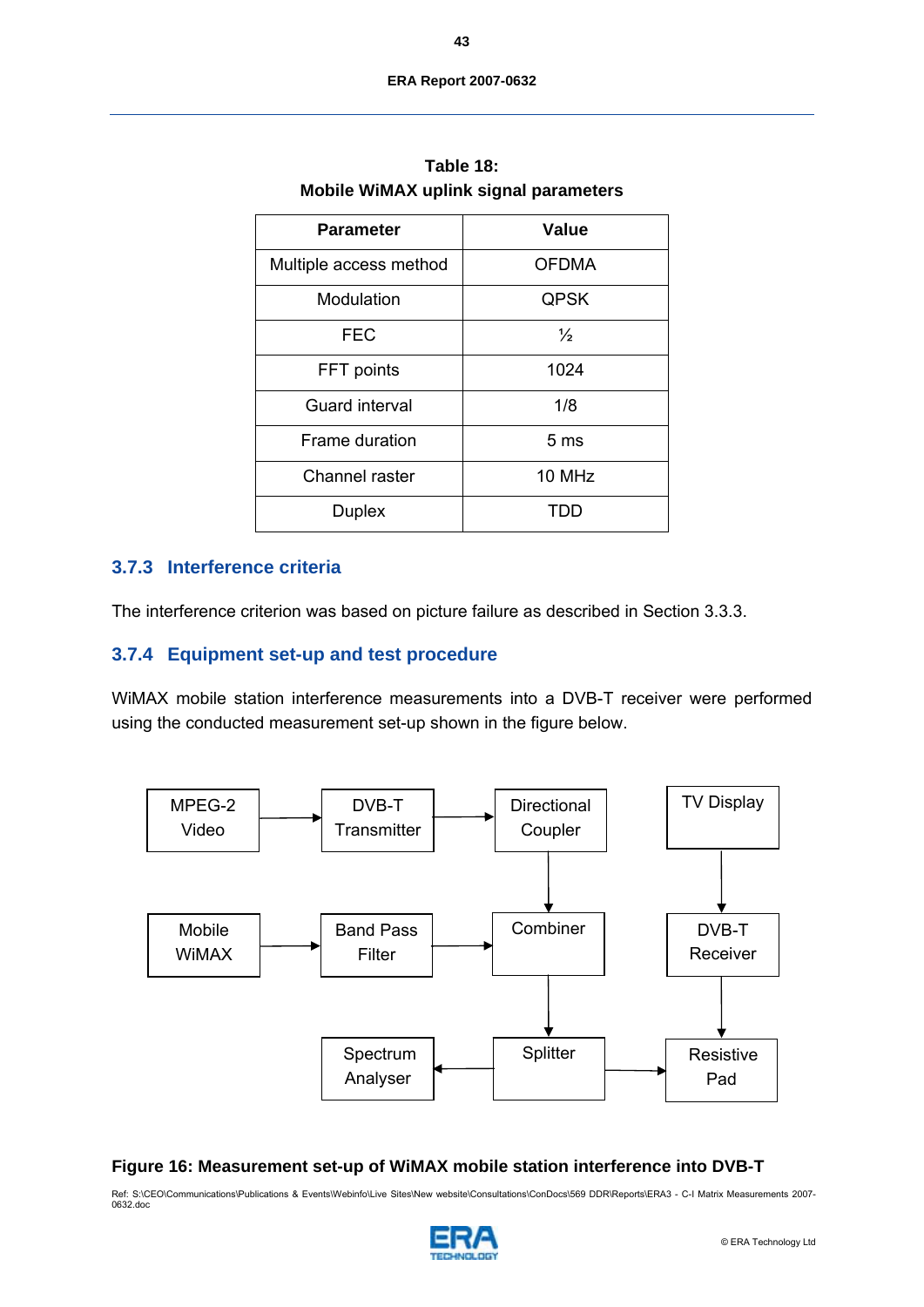The procedure used to measure the C/I protection ratios for the DVB-T receiver was performed in the exact manner to that described in Section 3.3.4 above.

# **3.8 Mobile WiMAX Base Station into a DVB-T Receiver**

### **3.8.1 Wanted system parameters**

The DVB-T parameters shown in Table 3 were used as the wanted signal source received by the digital receiver under test.

The DVB-T wanted signal was generated using a R&S MPEG-2 measurement generator and a R&S TV test transmitter. The MPEG encoder was used to convert a moving video display into the correct format required by the DVB-T TV transmitter. The transmitter, comprising of an input data stream, FEC encoder, modulation source and a RF carrier, was used to generate the wanted signal at the required frequency.

The wanted signal level was set to 50 dBµV/m, this being equivalent to a received power level of -73 dBm for a 75 Ω system, via an antenna with a gain of 10 dBd and a cable loss of 3 dB.

### **3.8.2 Interfering system parameters**

The mobile WiMAX base station signal was generated in the same way as the mobile station described in Section 3.7.2.

The downlink mobile WiMAX base station signal comprised of a five bursts of data, these being:

- 1. QPSK modulation with a FEC of ½
- 2. 16QAM modulation with a FFC of 3/4
- 3. 64QAM modulation with a FEC of ½
- 4. QPSK modulation with a FFC of 3/4
- 5. 16QAM modulation with a FEC of  $\frac{3}{4}$

The transmitted data on each burst was a pseudo random bit stream (PRBS) comprising of a PN 9 code. The total length of the data stream was 2680 bytes and was repeated every time frame. The spectrum of the downlink signal is shown in the figure below.

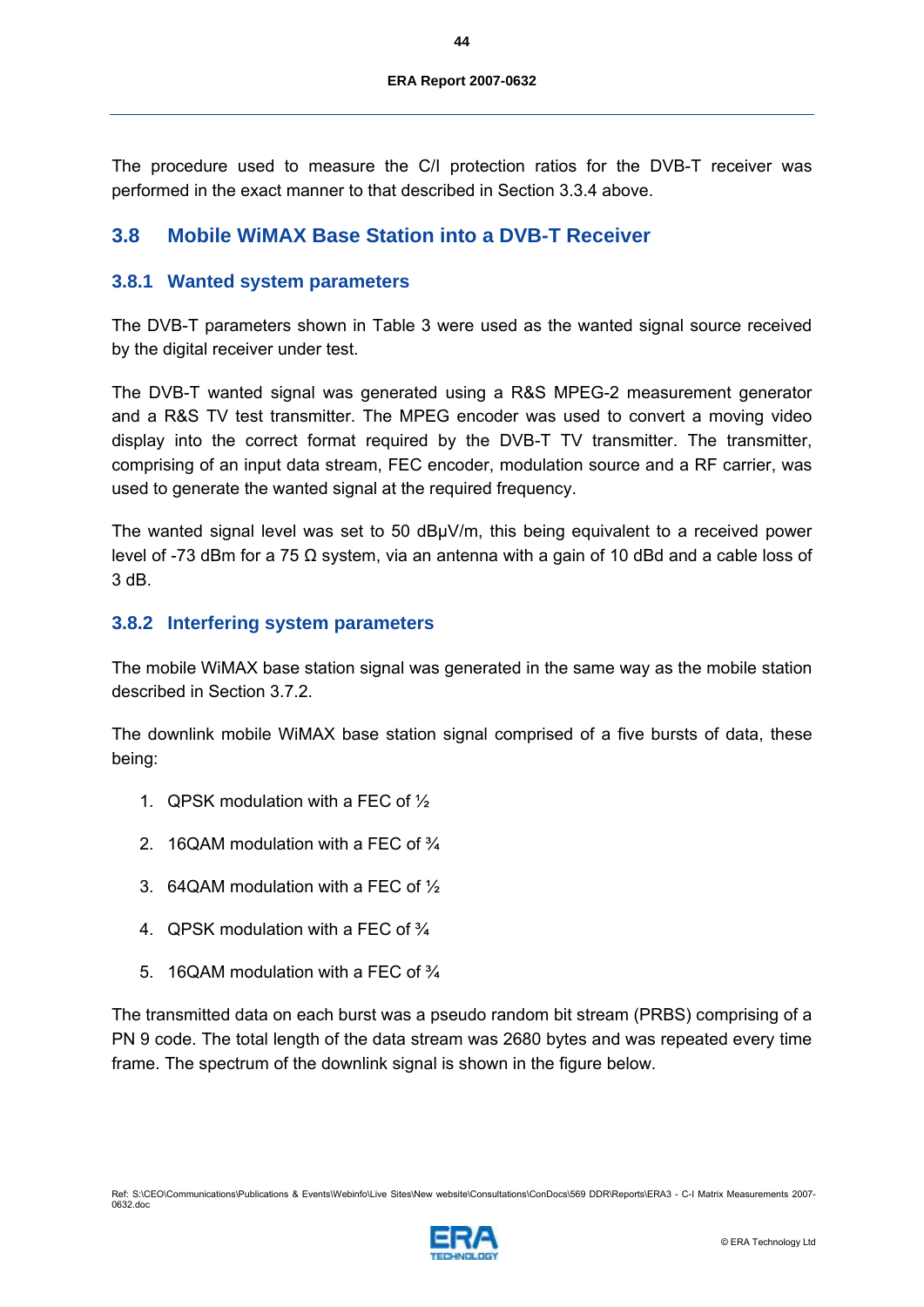

### **Figure 17: Spectrum plot of a WiMAX 802.16e downlink link signal**

The rest of the mobile WiMAX base station parameters were set-up as shown in Table 18.

## **3.8.3 Interference criteria**

The interference criterion was based on picture failure as described in Section 3.3.3.

#### **3.8.4 Equipment set-up and test procedure**

WiMAX base station interference measurements into a DVB-T receiver were performed using the conducted measurement set-up shown in the diagram below.

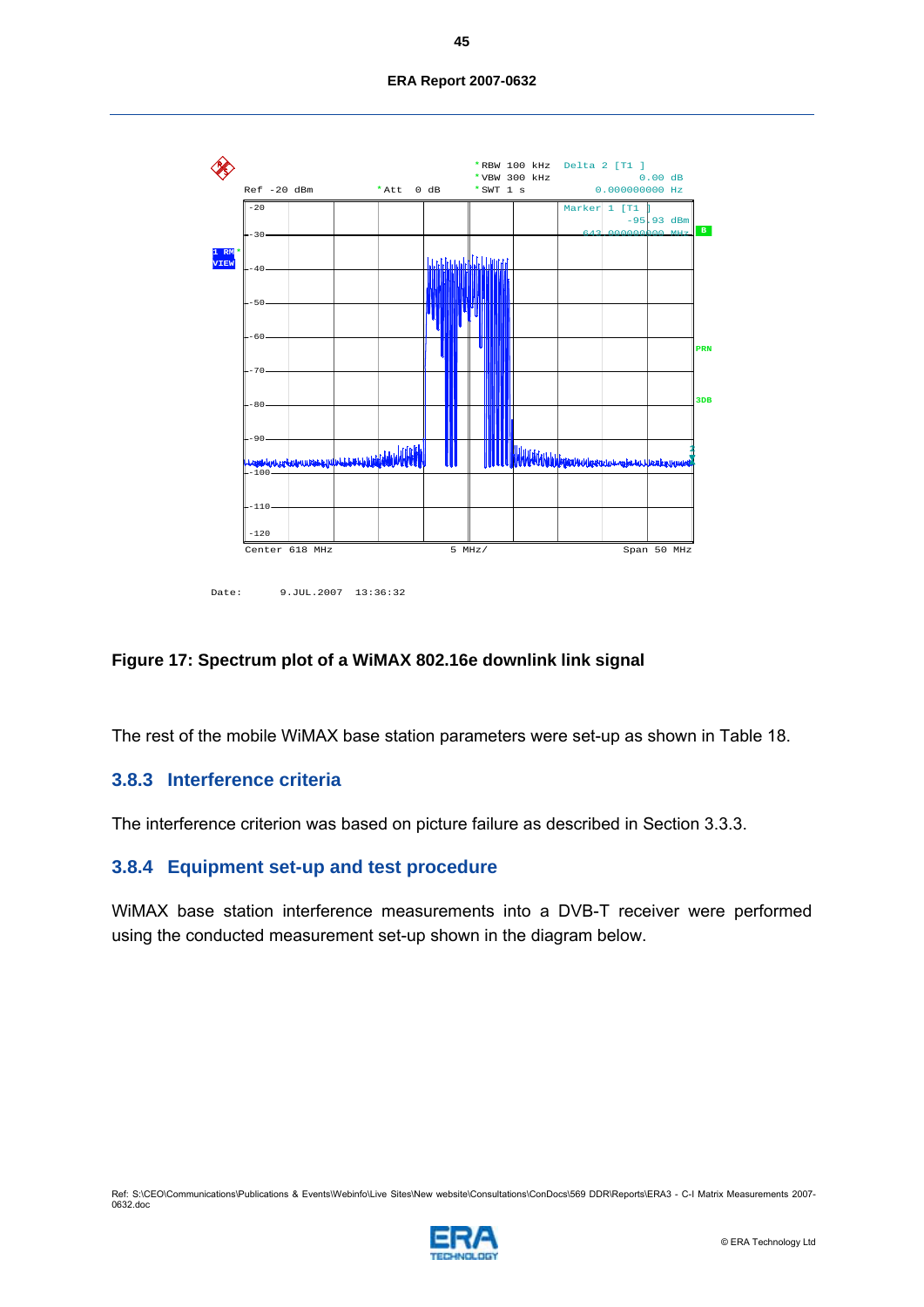

### **Figure 18: Measurement set-up of WiMAX BS interference into a DVB-T receiver**

The procedure used to measure the C/I protection ratios for the DVB-T receiver was performed in the exact manner to that outlined in Section 3.3.4.

# **3.9 DVB-T Interference into Fixed WiMAX**

Mobile WiMAX technology is relatively immature in the UK, with the IEEE standard 802.16e [9] being approved in December 2005. ERA was unable to secure any mobile WiMAX test equipment in the timescales for this project. Therefore, for these tests a fixed WiMAX terminal conforming to the IEEE 802.16-2004 [10] specification was used, which was configured to use parameters that could be considered representative of mobile WiMAX.

### **3.9.1 Wanted system parameters**

ERA has a fully operational fixed WiMAX system conforming to the IEEE 802.16-2004 signal parameters shown in the table below. The system is designed to provide broadband wireless infrastructure and can be deployed for fixed and mobile wireless access and backhaul applications. It provides the following features: Up to 72 Mbps raw and 49 Mbps Ethernet throughput; dynamic time division duplex transmission; bi-directional dynamic adaptive modulation; point-to-point and point-to-multipoint; dynamic frequency selection (DFS) and automatic transmit power control (ATPC) options.

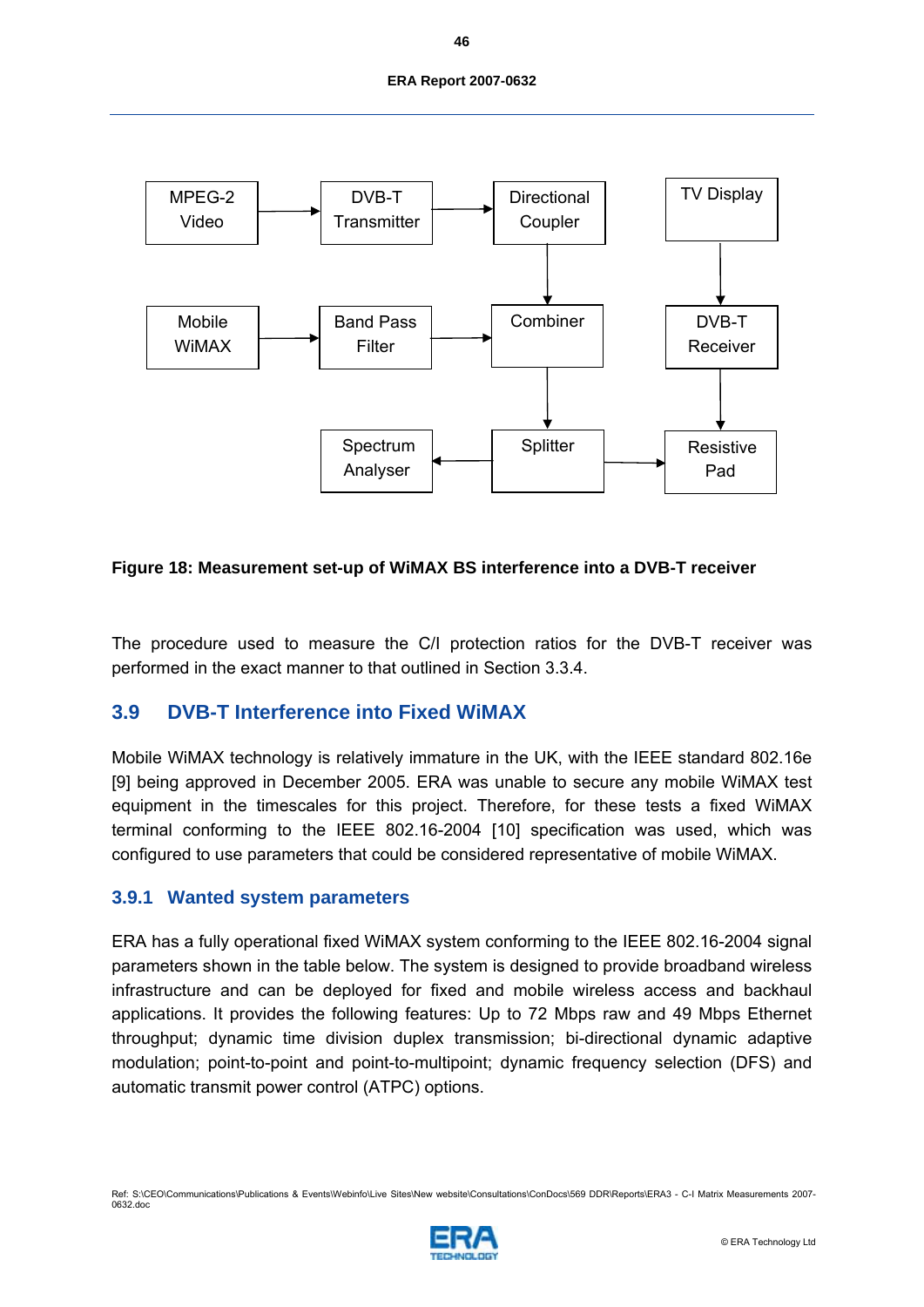**47**

| <b>Parameter</b>       | <b>Value</b>    |
|------------------------|-----------------|
| Multiple access method | <b>OFDM</b>     |
| Modulation             | <b>QPSK</b>     |
| <b>FEC</b>             | $\frac{1}{2}$   |
| FFT points             | 256             |
| Guard interval         | 1/16            |
| Frame duration         | 5 <sub>ms</sub> |
| Channel raster         | 20 MHz          |
| <b>Duplex</b>          | TDD             |

**Table 19: Fixed WiMAX signal parameters** 

As no mobile WIMAX transceivers were readily available a fixed WiMAX system was used. The bandwidth of this system is 20 MHz and has a time frame of 5 ms. The modulation of the system was fixed at QPSK ½ and no automatic repeat request (ARQ) option was presented by the system in order to improve the BER.

The level of interference required to cause the BER to drop to by a certain percentage for the fixed WIMAX device under test can be scaled for mobile WIMAX as  $10log_{10}(bandwidth)$ ratio), since the OFDM signal scales by the same proportion as white noise.

Also, by measuring the sensitivity of the system the noise figure of the fixed WiMAX system can be calculated from the difference of the measured minimum receiver sensitivity and noise level calculated using kBT, where k is Boltzmann's constant, B is the receiver bandwidth and T is the operating temperature. Once again this noise figure can be scaled proportionally to the bandwidth of the mobile WiMAX receiver.

Finally, it may be assumed that the distribution of the signal across the 256 tones for the fixed case instead of across 1024 tones (apart form the interleaving), should be a second order effect compared to the effects of changing the bandwidth and noise figure of a fixed or mobile WiMAX system.

# **3.9.2 Interfering system parameters**

The DVB-T parameters shown in Table 3 were used as the interference source.

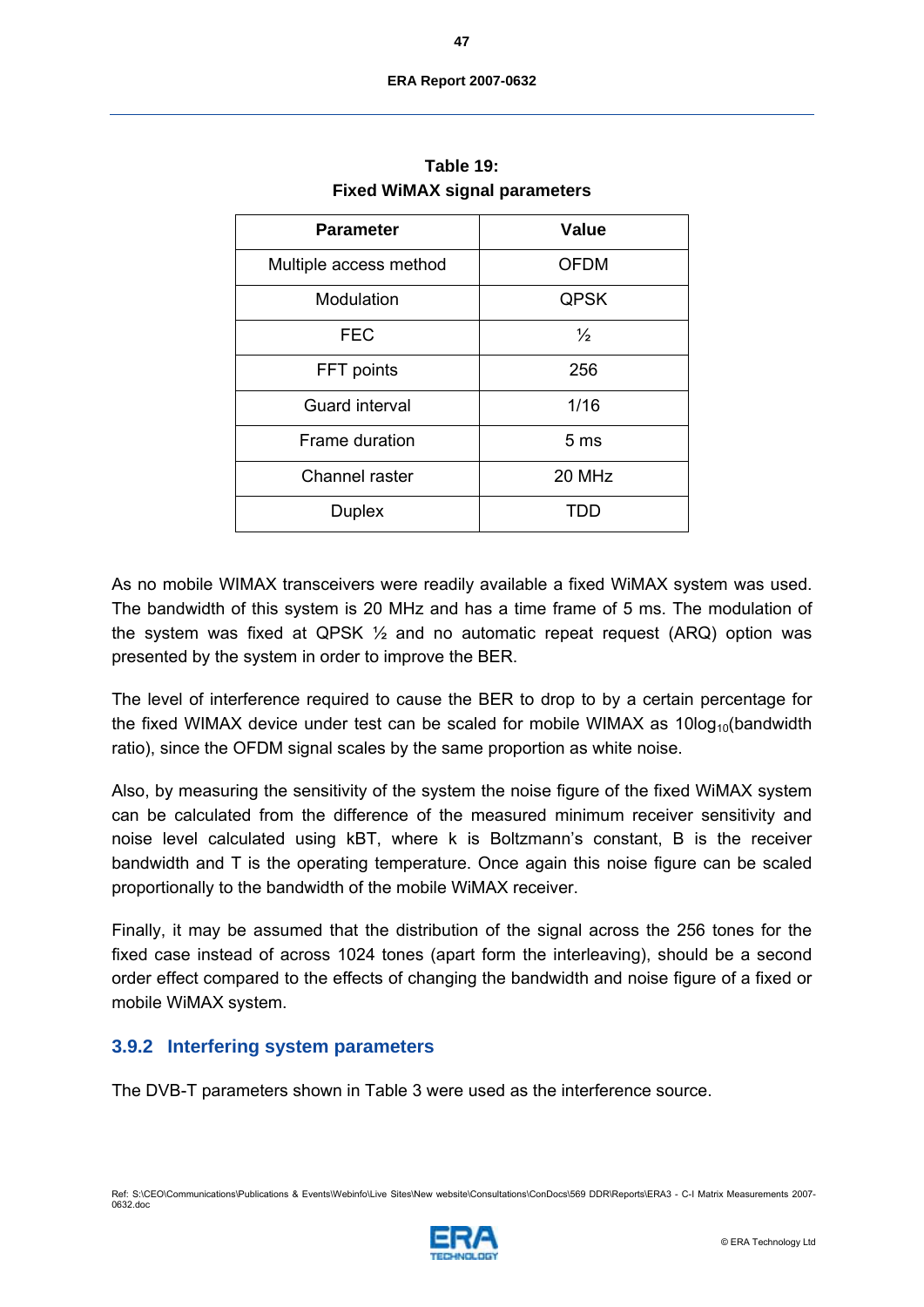### **3.9.3 Interference criteria**

The WiMAX equipment uses TDD multiplexing and therefore it was not possible to undertake separate measurements on the uplink and downlink. Instead, any interference resulted in an overall drop in data throughput on the WiMAX link.

The results are presented as the C/I level that produced a 50% degradation in throughput.

### **3.9.4 Equipment set-up and test procedure**

DVB-T interference measurements into a fixed WiMAX system were performed using the conducted measurement set-up shown in the diagram below.



#### **Figure 19: Measurement set-up of DVB-T interference into fixed WiMAX**

Based on the above measurement parameters and test set-up, the following test procedure was used:

1. The fixed WiMAX system was set to QPSK modulation, representative of the modulation used by mobile WiMAX equipment.

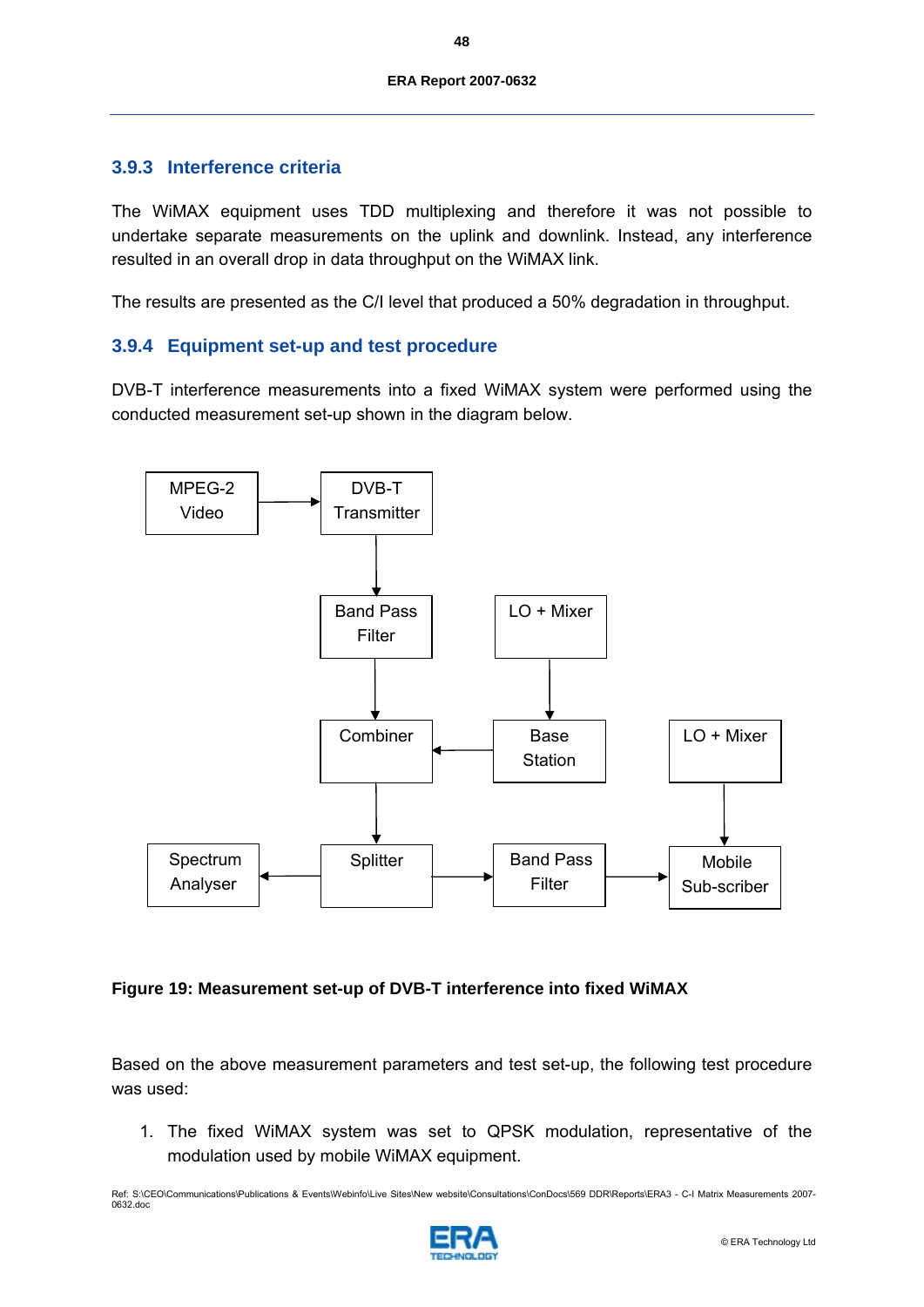- 2. The wanted received signal level was reduced to 3 dB above the MUS.
- 3. The wanted channel power level 'C' was measured with a spectrum analyser using RMS detection, a RBW of 100 kHz and a VBW of 1 MHz.
- 4. The level of unwanted interference was increased until 50 % degradation in throughput of the fixed WiMAX system was observed.
- 5. The power level of the interferer 'I' was measured in a channel bandwidth equal to one channel spacing, using RMS detection, a RBW of 100 kHz and a VBW of 1 MHz.
- 6. The C/I protection ratio was calculated from Steps 3 and 5.

The above procedure was carried out for co-channel interference out to 16 MHz in 1 MHz steps and out to 88 MHz frequency separations using 8 MHz steps.

### **3.10 DVB-T Interference into a DVB-H Handset**

#### **3.10.1 Wanted system parameters**

The DVB-H signal received by the handset was generated using a R&S SFU signal generator. A transport stream specific for the DVB-H handset was loaded onto the hard drive of the signal generator and played back to the DVB-H handset based on the following parameters.

| <b>Parameter</b>       | <b>Value</b>  |  |  |  |
|------------------------|---------------|--|--|--|
| Multiple access method | <b>OFDM</b>   |  |  |  |
| Modulation             | <b>QPSK</b>   |  |  |  |
| <b>FEC</b>             | $\frac{1}{2}$ |  |  |  |
| FFT points             | 8 k           |  |  |  |
| Guard interval         | 1/8           |  |  |  |
| Channel raster         | 8 MHz         |  |  |  |
| Time slicing           | Yes           |  |  |  |

#### **Table 20: DVB-H signal parameters**

The frequency of the wanted signal was fixed at 562 MHz because of the way the transport parameters signalling (TPS) header was constructed for the particular DVB-H handset.

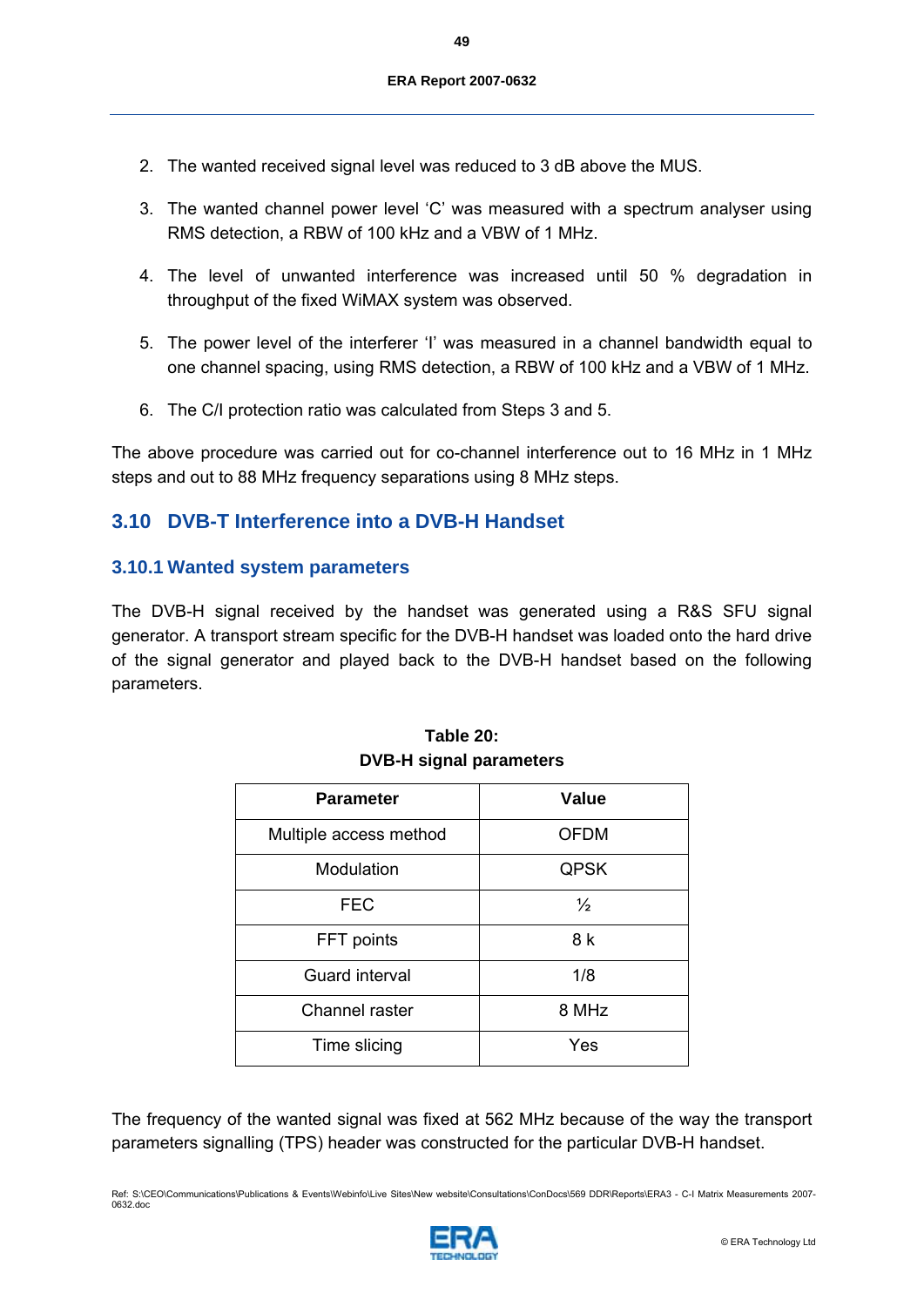## **3.10.2 Interfering system parameters**

The DVB-T parameters shown in Table 3 were used as the interference source.

### **3.10.3 Interference criteria**

The same interference criterion was used to test the DVB-H handset as for the DVB-T receiver. The criterion was based on measuring the receiver quality performance as described in the D-Book (see Section 3.3.3).

### **3.10.4 Equipment set-up and test procedure**

DVB-T interference measurements into a DVB-H handset were performed using the conducted measurement set-up shown in the diagram below.



### **Figure 20: Measurement set-up of DVB-T interference into a DVB-H handset**

The DVB-H handset did not have an external antenna port and therefore was placed in a strip-line to perform the immunity tests.

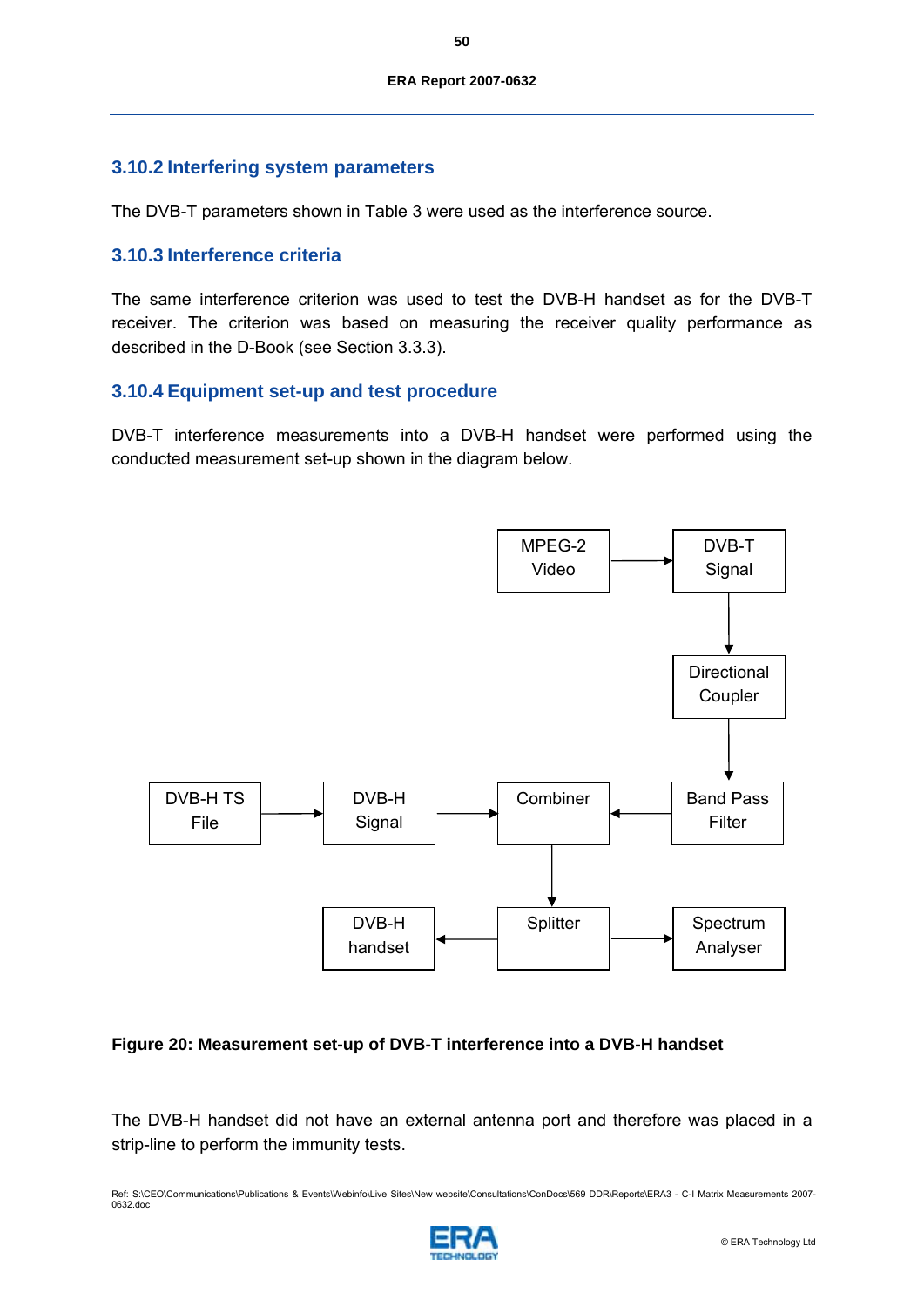The strip-line was used to create a uniform field between the parallel plates and the handset was placed in the middle of the device. The orientation of the handset was such that the received field was its maximum, i.e. co-polar to the vertical electric field produced in the strip-line (see figure below).



### **Figure 21: Picture of a DVB-H handset positioned in the middle of a strip-line**

The procedure used to measure the C/I protection ratio of the DVB-H handset was based on the picture quality criterion described in Section 3.3.3.

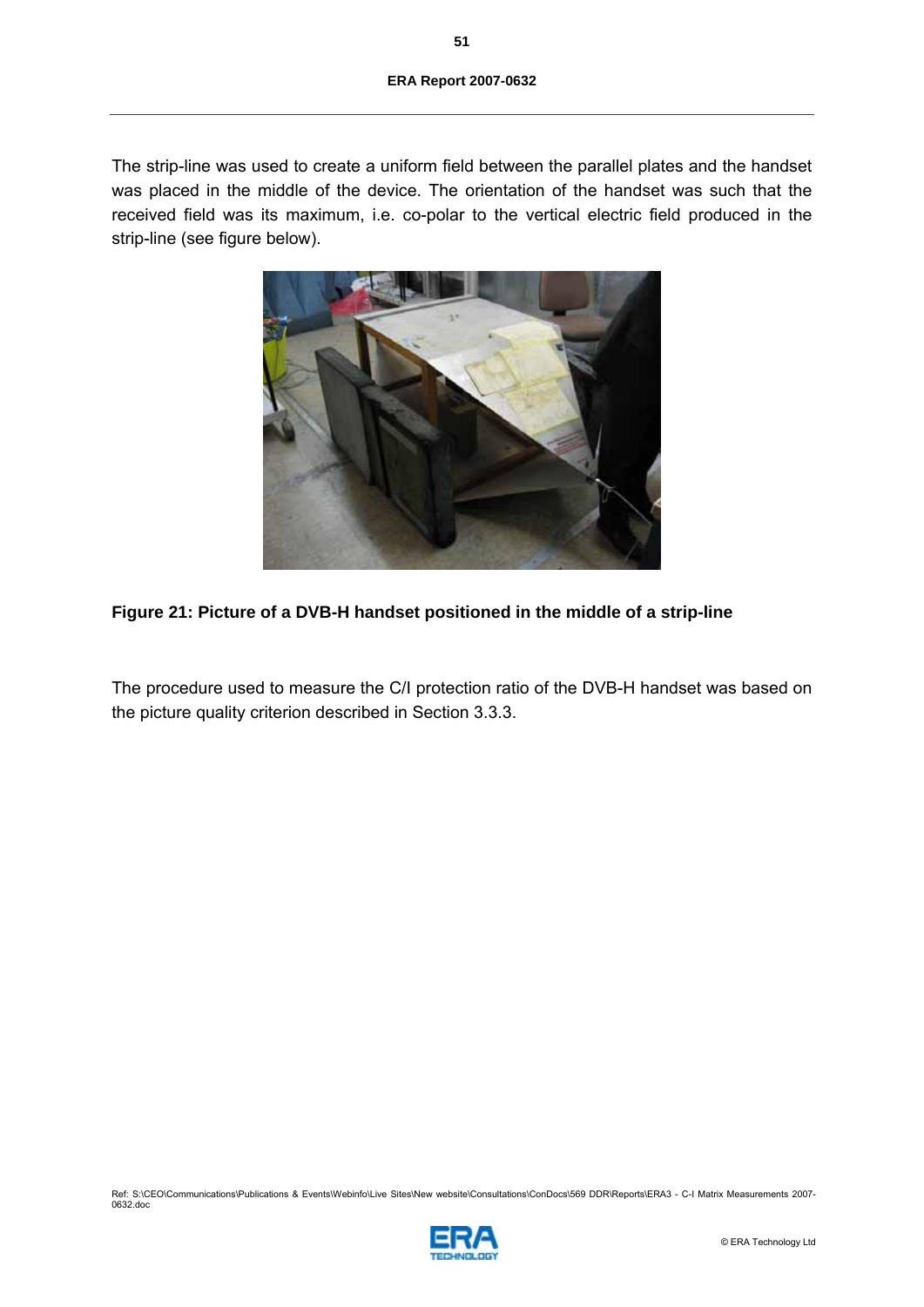# **4. Results**



# **4.1 UMTS User Equipment Interference into a DVB-T Receiver**

# **Figure 22: C/I protection ratios for UMTS UE interference into a DVB-T receiver under transmit power control conditions for 3 km/h, 50 km/h and 120 km/h**

The figure above shows the measured C/I protection ratios for UMTS UE uplink interference into a DVB-T receiver under three TPC conditions based on 3 km/h, 50 km/h and 120 km/h fast fading channels. These TPC profiles are shown in Figure 6, Figure 7 and Figure 8 for each of the fast fading channel speeds.

The results show that the C/I protection ratios measured for a typically performing DVB-T receiver are very similar regardless of the speed of the UE. The 4 to 5 dB difference between the 50 km/h results and the 3 and 120 km/h results is comparable to the differences in the peak transmitted power in the TPC profiles used as shown in the figures of Section 3.3.2.

Also, the UMTS UE uplink interference into a typically performing DVB-T receiver is similar in profile to that compared for DVB-T interference [11].

The table below shows the comparison (for selected channels) between DVB-T interference and UMTS UE interference into a typically performing DVB-T receiver.

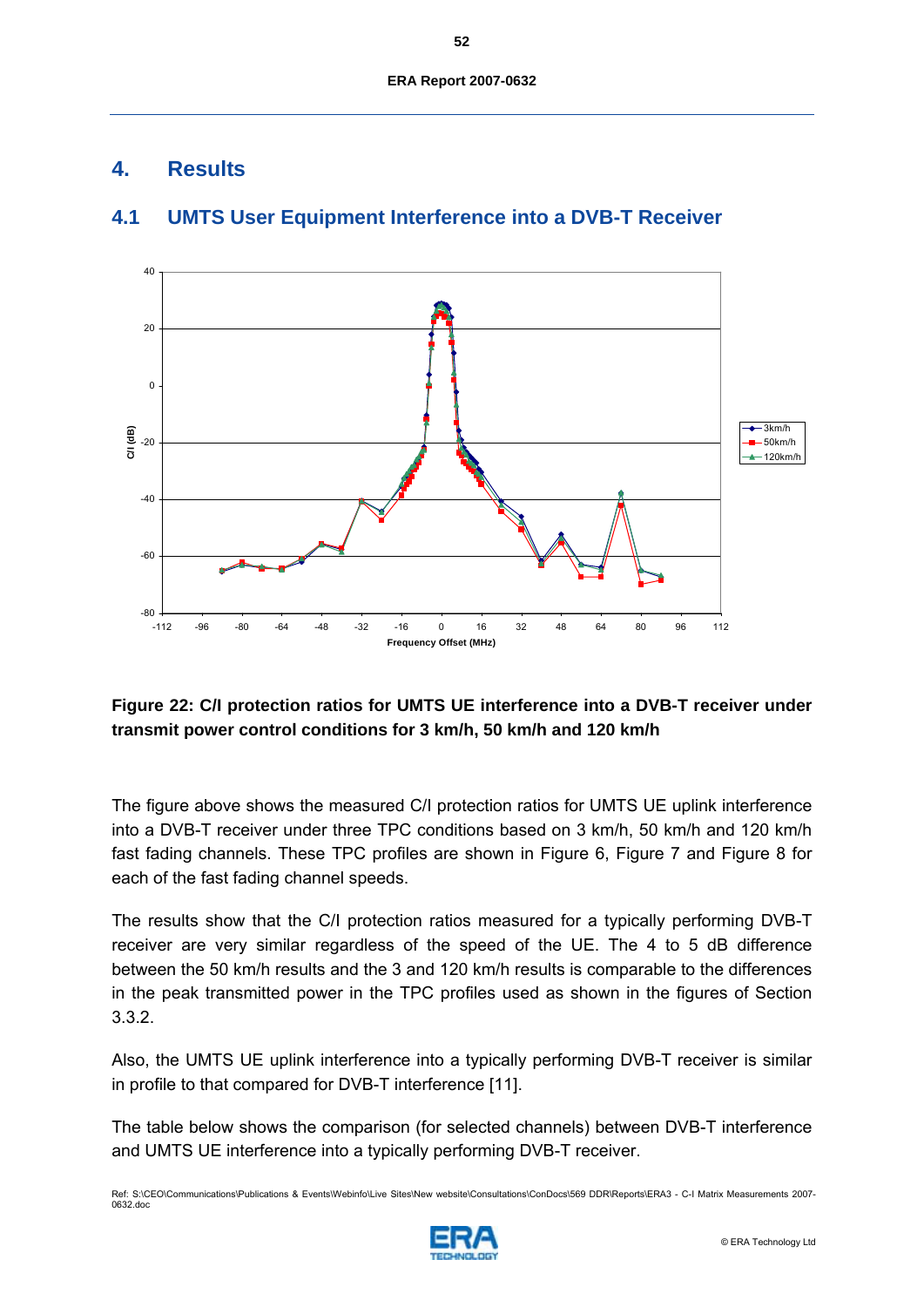**53**

| Table 21:                                                                     |
|-------------------------------------------------------------------------------|
| Comparison of C/I protection ratios for DVB-T and UMTS UE interference into a |
| typically performing DVB-T receiver                                           |

| <b>Interferer</b>                | Measured C/I protection ratio (dB) |       |    |       |       |       |  |
|----------------------------------|------------------------------------|-------|----|-------|-------|-------|--|
|                                  | $N-2$                              | $N-1$ | N  | $N+1$ | $N+2$ | $N+9$ |  |
| <b>DVB-T</b> (static)            | $-52$                              | $-37$ | 15 | $-33$ | $-47$ | $-49$ |  |
| <b>UMTS UE (static)</b>          | $-51$                              | $-47$ | 20 | -44   | $-44$ | $-50$ |  |
| <b>UMTS UE TPC</b><br>(3 km/h)   | $-33$                              | $-24$ | 29 | $-19$ | $-30$ | $-38$ |  |
| <b>UMTS UE TPC</b><br>(50 km/h)  | $-37$                              | -26   | 24 | $-26$ | -36   | -43   |  |
| <b>UMTS UE TPC</b><br>(120 km/h) | $-33$                              | $-23$ | 28 | $-22$ | $-32$ | $-38$ |  |

The 10 to 13 dB drop in the measured C/I protection ratios for UMTS UE interference with TPC for adjacent channels, co-channel and channel N+9, compared with DVB-T interference into a typically performing DVB-T receiver, is due to the impulsive peaks of the TPC profiles puncturing the receiver.

The figure below shows the comparison between the interim results submitted for ECC study group TG4 and the results re-measured using a larger TPC profile and signal generation technique for the 120 km/h fast fading channel.

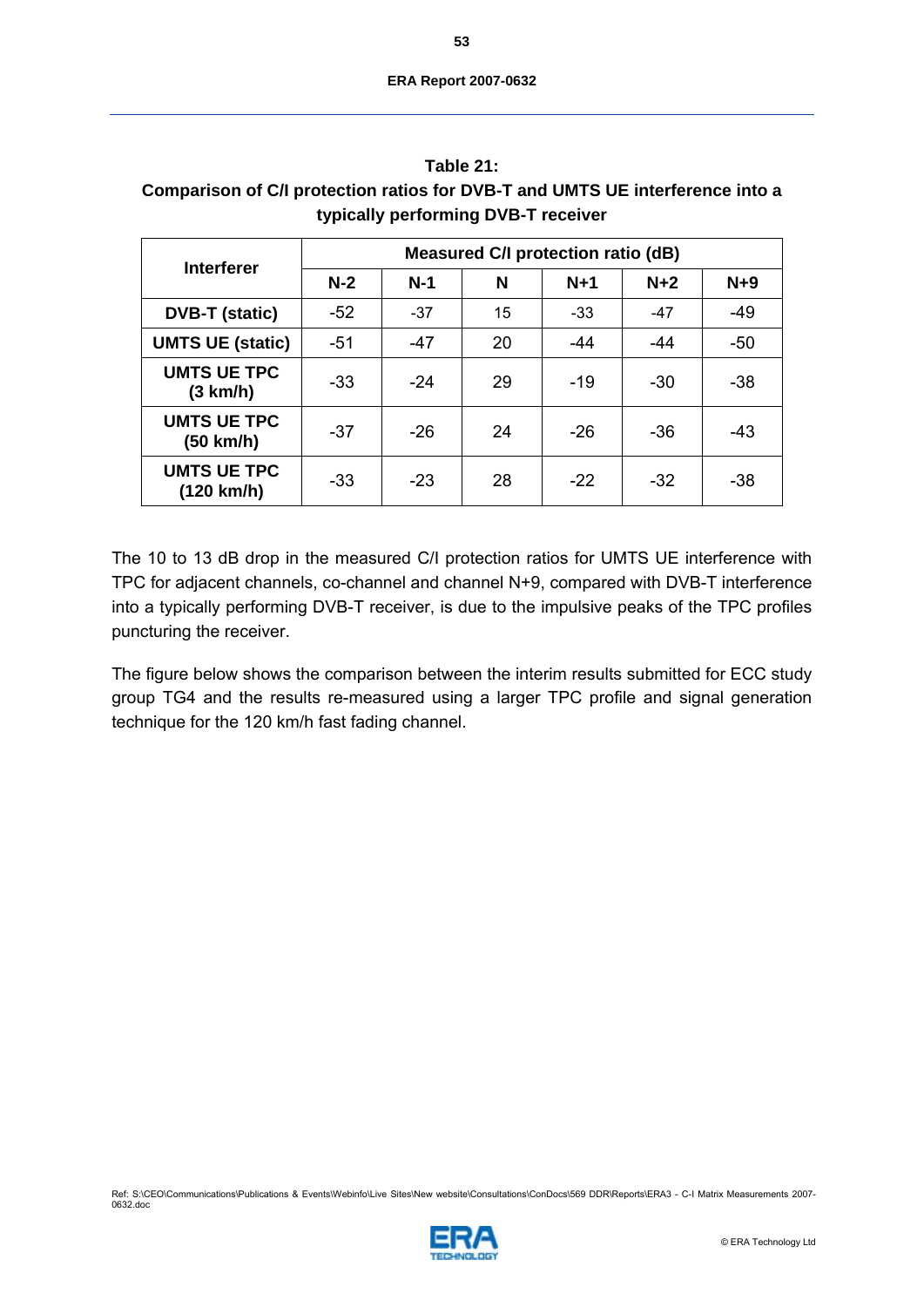**54**



**Figure 23: Comparison of 120 km/h case with results submitted to TG4** 

From the figure above, it can be seen that UMTS UE uplink interference with TPC into a typically performing DVB-T receiver varies by 2 to 4 dB across the measure frequency spectrum. The difference in results between the UMST UE using the two TPC profiles is once again in the difference in amplitude of the impulsive peaks.

The measured results also show a 10 to 13 dB difference between the UMTS UE with TPC conditions compared to a static UMTS UE interfering into a typically performing DVB-T receiver. This difference is once again due to the impulsive nature of the TPC profile of the UE puncturing the DVB-T receiver.

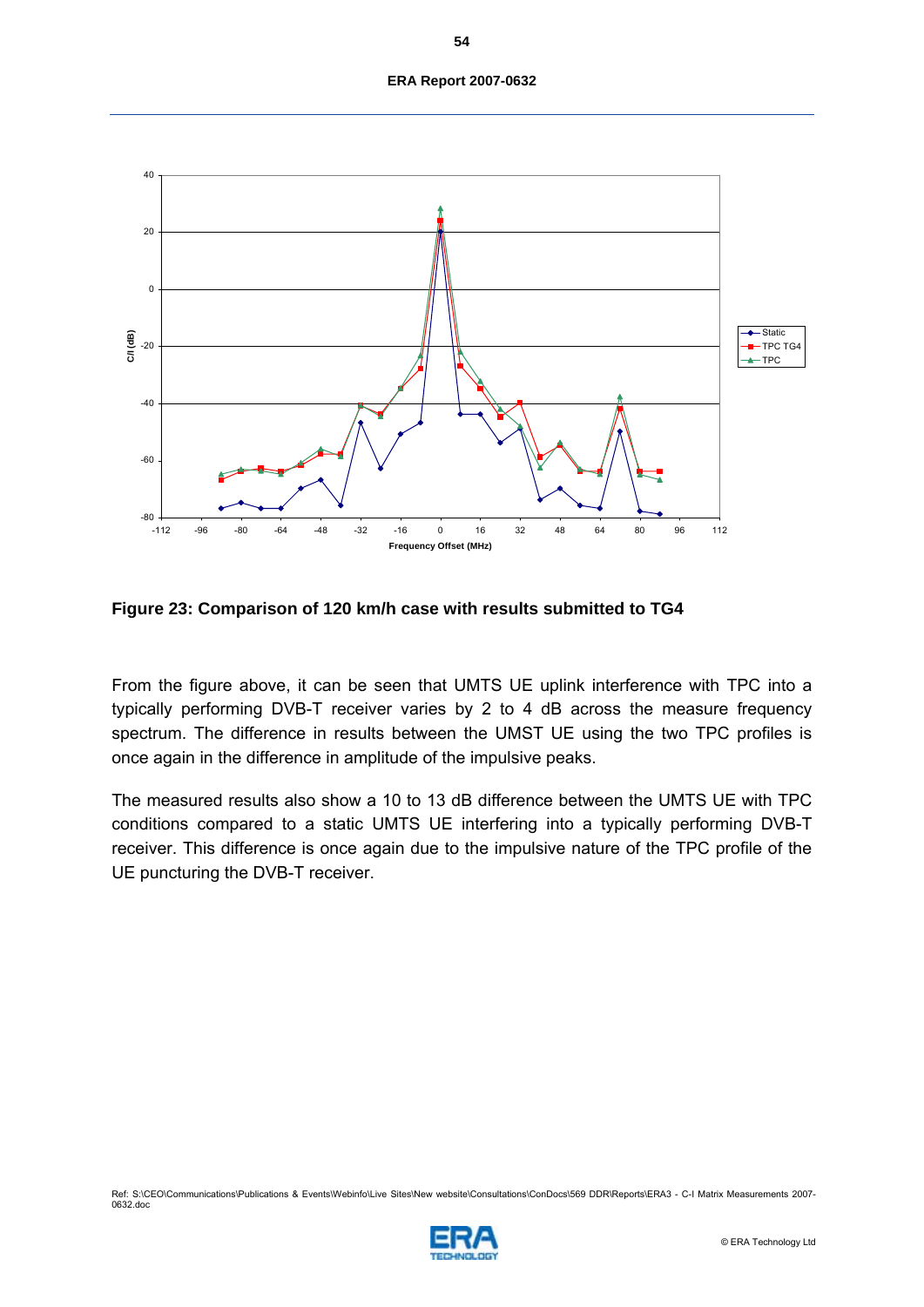

# **4.2 DVB-T Interference into UMTS User Equipment**

**Figure 24: C/I protection ratios for DVB-T interference into a UE for 3km/h fading conditions** 

Figure 24 above shows the measured C/I protection ratios for DVB-T interference into a UMTS UE for a fast fading channel based on a speed of 3 km/h. The C/I protection ratios were measured for a RMC of 12.2 kbps representing voice using the test set-up described in Section 3.4.4.

From the plot above it can be seen that for co-channel interference, a C/I protection of -5 dB and -6.5 dB is required for the receiver operating at -60 dBm and -75 dBm respectively. At frequency separations of 8 MHz and greater the C/I protection ratio decreases to approximately -45 dB for the receiver operating at -60 dBm and -75 dBm, even when using a different DVB-T signal source (Agilent E4438C).

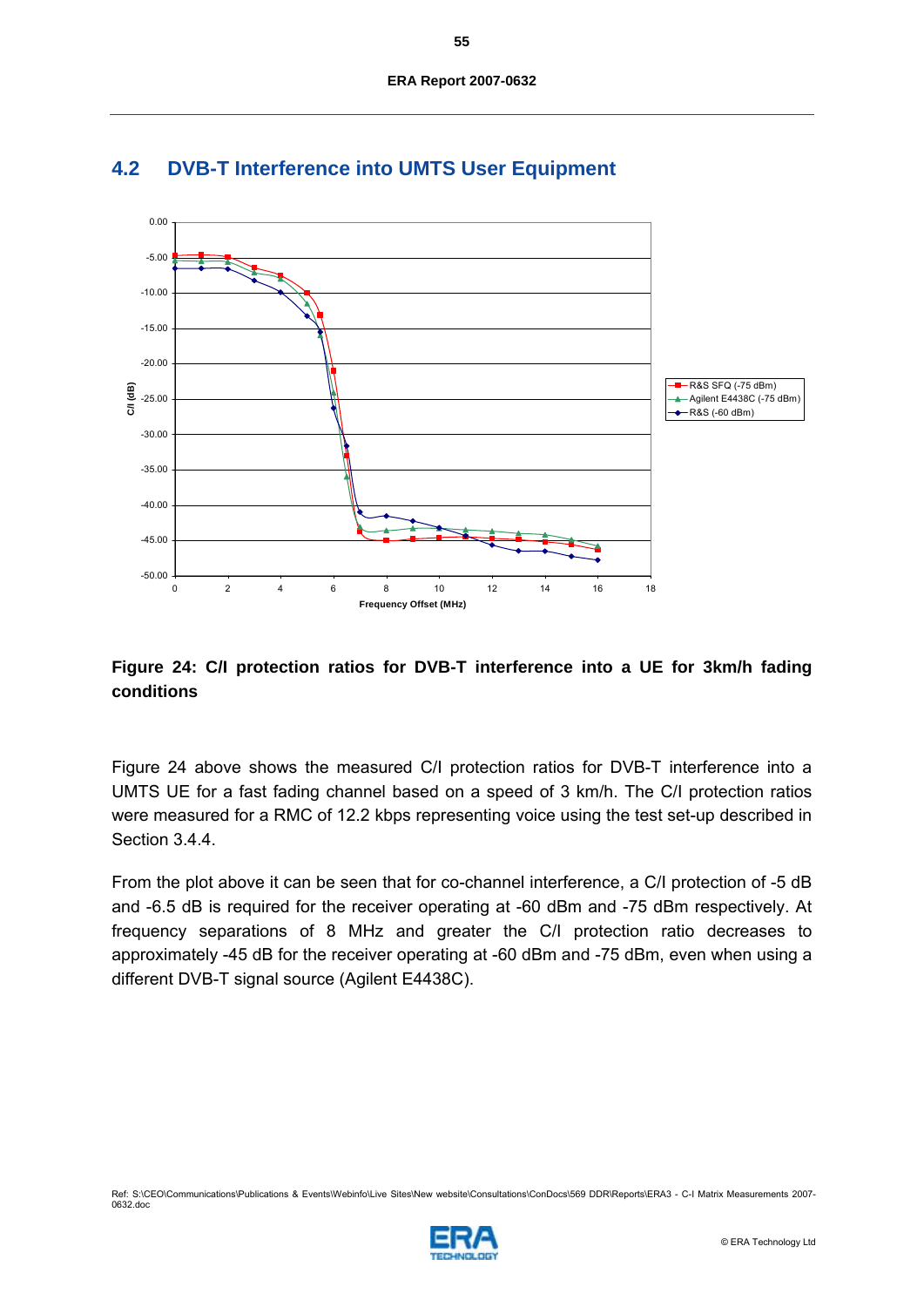

# **Figure 25: Comparison of C/I protection ratios for DVB-T interference into a UE using a RMC of 12.2 kbps and 384 kbps**

Figure 25 above shows the comparison of C/I protection ratios for DVB-T interference into a UMTS UE receiving a DL RMC of 12.2 kbps representing voice and 384 kbps representing data, respectively.

From the plot above it can be seen results are very similar for both RMC channels. The similarity can be explained by the relative increase in the DCH level of 12.8 dB compensating for the increased data rate in signal of 15 dB (see Table 15).

# **4.3 UMTS Node B Interference into a DVB-T Receiver**

The figure below shows measured C/I protection ratios for Node B interference using a 384 kbps RMC channel into a typically performing receiver for both static and TPC conditions compensating for a fast fading Rayleigh channel based on a speed of 3 km/h. The conducted measurements were performed using the test set-up described in Section 3.5.4.

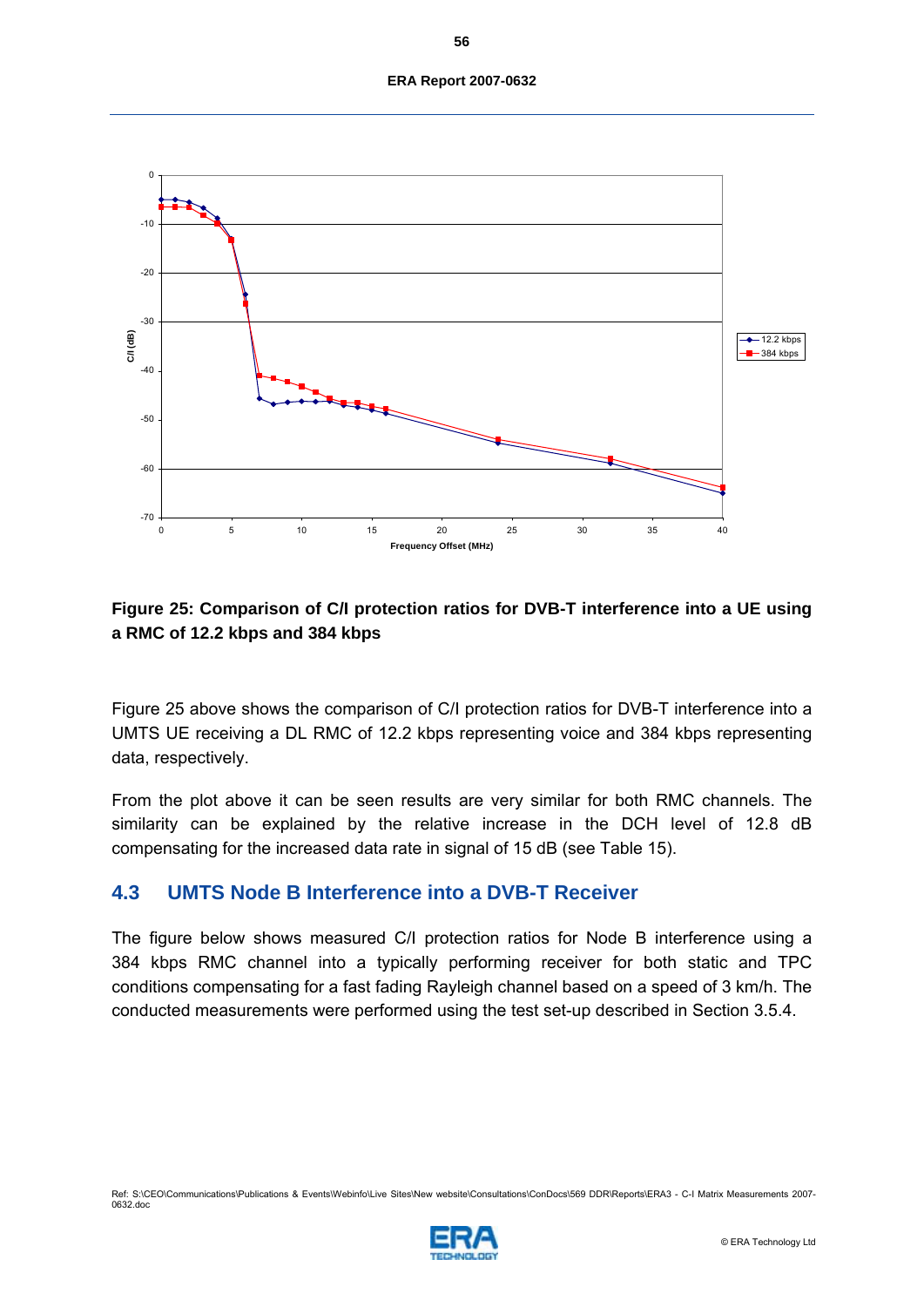

### **Figure 26: C/I protection ratios for Node B interference into a DTT receiver under static and TPC conditions (for 3 km/h case)**

The results above give a similar C/I protection profile when compared to the UMTS UE interference results into a typically performing DVB-T receiver (see Figure 22).

This difference between the static measured results and the Node B DL TPC results is once again due to the impulsive nature of the TPC profile puncturing the DVB-T receiver.

Note: the Node B TPC profile was a summation of three individual TPC profiles presenting a fast fading channel of 3 km/h, 50 km/h and 120 km/h speeds.

The table below gives the comparison (for selected channels) between UMTS Node B interference into a DVB-T receiver in a static channel, UMTS UE and a UMTS Node B interference with a TPC profile based on a aggregate profile described above.

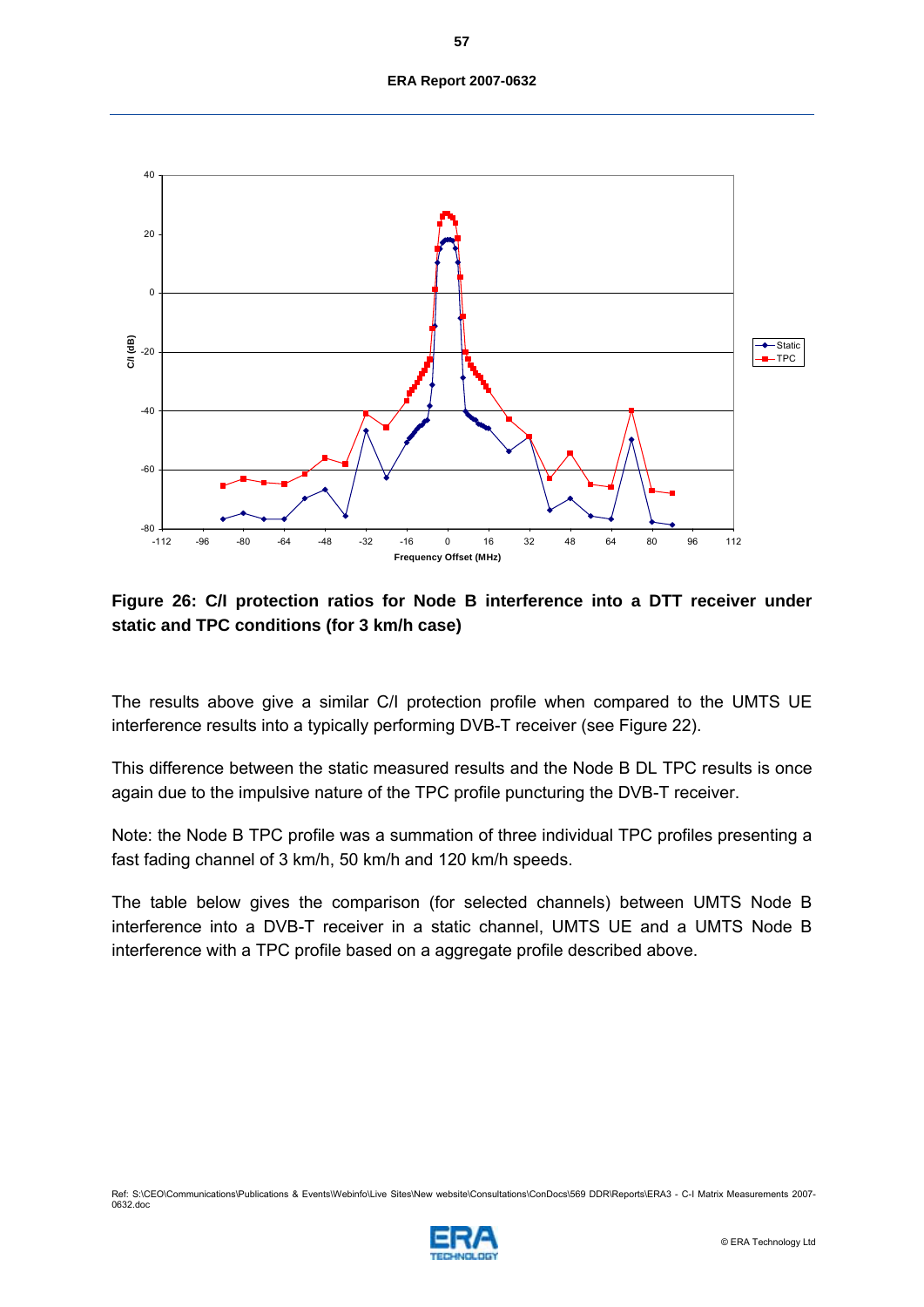**58**

| <b>Interferer</b>                 | Measured C/I protection ratio (dB) |       |    |       |       |       |  |  |
|-----------------------------------|------------------------------------|-------|----|-------|-------|-------|--|--|
|                                   | $N-2$                              | $N-1$ | N  | $N+1$ | $N+2$ | $N+9$ |  |  |
| <b>Node B</b><br>(static)         | -51                                | $-43$ | 18 | $-41$ | $-45$ | $-50$ |  |  |
| <b>UMTS UE TPC</b><br>(3 km/h)    | $-33$                              | $-24$ | 29 | $-19$ | $-30$ | $-38$ |  |  |
| <b>UMTS Node B</b><br>(aggregate) | $-37$                              | $-24$ | 27 | $-22$ | $-33$ | $-40$ |  |  |

## **Table 22: Comparison of C/I protection ratios for UMTS Node B and UMTS UE interference into a typically performing DVB-T receiver**

The measured results show a 10 to 13 dB difference between both the UMTS UE uplink and Node B downlink with TPC conditions compared to a static UMTS Node B interfering into a typically performing DVB-T receiver. This difference is once again due to the impulsive nature of the TPC profile of the UE puncturing the DVB-T receiver. It should be noted, however, that the fading profile is in some senses a worst case since the common pilot channel and the combination of larger numbers of mobile stations would be expected to reduce the statistical variation of the transmit power in practice.

# **4.4 DVB-T Interference into a UMTS Node B**

The figure below shows measured C/I protection ratios for DVB-T interference using a 384 kbps RMC channel into a Node B for static conditions. The conducted measurements were performed using the test set-up described in Section 3.6.4.

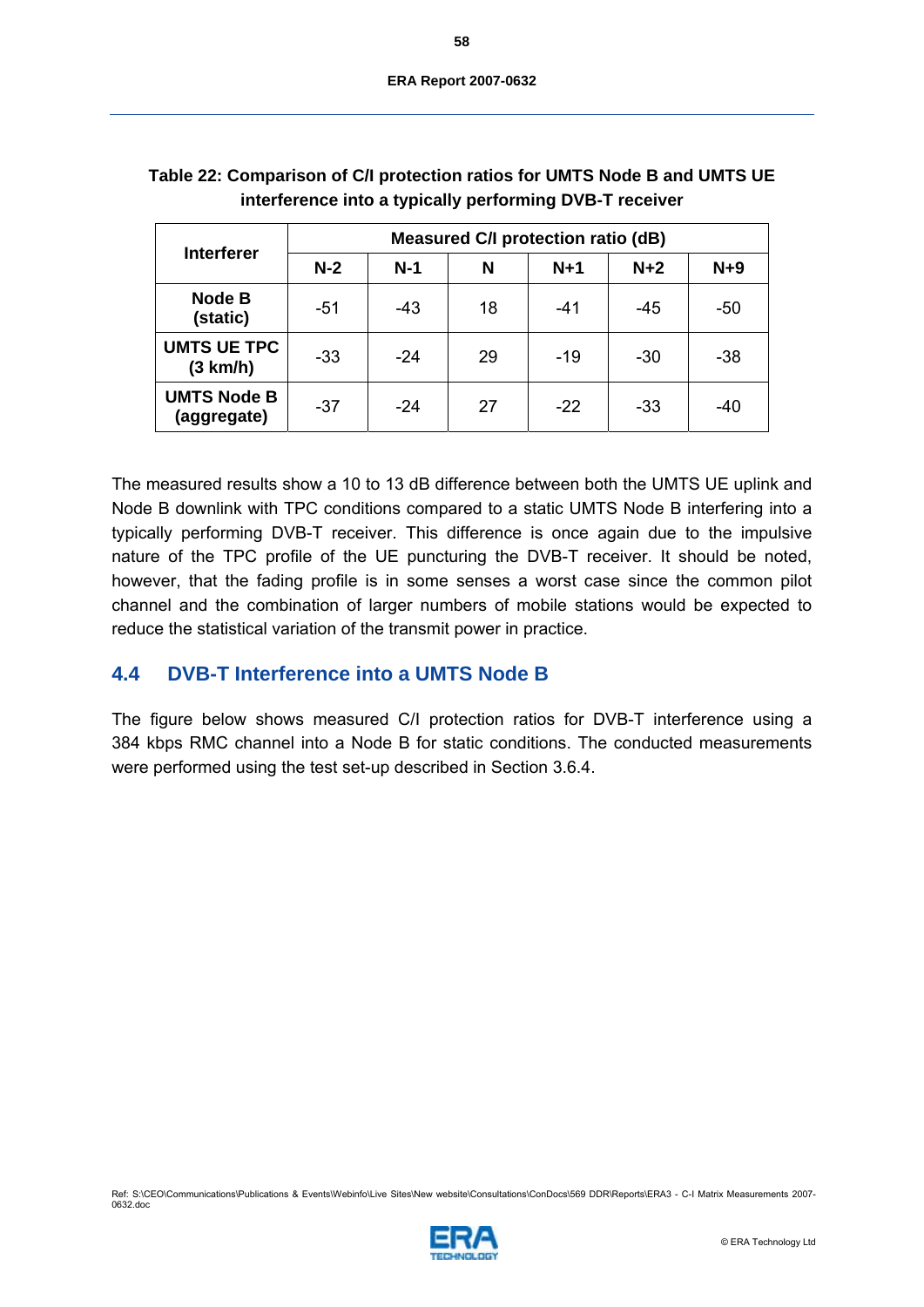

# **Figure 27: C/I protection ratios for DVB-T interference into a Node B based on static conditions**

From the figure above it can be seen that a co-channel C/I protection of -10 dB is required for the UMTS Node B operating at 50-60 % load capacity. At frequency separations of ±8 MHz, the C/I protection ratio decreases to approximately -42 to -45 dB for the device under test. At frequency separations of ±16 MHz, the C/I protection ratio further decreases to -52 dB.

The results in Figure 27 reveal that the Node B tested is approximately 5 dB less susceptible to DVB-T interference compared with the UE results (Figure 24).

# **4.5 Mobile WiMAX Interference into a DVB-T Receiver**

Figure 28, below shows the measured C/I protection ratios for mobile WiMAX uplink and downlink interference into a typically performing DVB-T receiver. The mobile WIMAX signals were based on a fading profile for a pedestrian travelling at speed of 3 km/h. The conducted measurements were performed using the test set-up described in Sections 3.7.4 and 3.8.4.

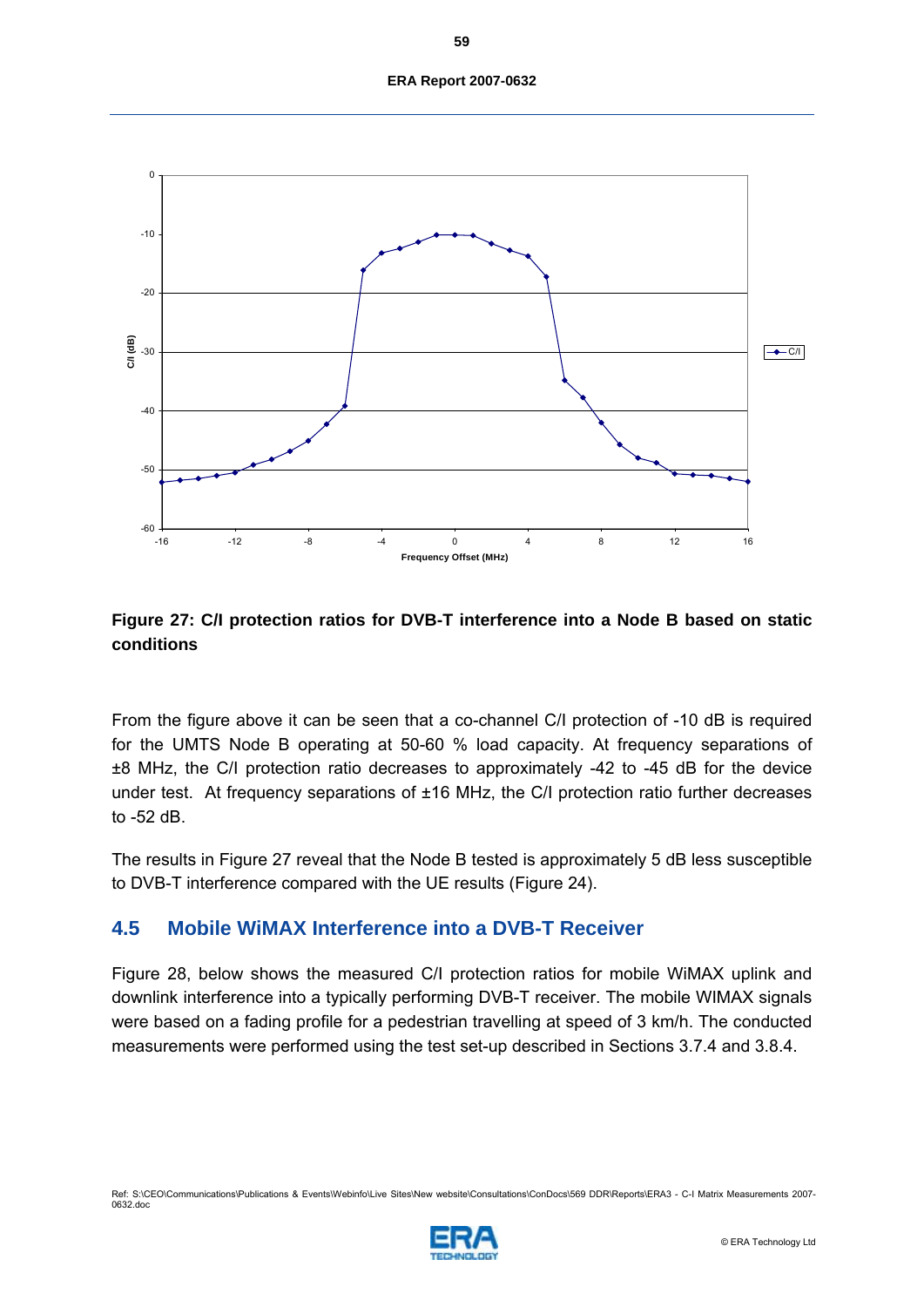**60**



## **Figure 28: C/I protection ratios for mobile WiMAX interference into a DVB-T receiver (for pedestrian channel at 3 km/h)**

Once again, the mobile WiMAX interference into a typically performing DVB-T receiver is similar in profile as that compared for DVB-T interference [11].

The 4-5 dB difference between the mobile WiMAX uplink interference results compared with the mobile WiMAX downlink results is due to the more impulsive nature of the uplink signal from the subscriber compared with the base station downlink signal into the DVB-T receiver.

The table below gives the comparison (for selected channels) between DVB-T interference into a DVB-T receiver in a static channel and mobile WiMAX for a fading channel of 3 km/h.

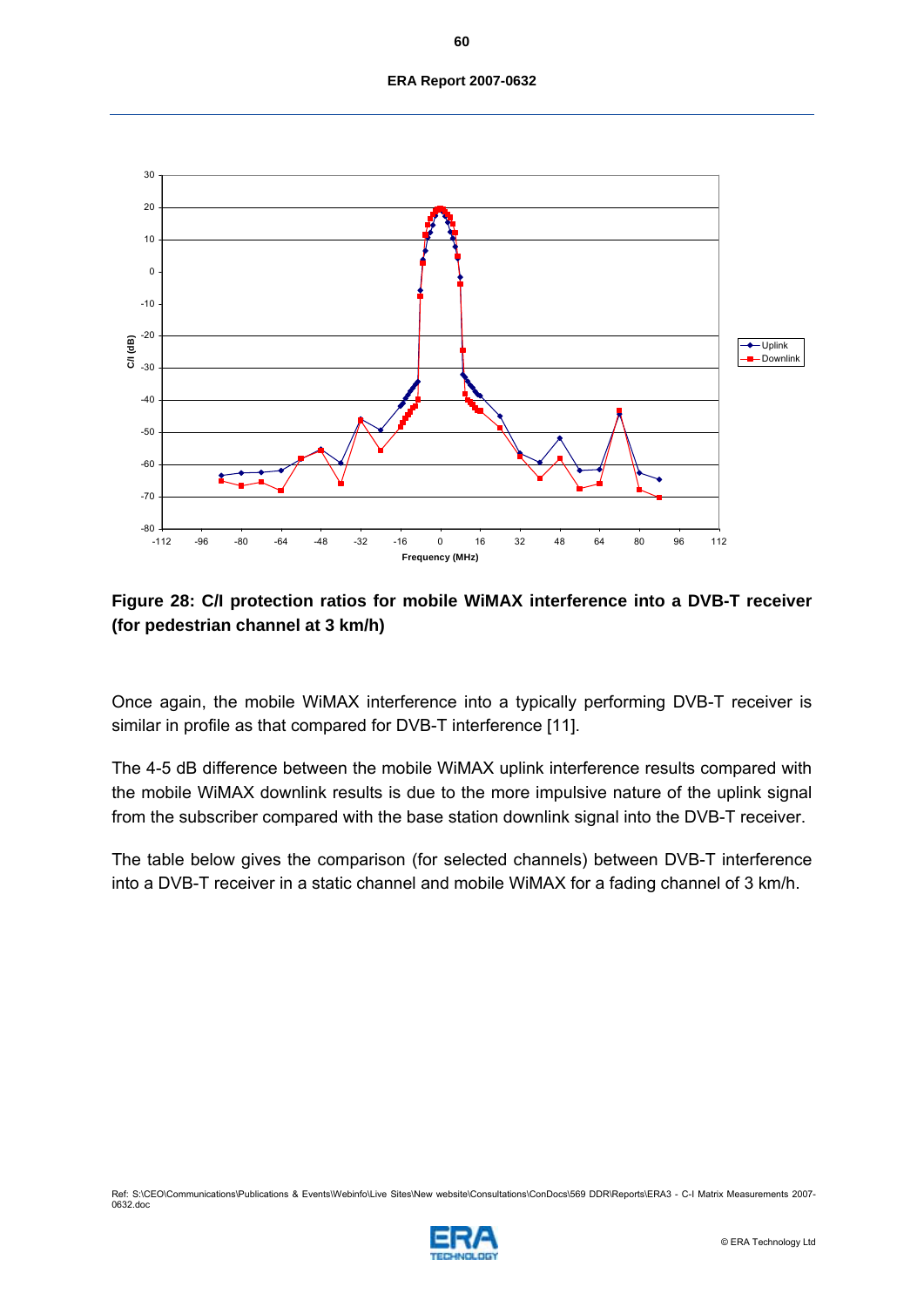**61**

| <b>Interferer</b>                         | <b>Measured C/I protection ratio (dB)</b> |       |    |       |       |       |  |  |
|-------------------------------------------|-------------------------------------------|-------|----|-------|-------|-------|--|--|
|                                           | $N-2$                                     | $N-1$ | N  | $N+1$ | $N+2$ | $N+9$ |  |  |
| <b>DVB-T</b><br>(static)                  | $-52$                                     | $-37$ | 15 | $-33$ | $-47$ | $-49$ |  |  |
| <b>Mobile</b><br><b>WiMAX</b><br>uplink   | $-42$                                     | $-34$ | 20 | $-32$ | $-39$ | $-44$ |  |  |
| <b>Mobile</b><br><b>WIMAX</b><br>downlink | -48                                       | $-39$ | 20 | $-38$ | $-43$ | $-43$ |  |  |

## **Table 23: Comparison of C/I protection ratios for mobile WiMAX uplink and downlink interference into a typically performing DVB-T receiver**

The table above shows a 4-5 dB difference between the mobile WiMAX uplink out of band interference results compared with the mobile WiMAX downlink out of band results, with the exception at channel N+9. This difference in results may be due to the more impulsive nature of the subscriber signal compared to the base station signal.

# **4.6 DVB-T Interference into a Fixed WiMAX System**

Figure 29 below shows measured C/I protection ratios for DVB-T interference into a fixed WiMAX system. The fixed WIMAX system has a receiver bandwidth of 20 MHz. The conducted measurements were performed using the test set-up described in Section 3.9.4.

The results below show that a C/I protection ratio of -5 dB is required for co-channel interference. For adjacent channel interference (20 MHz separation between centre frequencies) a C/I protection ratio of -21 dB is required from an interfering DVB-T signal. This ratio decreases to -44 dB for two WiMAX channel frequency separations and flattens off for frequency offsets greater than 56 MHz.



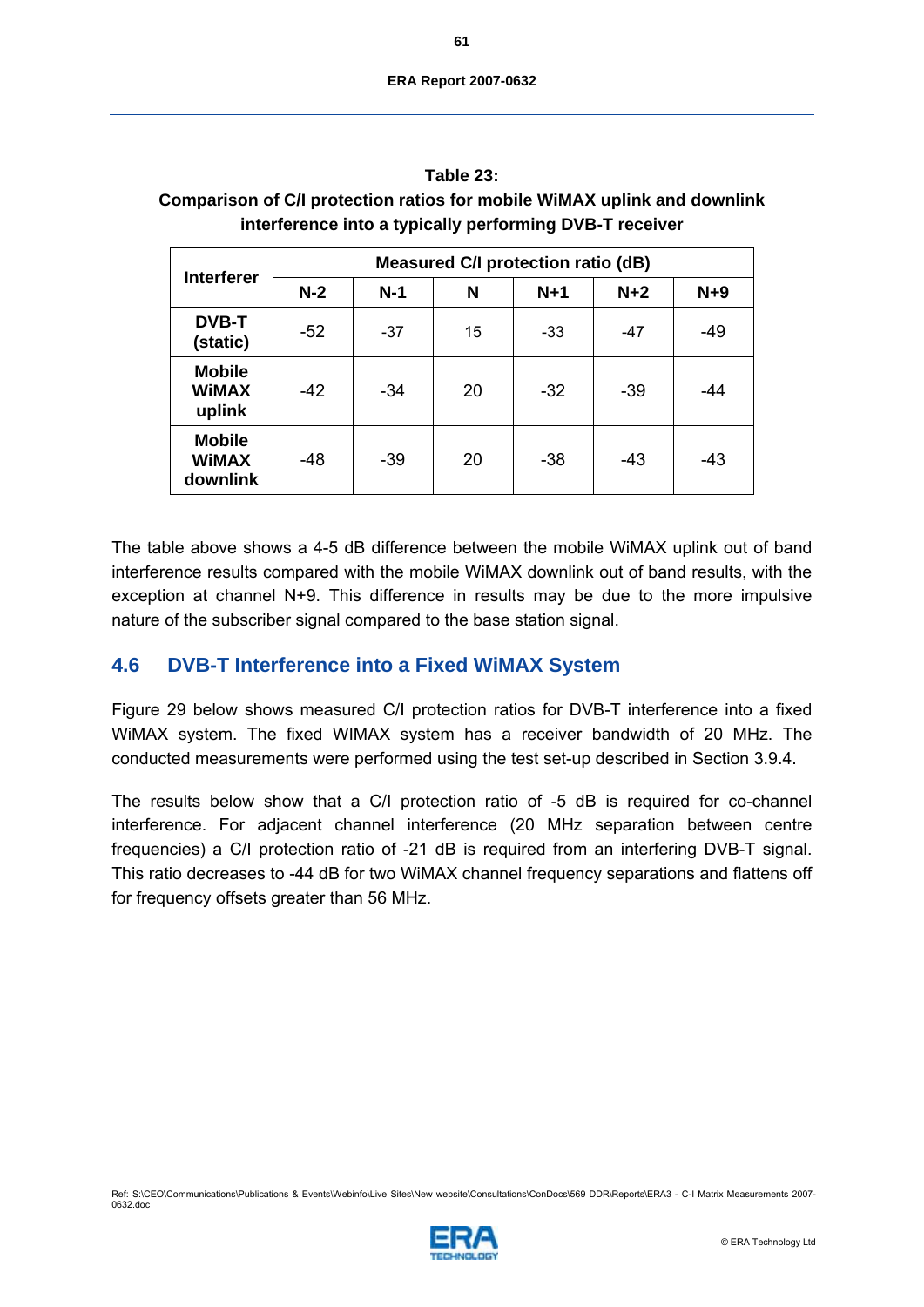**62**



**Figure 29: C/I protection ratios for DVB-T interference into a fixed WiMAX system** 

The C/I protection ratio results were based on a throughput drop as 50 % as the fixed WiMAX receiver did not need too much of an increase in interference (2 dB) for the throughput to drop from 100 % to 0 % (see Figure 30).

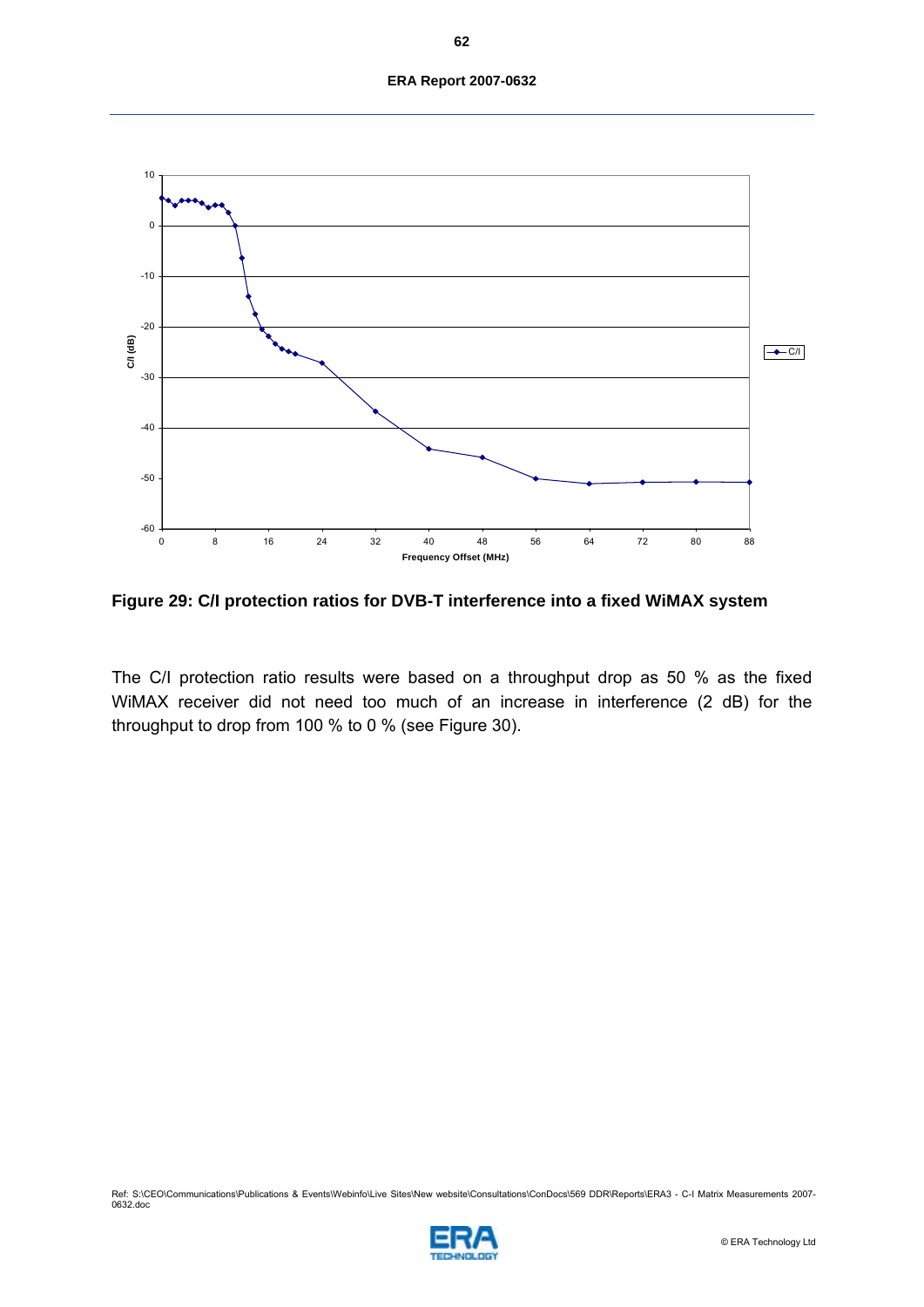

**Figure 30: Throughput vs C/I for DTT interference into a fixed WiMAX system** 

## **4.7 DVB-T Interference into a DVB-H Handset**

Figure 29 below shows the measured C/I protection ratios for DVB-T interference into a DVB-H handset. The conducted measurements were performed using the test set-up described in Section 3.10. The DVB-H handset received a transport stream (TS) using QPSK modulation at a fixed frequency of 586 MHz and had a receiver bandwidth of 8 MHz. The TS file used to observe the impairment of the quality the received moving picture was specific to the handset manufacturer.

Ref: S:\CEO\Communications\Publications & Events\Webinfo\Live Sites\New website\Consultations\ConDocs\569 DDR\Reports\ERA3 - C-I Matrix Measurements 2007-0632.doc



**63**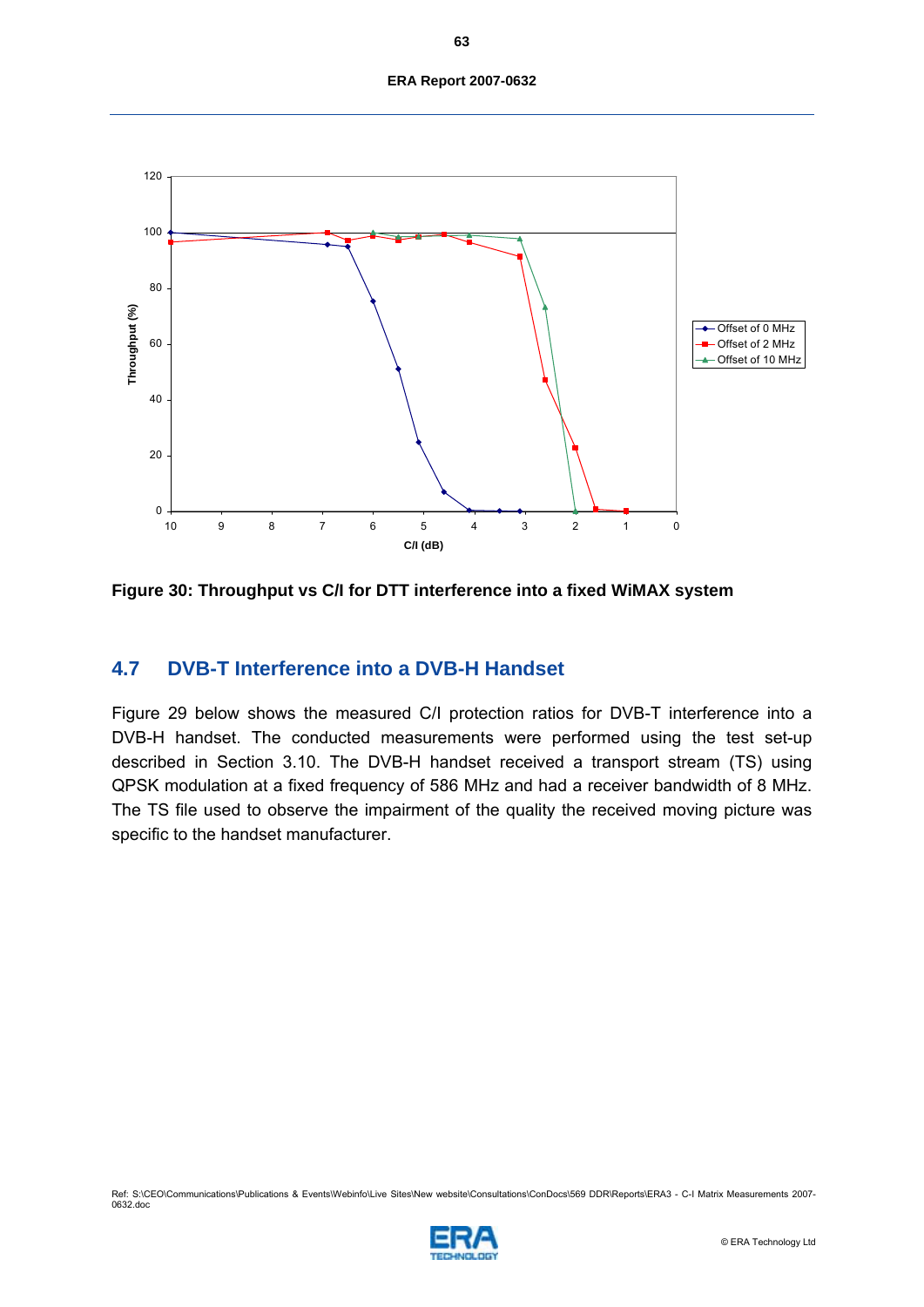

**Figure 31: C/I protection ratios for DVB-T interference into a DVB-H handset** 

The plot above shows that a C/I protection ratio of 8 dB is required for co-channel interference from a DVB-T signal. This ratio decreases to -43 dB and -45 for N-1 and N+1 adjacent channel interference respectively. This protection ratio decreases approximately by 10 dB to -51 dB and -57 dB for channels N-2 and N+2 respectively.

The C/I protection ratios at further frequency channel separations could be not be measured, because of the conducted measurement set-up using the strip-line could not produce enough power to cause the onset of interference to the DVB-H handset, without overloading the amplifier.

The table below gives a comparison between DVB-T interference into a DVB-H handset against a typically performing DVB-T receiver [11].

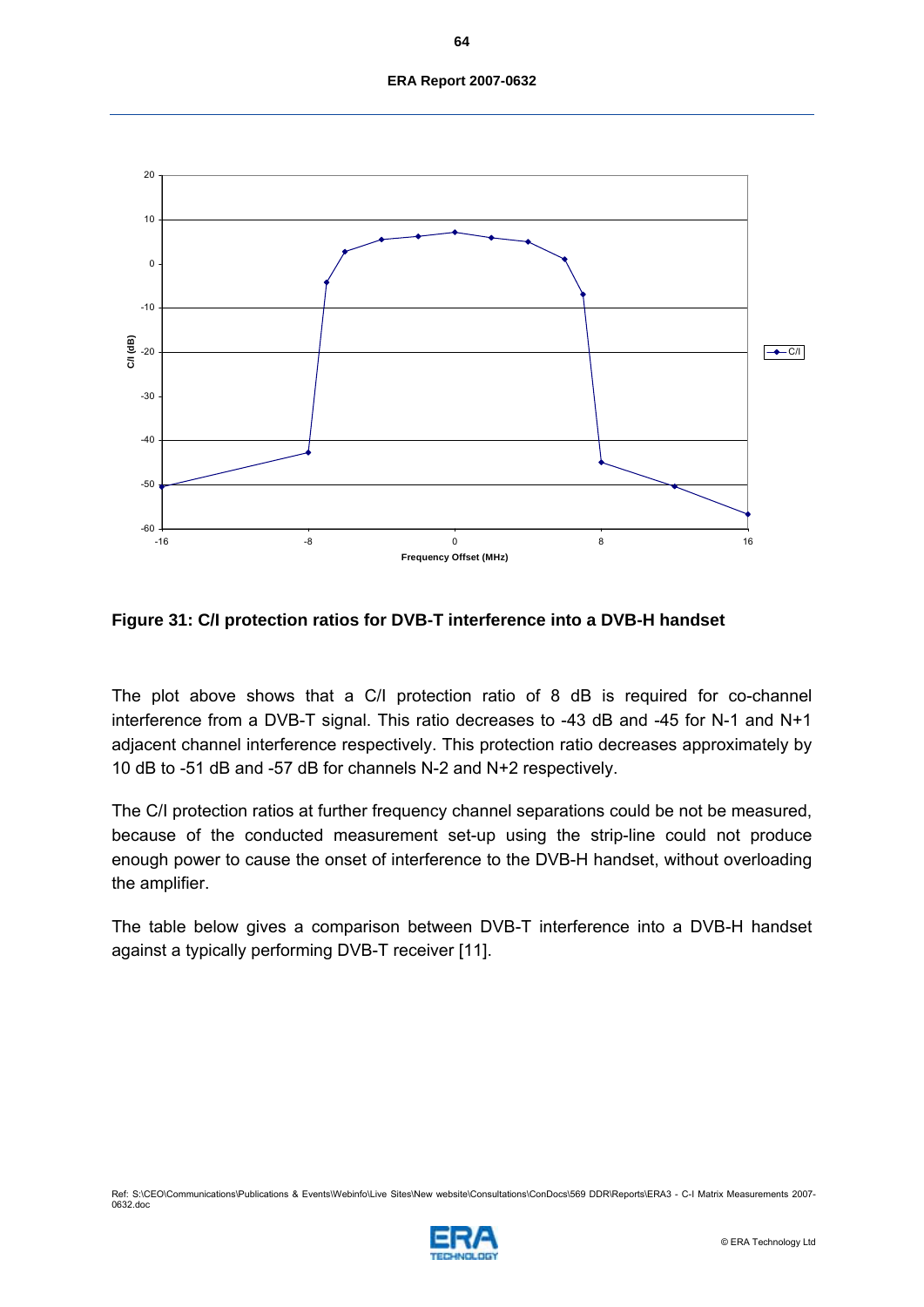**65**

## **Table 24: Comparison of C/I protection ratios for DVB-T interference into a DVB-H handset and a typically performing DVB-T receiver**

| <b>Receiver</b> | Measured C/I protection ratio (dB) |       |    |       |       |       |  |  |
|-----------------|------------------------------------|-------|----|-------|-------|-------|--|--|
|                 | $N-2$                              | $N-1$ | N  | $N+1$ | $N+2$ | $N+9$ |  |  |
| <b>DVB-H</b>    | $-51$                              | -43   |    | $-45$ | -57   |       |  |  |
| <b>DVB-T</b>    | $-52$                              | $-37$ | 15 | $-33$ | -47   | -49   |  |  |

From the table above it can be seen that the DVB-H handset has a better C/I protection ratio at N-1, N, N+1 frequency channel separation for DVB-T interference compared the typically performing DVB-T receiver. This difference of approximately 7 to 8 dB is due the DVB-H receiver operating in QPSK mode compared to the DVB-T receiver operating in 64-QAM mode.

At channels N-2 the protection ratios for both receivers tested have a difference of 1 dB. However, at N+2 frequency channel separations the DVB-H handset has a 10 dB better protection margin compared with DVB-T receiver. This may be due to the difference in IF filter characteristics between the devices.

# **5. Summary and Conclusions**

As part of the DDR, ERA was asked by Ofcom to investigate the potential interference to DVB-T receivers from UMTS and WiMAX mobile transmitters for adjacent and N+9 channel separation. The results of this initial work were presented in a report to Ofcom in December 2006 [2].

Following on from this work Ofcom commissioned further measurements to characterize the potential interference for a wider selection of technologies that could potentially occupy the DDR award spectrum, these being:

| Digital video broadcast – terrestrial (DVB-T) |  |
|-----------------------------------------------|--|
| 3G UTRA (FDD) (user equipment and Node B)     |  |
| Mobile WIMAX (mobile and base station)        |  |
| Digital video broadcast - handheld (DVB-H)    |  |

### **Table 25: Technologies used for conducted measurement testing**

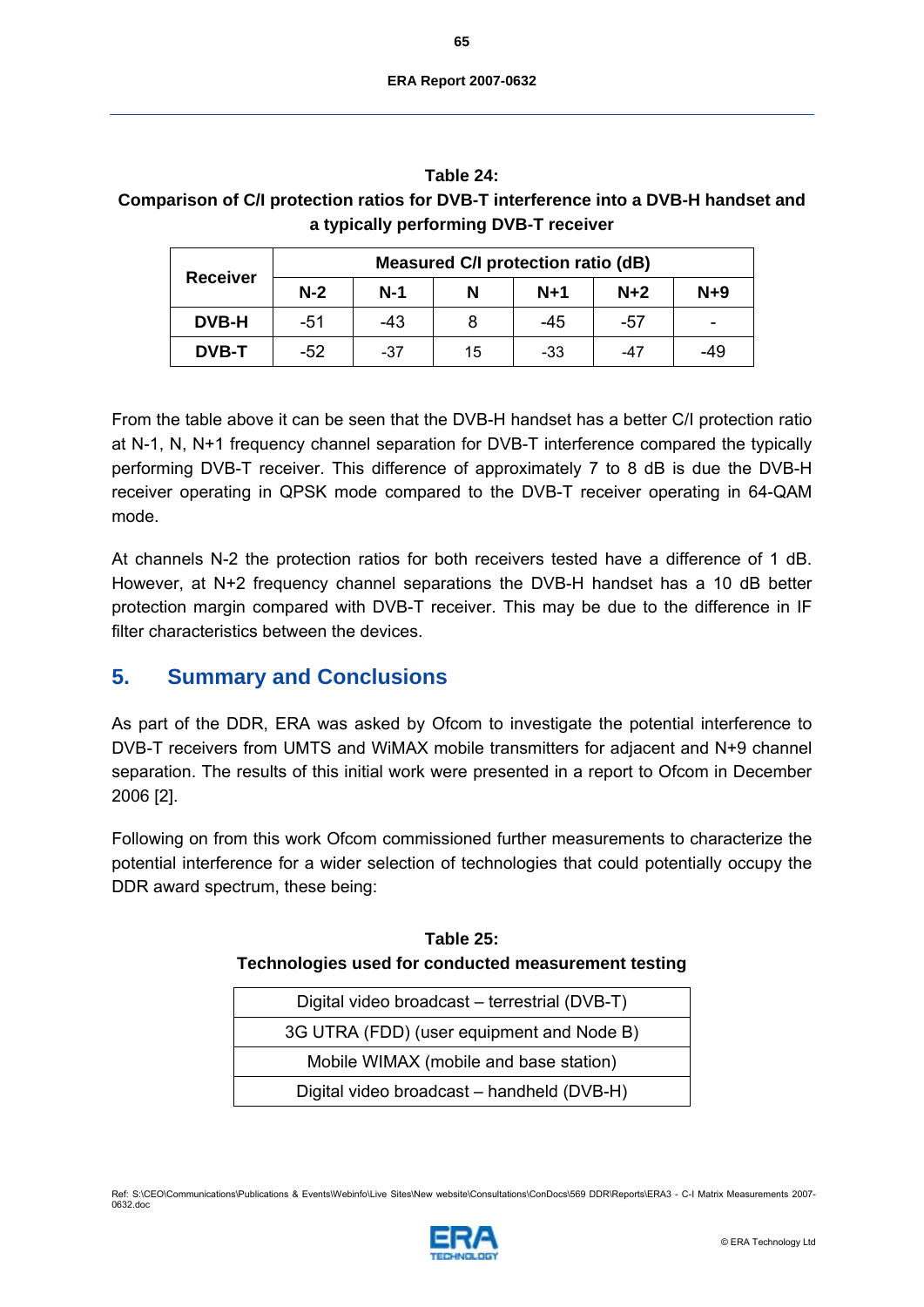ERA was asked to provide measurement results for the following scenarios:

- 1. UMTS user equipment interference into a DVB-T receiver.
- 2. DVB-T interference into UMTS user equipment.
- 3. UMTS node B interference into a DVB-T receiver.
- 4. DVB-T interference into UMTS Node B.
- 5. Mobile WiMAX mobile station interference into a DVB-T receiver.
- 6. Mobile WiMAX base station interference into a DVB-T receiver.
- 7. DVB-T interference into a fixed WiMAX system.
- 8. DVB-T interference into a DVB-H handset.

The test method and parameters for each of the conducted measurement scenarios are documented in this report and a summary of the results is given below.

#### Interference into a DVB-T receiver

The table below shows the measured C/I protection ratio comparison (for N-2 to N+2 channels and channel N+9) of DVB-T, UMTS and WiMAX interference and into a typically performing DVB-T receiver.

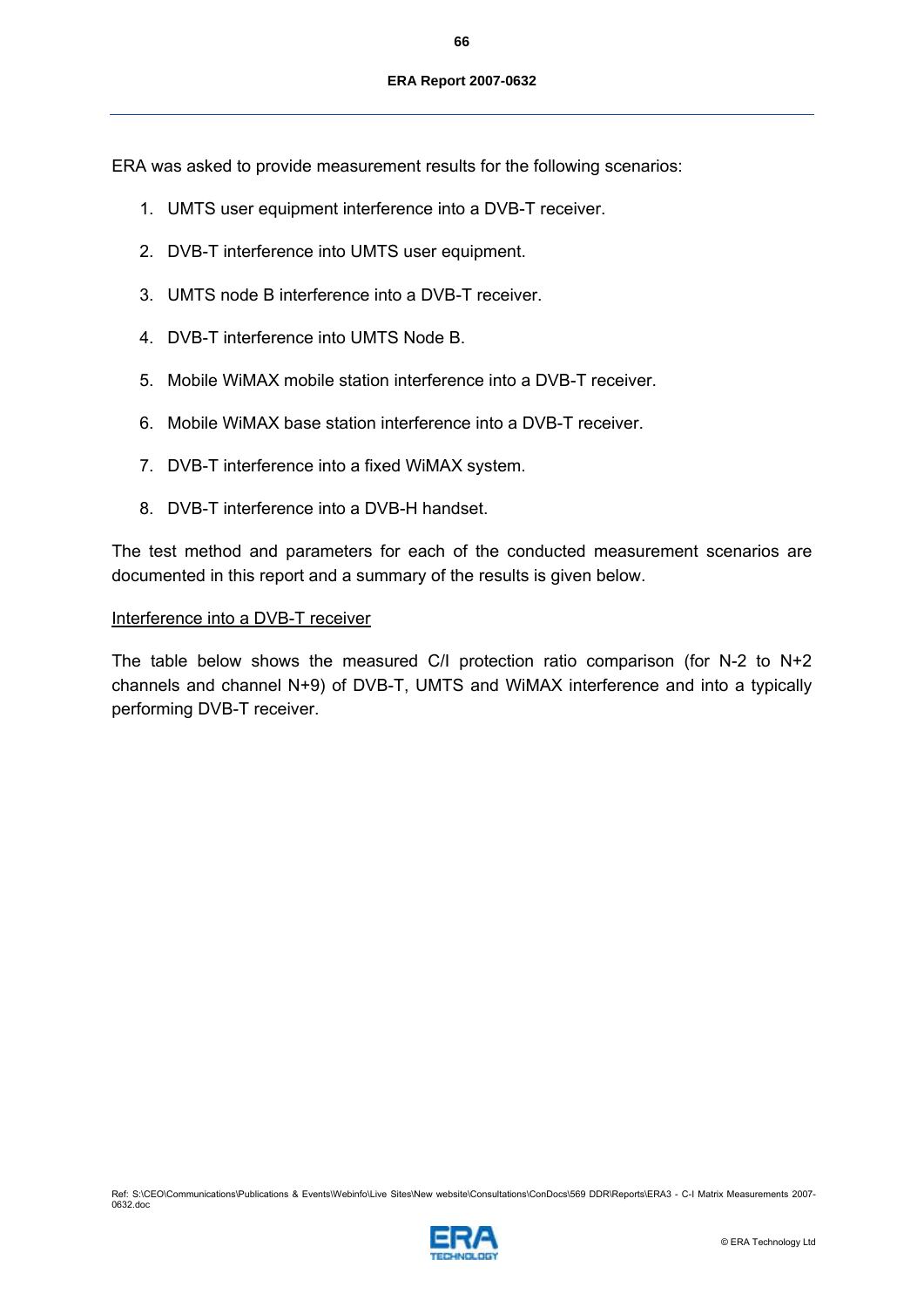| <b>Interferer</b>                 | <b>Measured C/I protection ratio (dB)</b> |       |    |       |       |       |  |
|-----------------------------------|-------------------------------------------|-------|----|-------|-------|-------|--|
|                                   | $N-2$                                     | $N-1$ | N  | $N+1$ | $N+2$ | $N+9$ |  |
| <b>DVB-T</b> (static)             | $-52$                                     | $-37$ | 15 | $-33$ | $-47$ | -49   |  |
| <b>UMTS UE (static)</b>           | -51                                       | $-47$ | 20 | -44   | -44   | -50   |  |
| <b>UMTS UE TPC</b><br>(3 km/h)    | -33                                       | $-24$ | 29 | -19   | -30   | $-38$ |  |
| <b>UMTS UE TPC</b><br>(50 km/h)   | $-37$                                     | -26   | 24 | $-26$ | $-36$ | -43   |  |
| <b>UMTS UE TPC</b><br>(120 km/h)  | -33                                       | $-23$ | 28 | $-22$ | $-32$ | -38   |  |
| Node B (static)                   | -51                                       | $-43$ | 18 | $-41$ | $-45$ | $-50$ |  |
| <b>UMTS Node B</b><br>(aggregate) | $-37$                                     | $-24$ | 27 | $-22$ | -33   | -40   |  |
| <b>Mobile WiMAX</b><br>uplink     | $-42$                                     | $-34$ | 20 | $-32$ | -39   | $-44$ |  |
| <b>Mobile WiMAX</b><br>downlink   | -48                                       | $-39$ | 20 | -38   | -43   | -43   |  |

# **Table 26: Comparison of C/I protection ratios for DVB-T, UMTS and WiMAX interference into a typically performing DVB-T receiver (64-QAM FEC 2/3)**

From the table above, it can be concluded a typically performing DVB-T receiver is most susceptible to UMTS UE uplink and Node B downlink interference with TPC used to compensate for a Rayleigh fading channel at speeds of 3 km/h, 50 km/h and 120 km/h. A mobile WiMAX uplink signal requires 5 to 10 dB more power to cause the onset of interference into the DVB-T receiver compared with the UMTS results. A mobile WiMAX down link signal requires the most power to impair the picture quality of the received DVB-T signal.

The 4 to 5 dB difference between the mobile WiMAX uplink out of band interference results compared with the mobile WiMAX downlink out of band results may be due to the more impulsive nature of the subscriber signal compared to the base station signal.

Overall, the profile of the C/I protection results for UMTS and mobile WIMAX interference into a typically performing DVB-T receiver is similar to that compared for DVB-T interference [11].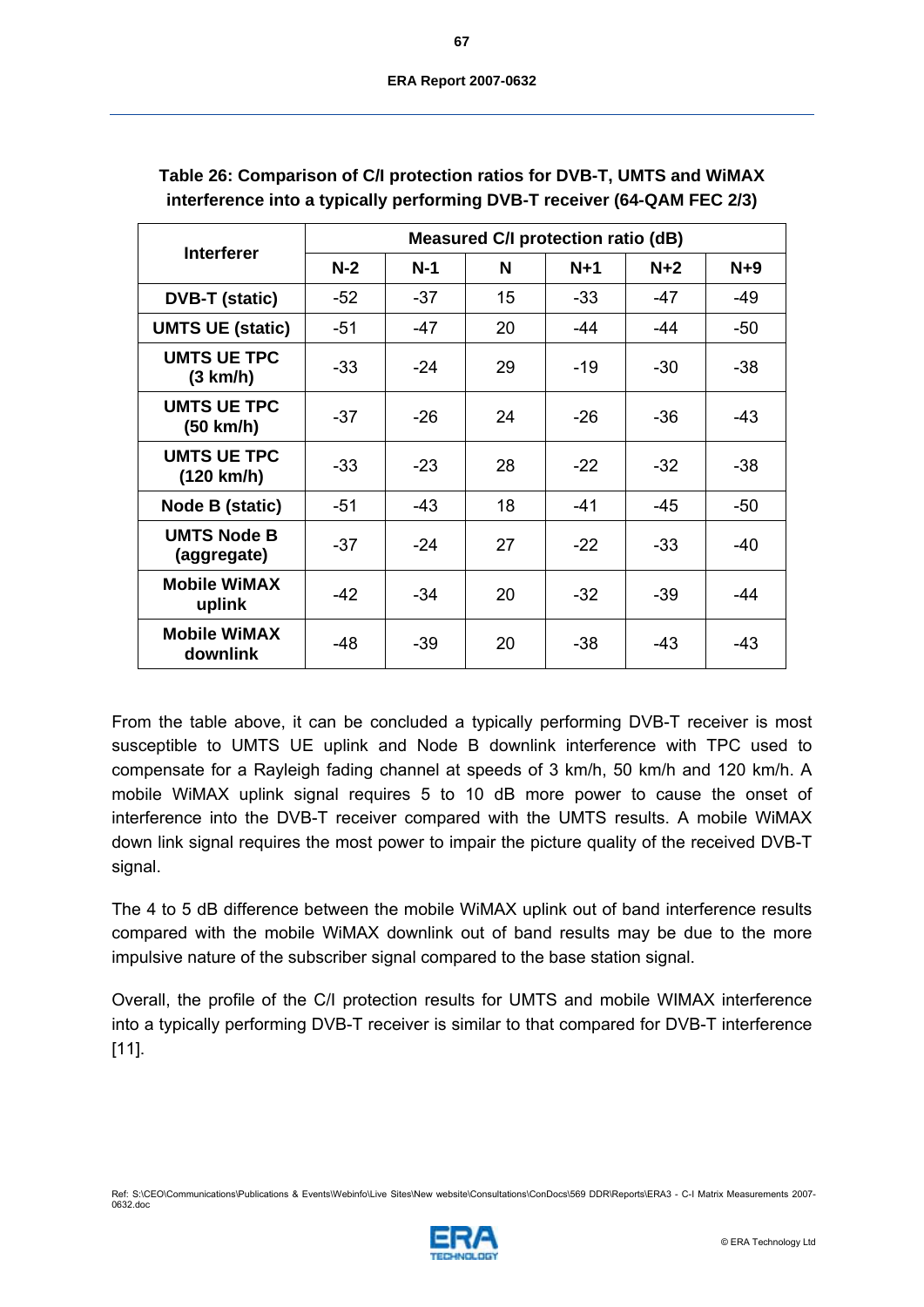#### DVB-T as the interferer

The conducted measurement results show that:

- For DVB-T co-channel interference a C/I protection of  $-5$  dB and  $-6.5$  dB is required for the UMTS UE operating at a received power of -60 dBm and -75 dBm respectively. At frequency separations of 8 MHz and beyond, the C/I protection ratio decreases to approximately -45 dB for the receiver operating at -60 dBm and -75 dBm.
- For DVB-T co-channel interference, a C/I protection of -10 dB is required for the UMTS Node B operating at 50-60 % load capacity. At frequency separations of ±8 MHz, the C/I protection ratio decreases to approximately -42 to -45 dB for the device under test. At frequency separations of ±16 MHz, the C/I protection ratio further decreases to -52 dB for the device under test.
- A C/I protection ratio of -5 dB is required for co-channel DVB-T interference into a fixed WiMAX system. For adjacent channel interference (20 MHz separation between centre frequencies) a C/I protection ratio of -21 dB is required. This ratio decreases to -44 dB for two WiMAX channel frequency separations and flattens off for frequency offsets greater than 56 MHz.
- A C/I protection ratio of 8 dB is required for co-channel interference from a DVB-T signal into a DVB-H handset. This ratio decreases to -43 dB and -45 dB for N-1 and N+1 adjacent channel interference respectively. This protection ratio further decreases approximately by 8 to 12 dB to -51 dB and -57 dB for channels N-2 and N+2 respectively.

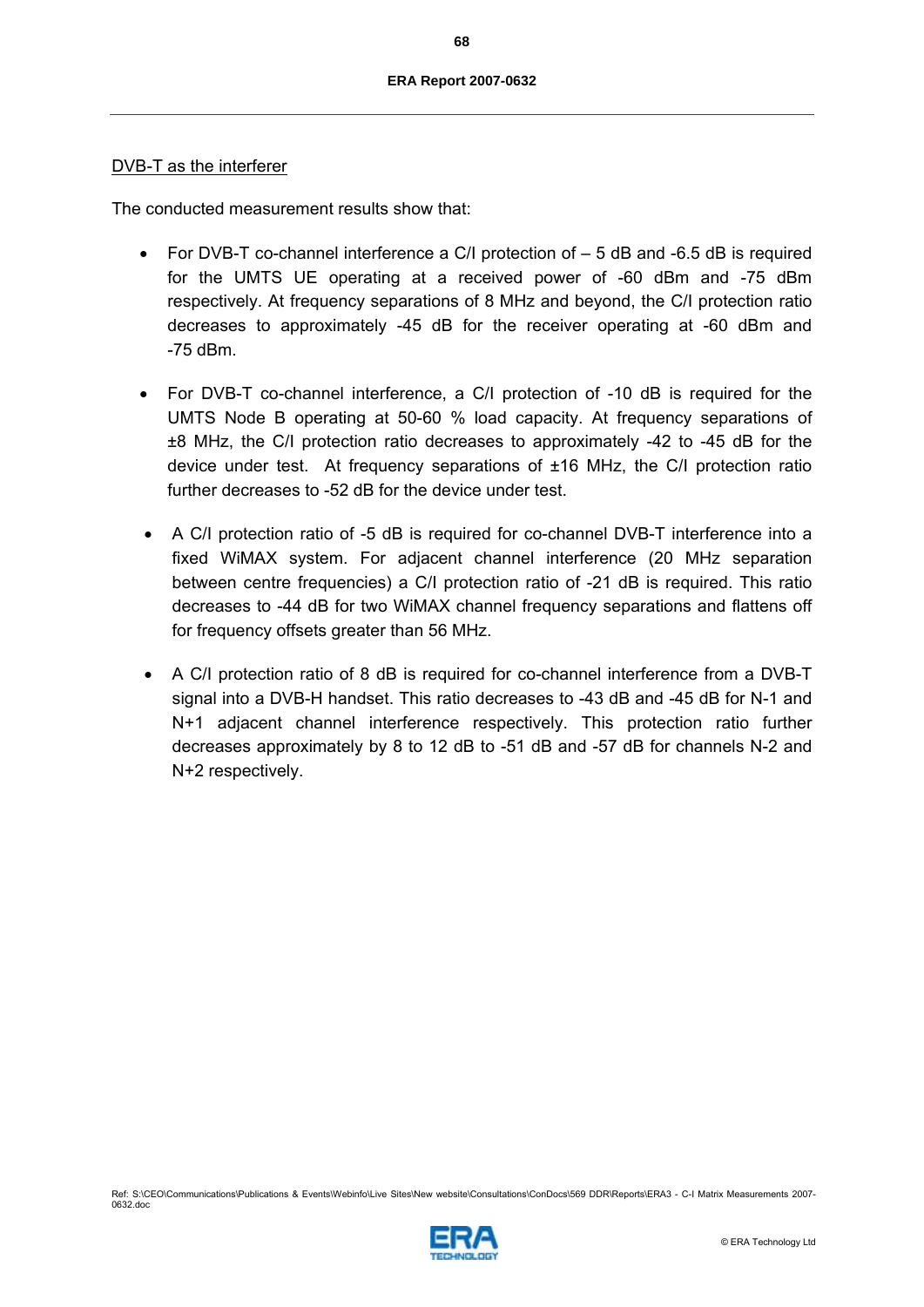## **6. References**

- [1] http://www.ofcom.org.uk/radiocomms/ddr/documents/ddr\_tor/
- [2] RF measurements to quantify 3G and WiMAX mobile interference to DVB-T receivers", ERA Technology, December 2006
- [3] ETSI EN 300 744: Digital Video Broadcasting; Framing structure, channel coding and modulation for digital terrestrial television, v1.5.1 November 2004
- [4] ETSI EN 302 296: Transmitting equipment for the digital television broadcast service, terrestrial (DVB-T), v1.1.1 January 2005
- [5] ETSI TS 125.101: Universal Mobile Telecommunications System (UMTS); User Equipment (UE) radio transmission and reception (FDD) (3GPP TS 25.101 version 7.8.0 Release 7)
- [6] ETSI TS 134.121-1: Universal Mobile Telecommunications System (UMTS); User Equipment (UE) conformance specification; radio transmission and reception (FDD); Part 1 conformance specification (3GPP TS 34.121-1 version 7.5.0 Release 7)
- [7] ETSI TS 125.104: Universal Mobile Telecommunications System (UMTS); Base Station (BS) radio transmission and reception (FDD) (3GPP TS 25.104 version 7.7.0 Release 7)
- [8] ETSI TS 125 141: Universal Mobile Telecommunications Systems (UMTS); Base Station (BS) conformance testing (FDD) (3GPP TS 25.141 version 7.8.0 Release 7)
- [9] IEEE Standard for local and metropolitan areas network areas part 16: Air interface for fixed and mobile broadband wireless access systems, 802.16e-2005
- [10] IEEE Standard for local and metropolitan areas network areas part 16: Air interface for fixed and mobile broadband wireless access systems, 802.16-2004
- [11] Conducted measurements to quantify DVB-T interference into DTT receivers", ERA Technology, August 2007

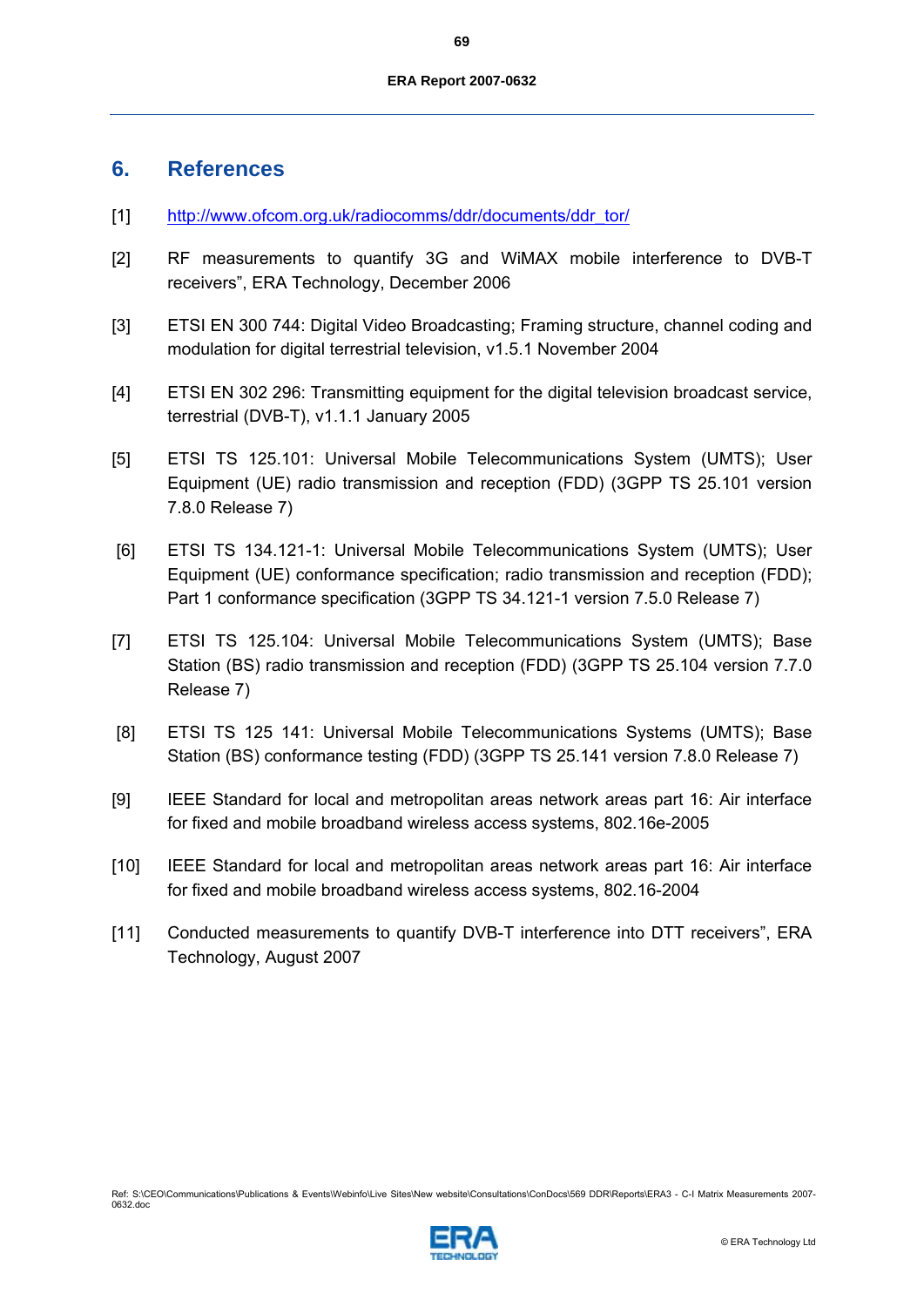**70**

*This page is intentionally left blank*